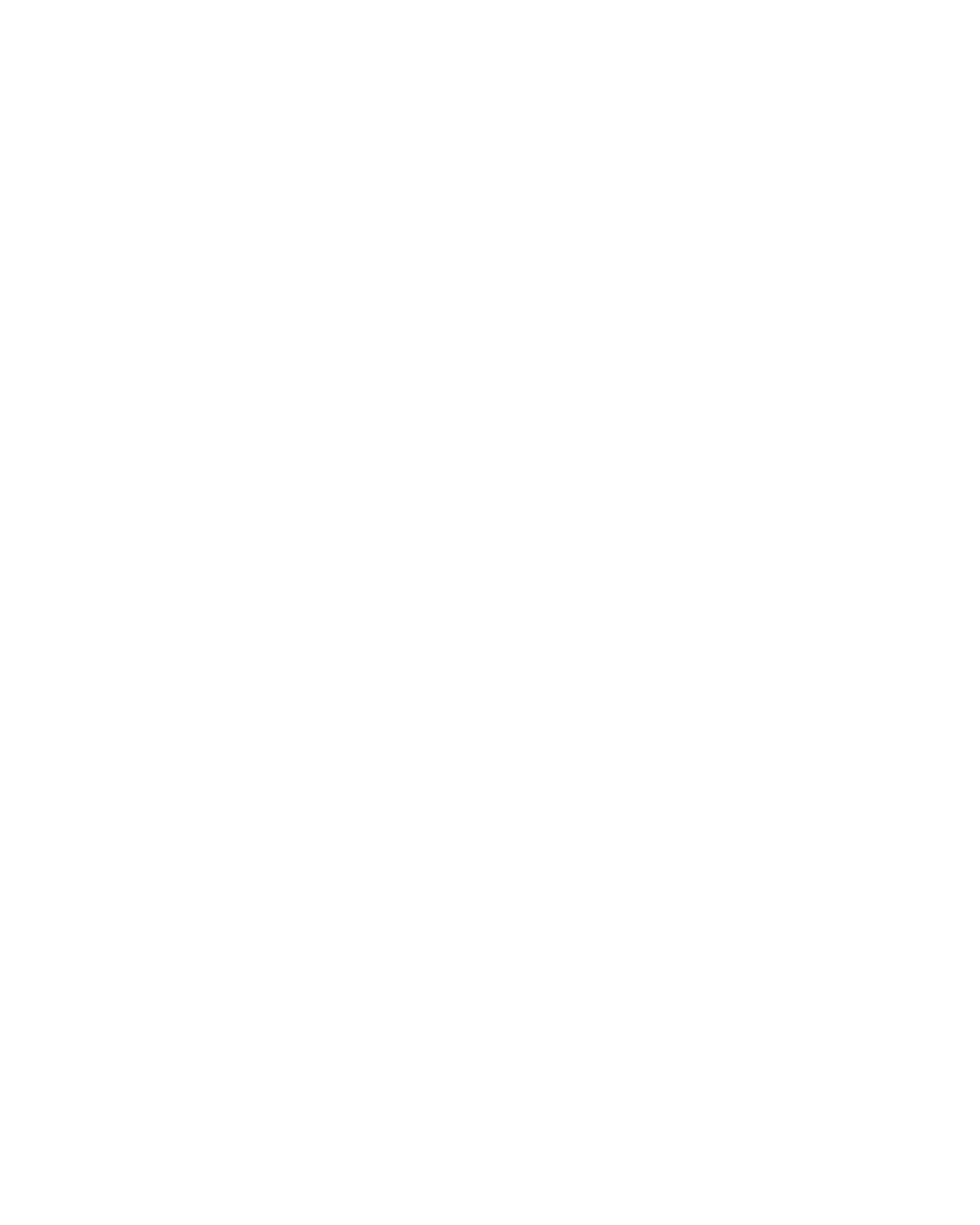



# **Disrupting College**

### How Disruptive Innovation Can Deliver Quality and Affordability to Postsecondary Education

Clayton M. Christensen, Michael B. Horn, Louis Caldera, Louis Soares February 2011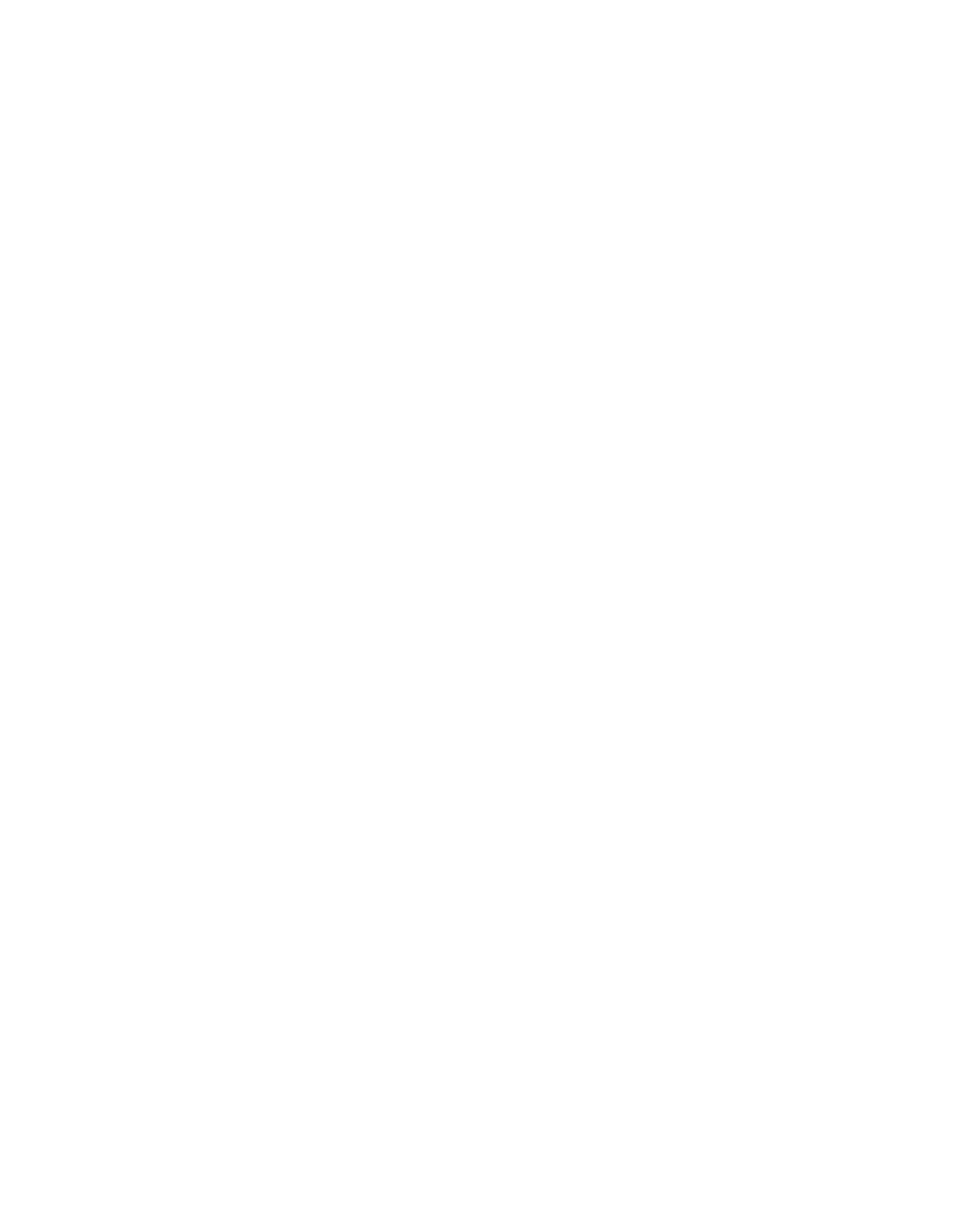### **Contents**

#### **[Executive summary](#page-6-0)**

- **[The shift in higher education](#page-12-0)**
- **[The process of disruptive innovation](#page-17-0)**
- **[Disruptive innovation in higher education](#page-30-0)**
- **[What is a business model?](#page-37-0)**
- **[Actions for policymakers and traditional universities](#page-46-0)**
- **[Conclusion](#page-60-0)**
- **[Endnotes](#page-61-0)**
- **[About the authors](#page-64-0)**
- **[Acknowledgments](#page-67-0)**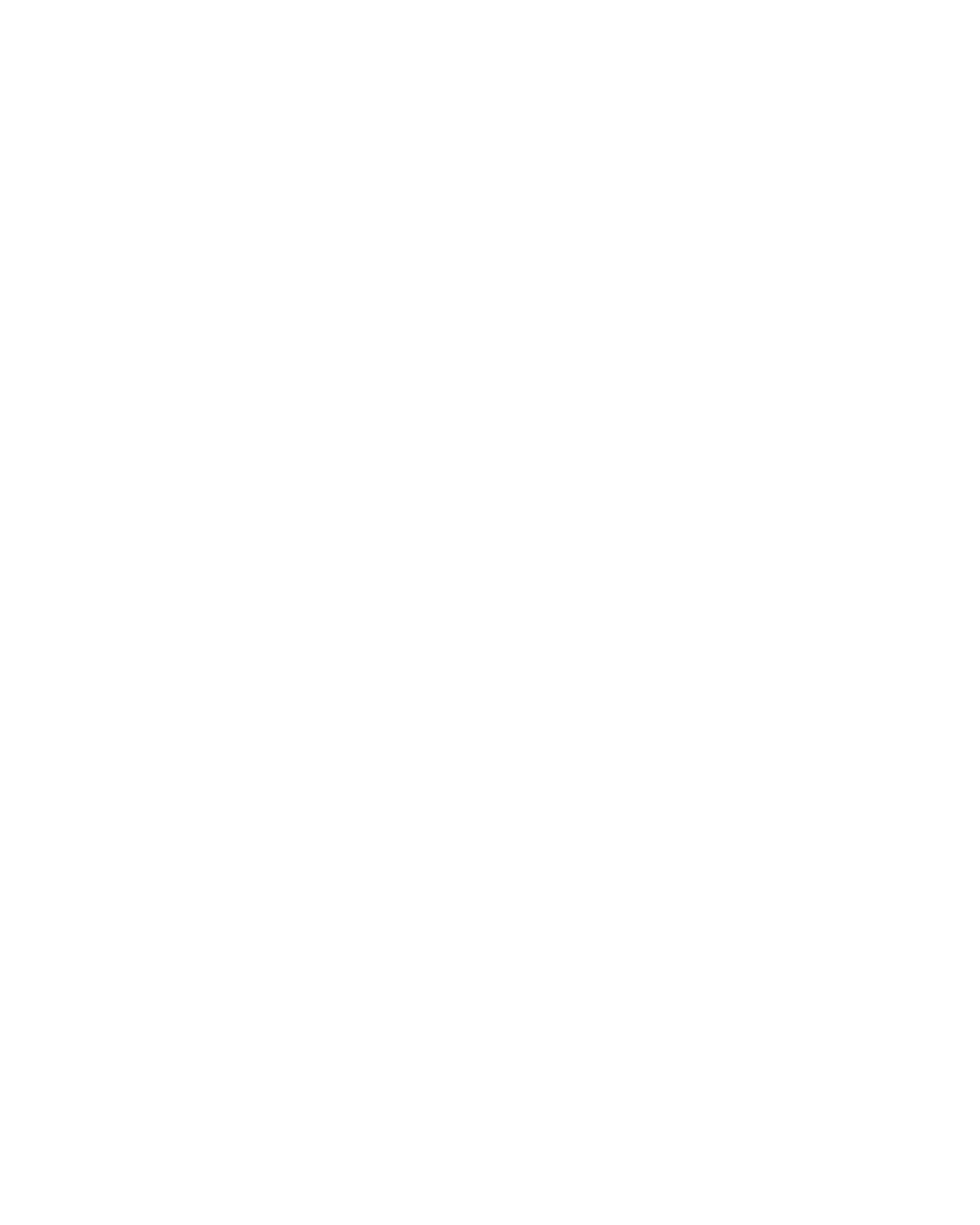### <span id="page-6-0"></span>Executive summary

America is in crisis. Employers say paradoxically they cannot find the right people to fill jobs even though the country is facing its highest unemployment rates in a generation. Competition with a rising China and India and their vast populations lend urgency to the need for the country as a whole to do a better job of educating its citizens.

The institutions to which the country would turn to help tackle this challenge—its colleges and universities—are facing a crisis of their own. There is a rising chorus of doubts about how much the institutions of higher education that have been such a part of the country's past successes can be a part of the answer. Graduation rates have stagnated despite a long track record of serving increasing numbers of students over the past half century. None of America's higher education institutions have ever served a large percentage of our citizens—many from low-income, African-American, and Hispanic families. The institutions are now increasingly beset by financial difficulties, and the recent financial meltdown is but a shadow of what is to come. The further looming state budget crises spell difficult times for many colleges and universities. And there is a growing acknowledgement that many American universities' prestige came not from being the best at educating, but from being the best at research and from being selective and accepting the best and brightest—which all institutions have mimicked.

Our country's dominant higher education policies have focused on expanding access for more than half a century—allowing more students to afford higher education. Yet changing circumstances mandate that we shift the focus of higher education policy away from how to enable more students to afford higher education to how we can make a *quality* postsecondary education *affordable*. The challenge before the country also mandates a new definition of quality from the perspective of students—so that the education is valuable to them and that through it they improve their lives and thus improve the country's fortunes, too. And if a postsecondary education is fundamentally affordable—meaning lower in cost, not just price—this will also answer the question of how to extend access by enabling students to afford a higher education.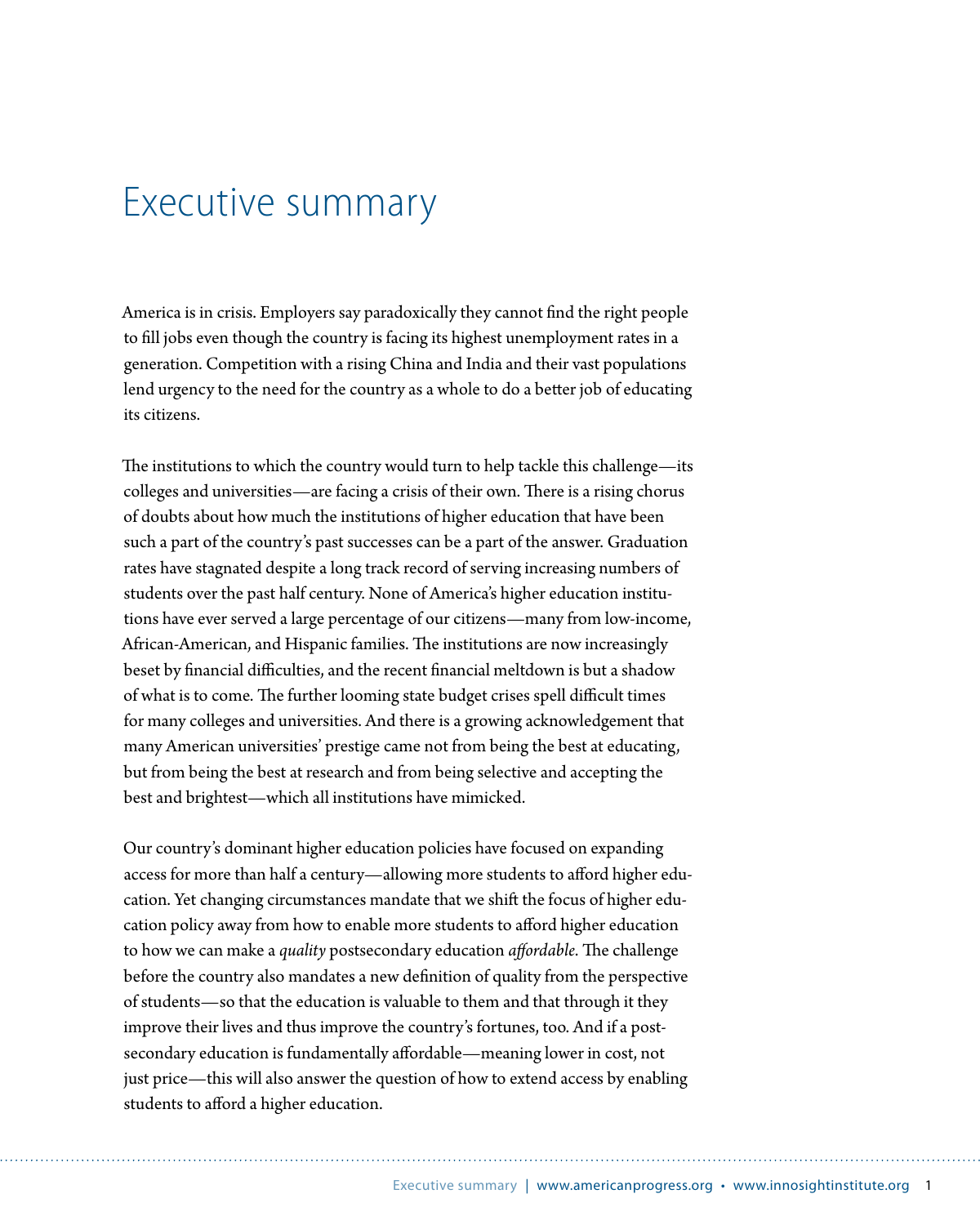This report tackles these questions by treating the industry's challenges, at their core, as problems of managing innovation effectively. It examines the industry of higher education through the lenses of the theories that have emerged from our research on innovation. A theory, by its very nature, is forward looking. It is a statement of what causes what and why, so a good theory allows you to predict the result of taking a certain action ahead of time. The theories employed in this paper were built inductively and have been tested deductively across categories and through anomalies. They have been employed to make innovation far more predictable in a range of sectors, from the for-profit to the nonprofit to the governmental and from the highly regulated to the deregulated.

This report does not provide "the answer" to fixing higher education. The problems confronting the country and its institutions of higher education are multifaceted and complex in nature. They defy an easy fix, especially given the diversity of higher education institutions in this country that are often in very different circumstances. Instead, our hope is that shining these challenges through the lens of these theories on innovation will provide some insights into how we can move forward and a language that allows people to come together to frame these challenges in ways that will create a much higher chance of success.

### The disruptive innovation of online learning

The theory of disruptive innovation has significant explanatory power in thinking through the challenges and changes confronting higher education. Disruptive innovation is the process by which a sector that has previously served only a limited few because its products and services were complicated, expensive, and inaccessible, is transformed into one whose products and services are simple, affordable, and convenient and serves many no matter their wealth or expertise. The new innovation does so by redefining quality in a simple and often disparaged application at first and then gradually improves such that it takes more and more market share over time as it becomes able to tackle more complicated problems.

A disruptive innovation has a couple key elements or enablers that are particularly salient to the future of higher education. The first is a technology enabler. This allows the innovation, which starts in a simple application and competes first against nonconsumption—by serving people who were not able to be served or were not desirable to serve—to be "upwardly scalable" and improve year over year without replicating the cost structure of the old products and services it gradually replaces.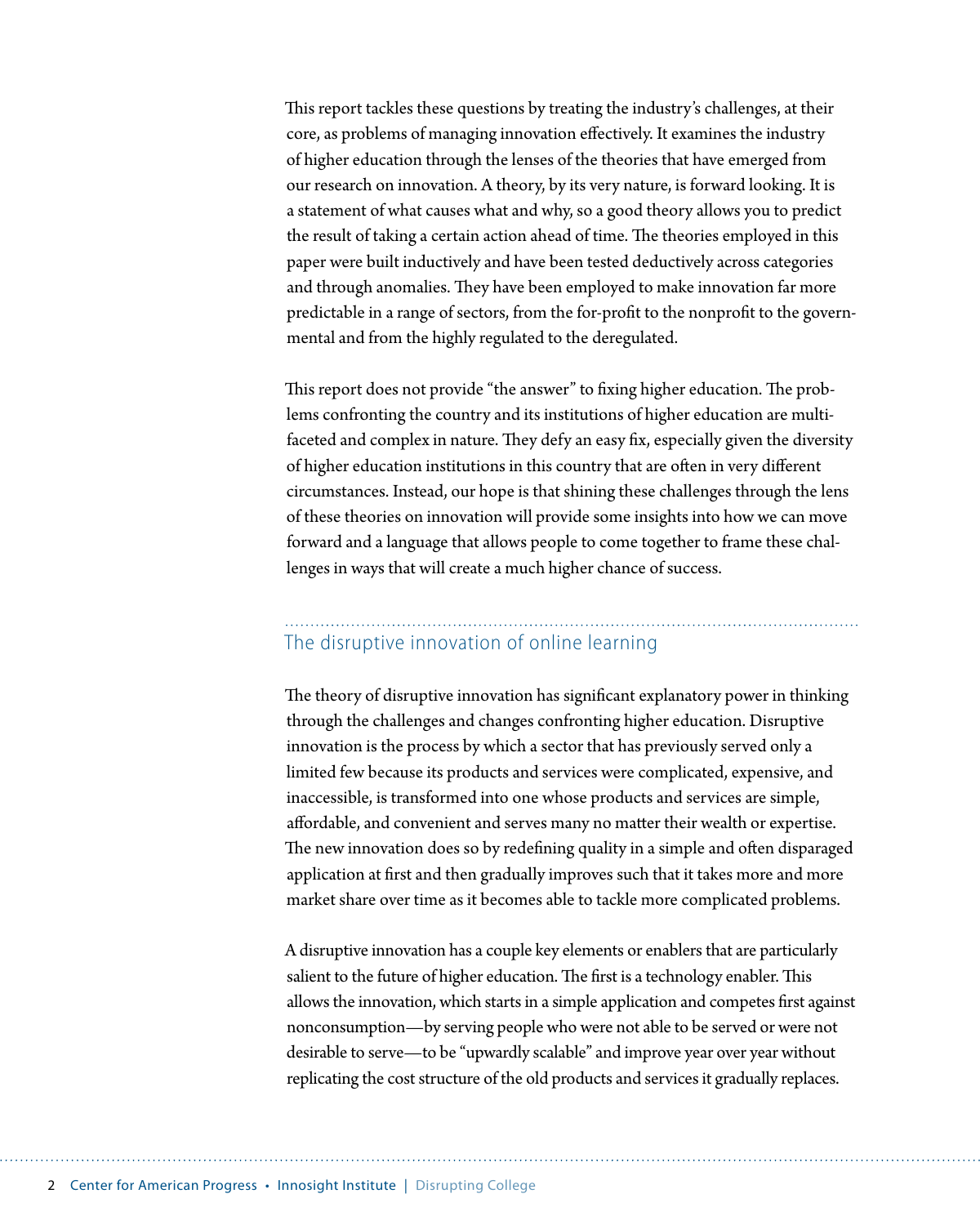Online learning appears to be this technology enabler for higher education. It is for the first time disrupting higher education—and indeed helps explain much of the rapid growth in the up-start for-profit higher education sector over the last 10 years, even as many colleges and universities have struggled financially and had to cut back. Roughly 10 percent of students in 2003 took at least one online course. That fraction grew to 25 percent in 2008, was nearly 30 percent in the fall of 2009, and we project it will be 50 percent in 2014.<sup>1</sup>

The second element of a disruptive innovation is a business model innovation. Disruptive innovations are plugged into new models, which allow organizations to serve a job to be done in the lives of customers at this new lower price point or in this new, far more convenient fashion without extra cost. Plugging a disruptive innovation into an existing business model never results in transformation of the model; instead, the existing model co-opts the innovation to sustain how it operates. What this means is that, generally speaking, the disruption of higher education at public universities will likely need to be managed at the level of state systems of higher education, not at the level of the individual institutions, which will struggle to evolve. And if private universities are able to navigate this disruptive transition, they will have to do so by creating autonomous business units.

Furthermore, what we see when we examine the existing institutions of higher education through this lens is that for decades now they have offered multiple value propositions around knowledge creation (research), knowledge proliferation and learning (teaching), and preparation for life and careers. They have as a result become conflations of the three generic types of business models—solution shops, value-adding process businesses, and facilitated user networks. This has resulted in extraordinarily complex—some might say confused—institutions where there are significant coordinative overhead costs that take resources away from research and teaching.

A typical state university today is the equivalent of having merged consulting firm McKinsey with Whirlpool's manufacturing operations and Northwestern Mutual Life Insurance Company: three fundamentally different and incompatible business models all housed within the same organization. Using online learning in a new business model focused exclusively on teaching and learning, not research—and focused on highly structured programs targeted at preparation for careers—has meanwhile given several organizations a significant cost advantage and allowed them to grow rapidly.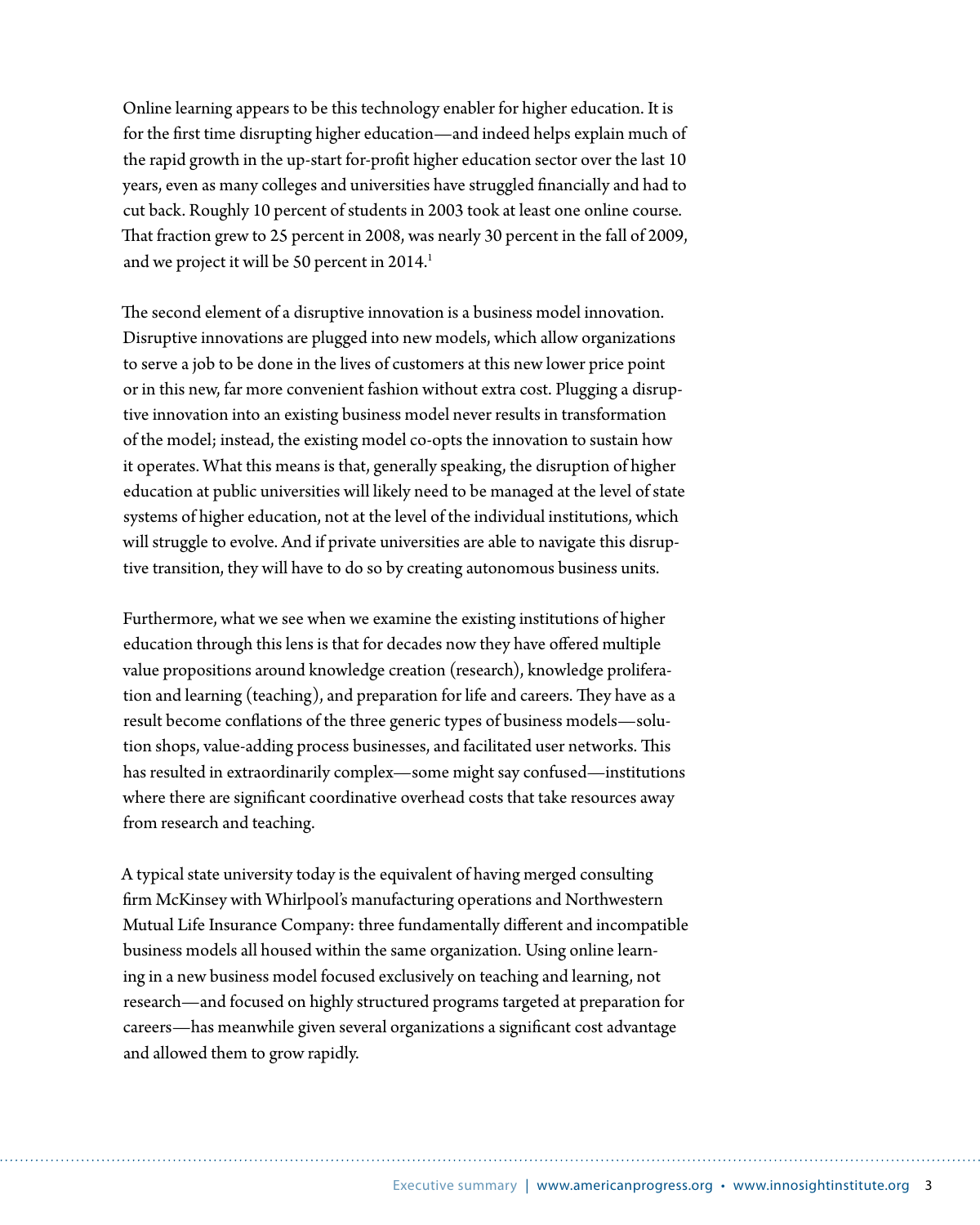This emerging disruptive innovation also presents an opportunity to rethink many of the age-old assumptions about higher education—its processes, where it happens, and what its goals are—and to use the disruptive start-up organizations to create institutions that operate very differently and more appropriately to address the country's challenges. The first of these assumptions is that prestige is the domain of institutions that accept the best students and do the best research. Knowledge was scarce during the rise of America's top universities and colleges, which implied that research and teaching should be coupled tightly. Yet that is no longer the case, as the amount of information on the Internet now attests. Online learning can enable learning to happen in a variety of contexts, locations, and times; it allows for a transformation of curriculum and learning. And tightly structured programs that do not offer students the ability to chart their own paths but are laser focused on preparing students for a career will often be beneficial both for mitigating costs and improving student outcomes for those historically poorly served by college. Policy and rankings should therefore not discourage their creation.

This emerging disruptive innovation also allows for an escape from the policies that focus on credit hours and seat time to one that ties progression to competency and mastery. Online learning courses can easily embed actionable assessments and allow students to accelerate past concepts and skills they understand and have mastered and instead focus their time where they most need help at the level most appropriate for them. Time is naturally a variable in online learning, so these courses can instead hold outcomes constant—and outcomes will be a more appropriate measure for judging students and institutions. Shifting policy to focus on outcomes rather than the build up of ancillary services for their own sake will encourage these services to wrap around and support each institution's core value proposition and its students' core jobs to be done.

Online learning is a natural medium and platform for many of these changes. And using the old assumptions and policies to measure its disruptive emergence is inappropriate and could hamstring the innovations so that they fail in their promise to deliver a more affordable, higher quality system for many more of the country's population.

Several recommendations for policy makers flow from these observations. Policy makers should:

• **Eliminate barriers that block disruptive innovations and partner with the innovators to provide better educational opportunities.** It is critical to promote new, autonomous business models that have the freedom to re-imagine higher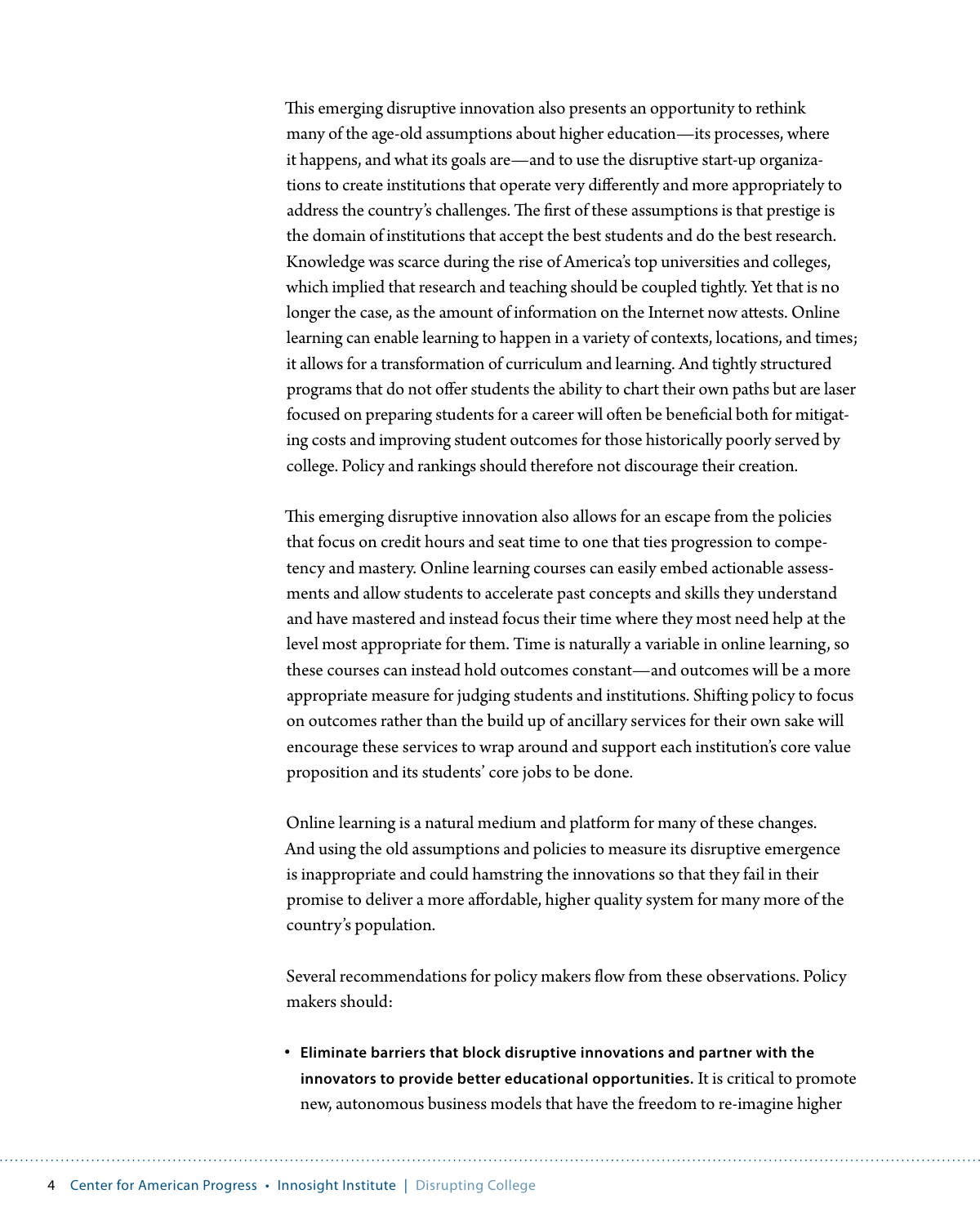education. Policymakers should not frame the disruptive players as threats, and instead see them as opportunities to bring affordable education to more people.

- • **Remove barriers that judge institutions based on their inputs such as seat time, credit hours, and student-faculty ratios.** Too many of the disruptive innovations in higher education still focus on inputs and are time based. Policymakers should open up the policy environment to allow more institutions to use online education to move toward next-generation learning models focused around things such as competency-based learning with actionable assessments, not just make the traditional model of education more convenient.
- • **Not focus on degree attainment as the sole measure of success.** Degrees are a proxy for skill attainment, but they are far from a perfect one, as seen in the amount of retraining that employers do as well as the current unemployment figures. Real outcomes and real mastery—as often shown in work portfolios for example—are more important.
- • **Fund higher education with the aim of increasing quality and decreasing cost.**  Policymakers should change access to federal funding from the all-or-nothing one of today to a sliding scale based on how one does relative to its peers on these dimensions. We call the formula we propose to jumpstart this policy a QV Index. The QV Index formula is composed of the 90-day hire rate plus change in salary over some amount of time divided by total revenue per conferral plus retrospective student satisfaction plus the cohort repayment rate indexed to credit scores.
- • **Recognize the continued important of research institutions.** These institutions of higher education remain vital—indeed those that focus on research as well as those that train people for the academy will still be critically important for the country's future. Most of America's elite colleges and universities will continue to fulfill this job. But we should no longer force those institutions that are focused on teaching and learning to compete on the same metrics and play by the same rules. Pushing these institutions to adopt a mission of knowledge creation has created institutions that have two conflated value propositions and business models—and added significant overhead costs. We need institutions focused solely on knowledge proliferation—and need to regard those that do a good job on this dimension as being of high quality at what they were meant to do.

Recommendations for existing institutions of higher education also emerge from an understanding of disruptive innovation. These colleges and universities should: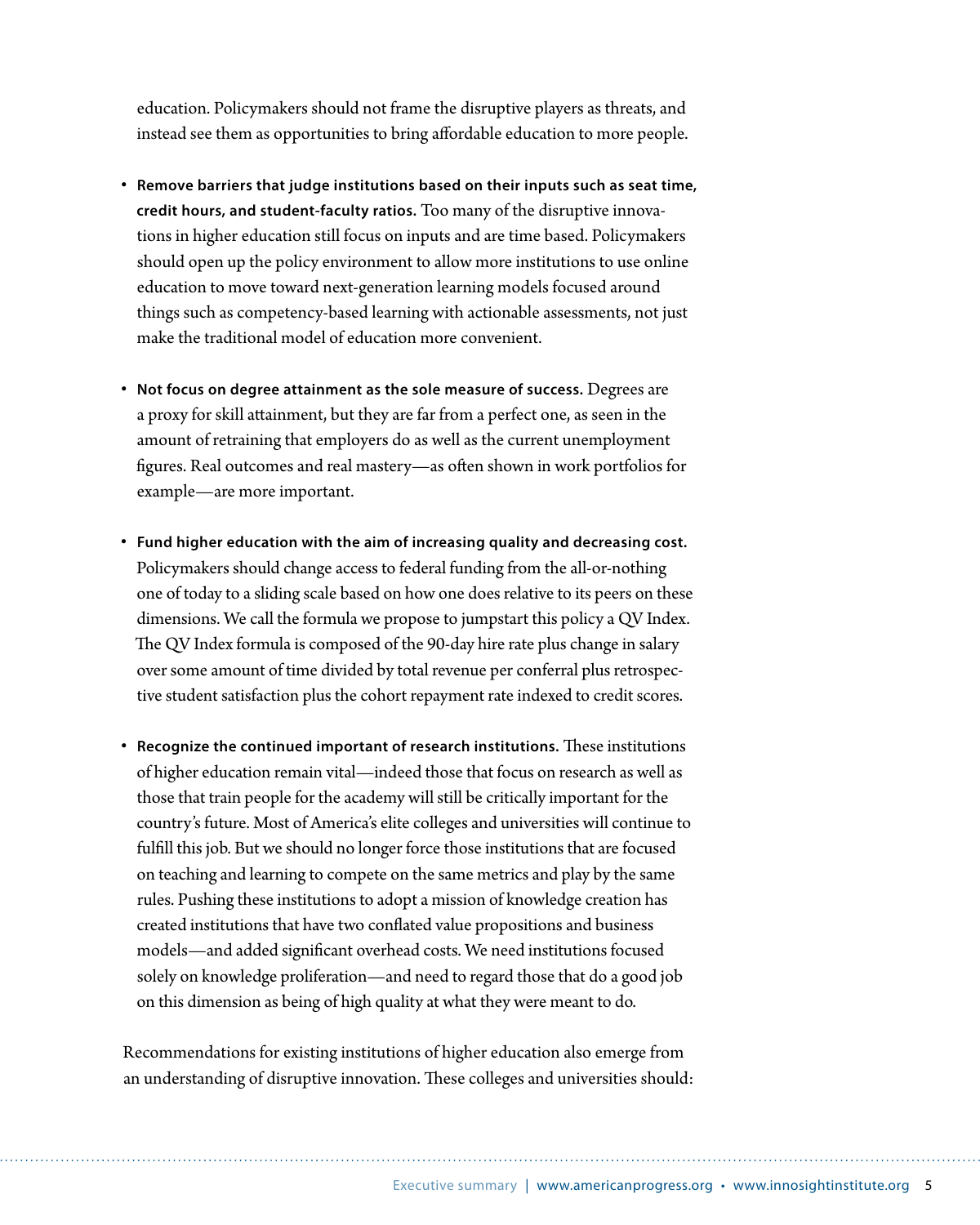- • **Apply the correct business model for the task.** These institutions have conflated value propositions and business models, which creates significant, unsustainable overhead costs.
- • **Drive the disruptive innovation.** Some institutions have this opportunity, but to do so, they need to set up an autonomous business model unencumbered by their existing processes and priorities. They can leverage their existing fixed resources in this autonomous model to give themselves a cost advantage over what to this point have been the low-cost disruptive innovators.
- • **Develop a strategy of focus.** The historical strategy of trying to be great at everything and mimic institutions such as Harvard is not a viable strategy going forward.
- • **Frame online learning as a sustaining innovation.** Institutions can use this new technology to disrupt the existing classroom model to extend convenience to many more students as well as provide a better learning experience.

American higher education is facing complex challenges, but there is significant reason for hope. Understanding the causal forces at play that have led us to where we are now and how these same forces will continue to interact and play out is critical to fashioning a dialogue that can shape the road ahead. Policymakers and heads of universities can use this understanding to come together to harness these forces and put in place the conditions to foster innovations that drive quality for students—and allow both the students and the country to move toward a much brighter future.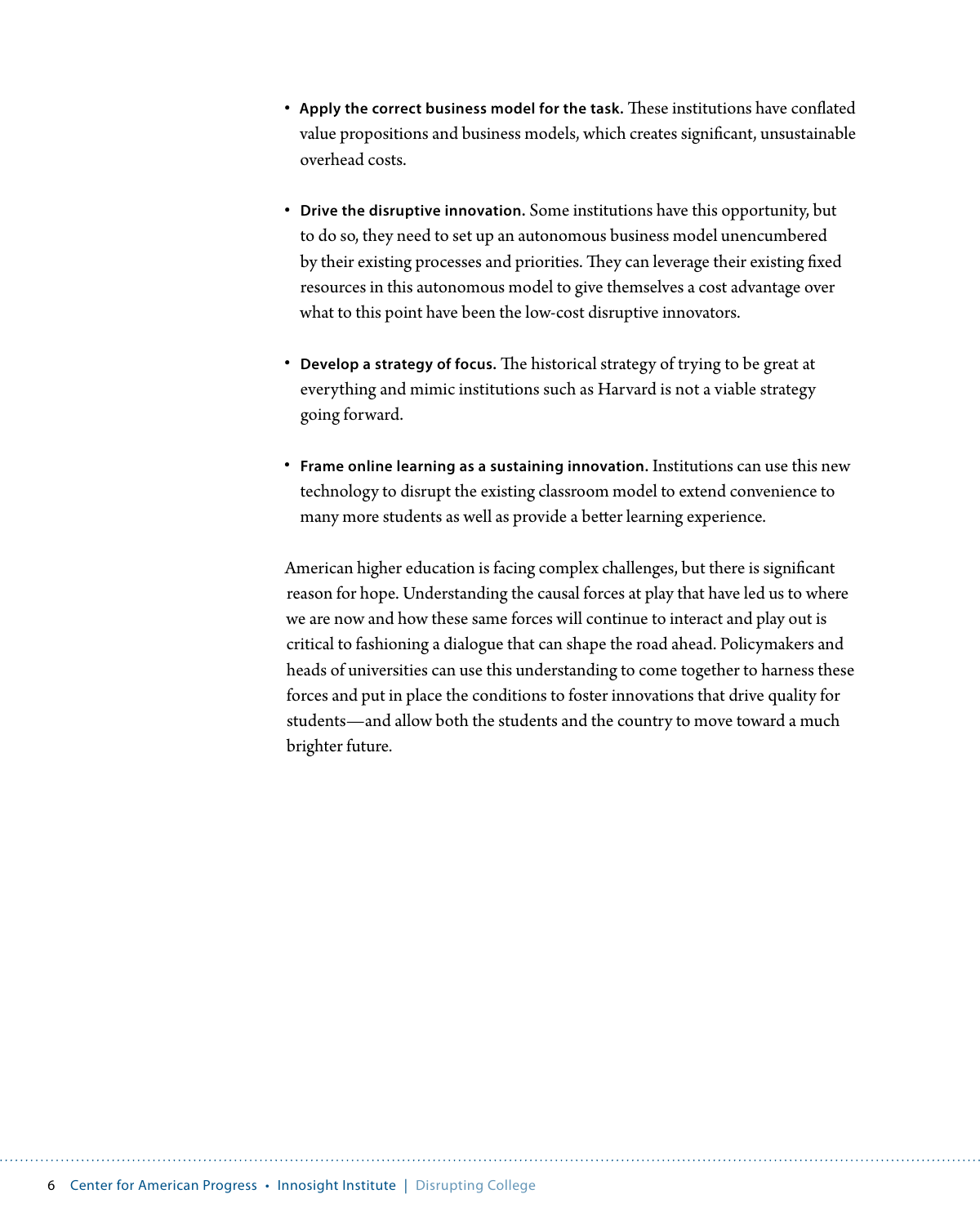### <span id="page-12-0"></span>The shift in higher education

The United States is facing its highest unemployment rates in a generation. Yet many employers say they cannot find qualified Americans to hire.<sup>2</sup> The country's higher education institutions are seemingly a natural partner to help solve this problem, but they are facing their own set of problems. The majority of the world's top-ranked universities remain in the United States according to most rankings as well as public perception around the world.<sup>3</sup> Yet stagnation, financial struggles, and a rising chorus that questions their actual quality and what value they provide students increasingly besets the industry as a whole. There is doubt about whether the institutions as we have traditionally known them can be a part of the answer to America's problems.

Challenges from abroad make the answer to this question all the more pressing. The United States has maintained its technological leadership in the world in significant part because our universities have attracted the highest-potential engineers and scientists from throughout the globe.<sup>4</sup> These graduates found that America was an attractive home for them, as it was filled with opportunity to practice their professions and start the companies that have been the engine of America's prosperity. This structural advantage is ceasing to exist.

As the economies of Israel, China, and India prosper, fewer of their best technologists feel the need to remain in, or even come to, the United States to pursue their career opportunities. The United States cannot afford to waste any talent or limit any of its citizens from realizing their fullest human potential given China and India's sizable population. The United States population had the largest percentage of adults between the ages of 25 to 34 with a high school diploma and college degree 30 years ago, but university-level graduation rates across OECD countries have nearly doubled since then, and they have largely stagnated in the United States. The percentage of U.S. adults in that same age range with college degrees now lags behind that of many countries.<sup>5</sup>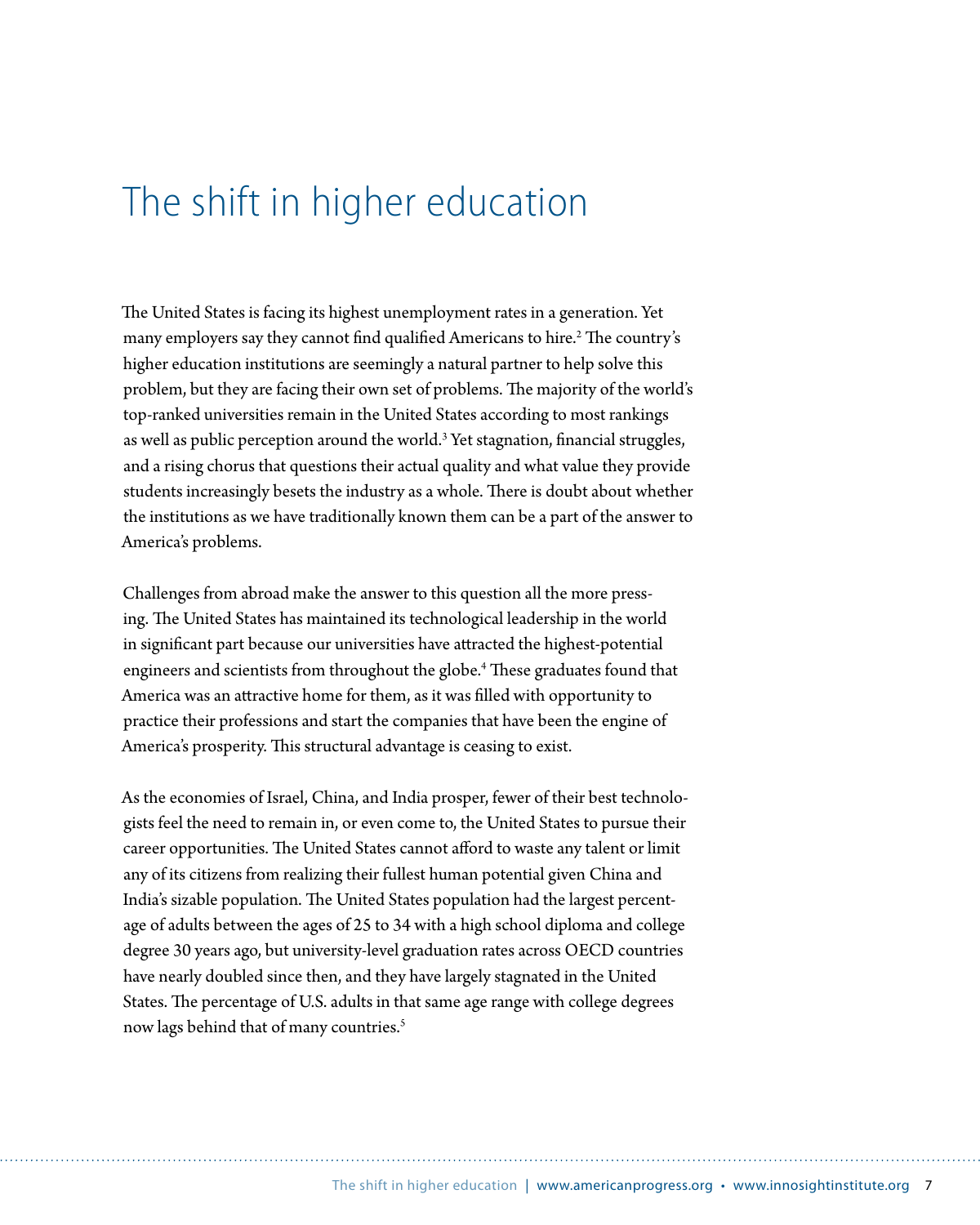The United States' dominant higher education policies during the past 50 years have focused on expanding access—allowing more students to afford higher education through such mechanisms as Pell Grants, student loans, and subsidies. These policies have had remarkable success, as the number of students enrolled in postsecondary institutions in the United States has tripled since 1965. Expanding access is still important. But as the above numbers illustrate, the strategy that has worked so well in the past has reached its limits. We can't get to where we need to go from where we have been.

### The economic crisis in traditional higher education

Many of America's colleges and universities—hereafter called "traditional universities"—are plunging into economic crisis despite consistent increases in overall spending across higher education.<sup>6</sup> Although the cancerous 4.9 percent annual cost increases plaguing the health care industry—9.8 percent in nominal terms have grabbed the headlines most recently,<sup>7</sup> the *prices* in higher education have been increasing even more rapidly as of late.

Undergraduate tuition has risen dramatically—at a 6.3 percent annual clip for nearly the last three decades—or 10 percent in nominal terms.<sup>8</sup> According to the American Institute for Economic Research, the price of college tuition and fees increased 274.7 percent from 1990 to 2009, which was a faster increase than the price of any basket of goods and services outside of "cigarettes and other tobacco products." The increase in the price of college ranks higher than even "hospital services, nursing homes, and adult day care," which ticked in at a 245 percent increase over the same time period, whereas the overall Consumer Price Index increased 71 percent. $^{\rm 9}$  The increase in the true cost of higher education has actually been hidden from many students and families over the years because gifts from alumni, earnings from private university endowments, subsidies from state tax revenues for public universities, and federal subsidies for students have been used to mitigate some costs. But universities are exhausting these mechanisms.

Endowments that took decades to build were decimated in 2008. State-supported schools have increasingly been shifting the burden of tuition to students and their families over the last 15 years,<sup>10</sup> but students and their families were largely shielded from this until 2004, as aid increased so rapidly that the net price to students fell on average. Offsetting government dollars have not kept up as of late.<sup>11</sup> State universities have felt the budget crunch and resorted to all sorts of devices to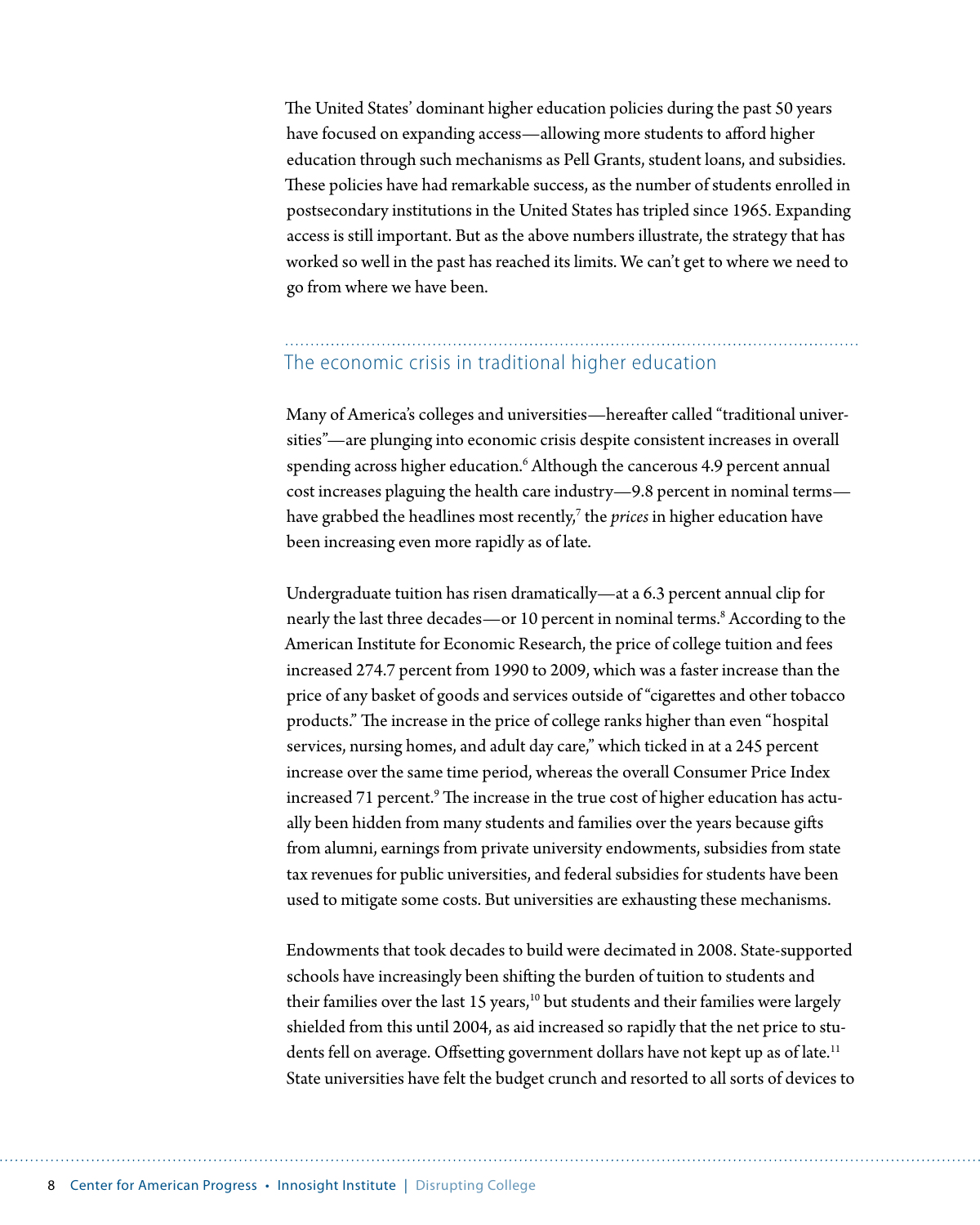try and stay afloat including cutting back on the number of students they enroll at the very time the country needs more of its population to be educated. Severe governmental budget crises have only exacerbated the trend of shifting the costs of higher education to students and their families, which is likely to be far more intense in the future.

Federal, state, and local governments have enormous obligations to fund the health care costs of their current and retired employees—as well as the aging baby boomers.12 The appetite of these health care budgets will be far more difficult for lawmakers to suppress than spending on higher education, and we can say with some confidence that past budgetary crises in higher education are but a shadow of things to come. Even as universities have raised tuition prices year over year, as a whole they are facing economic models that are breaking. This means that these traditional institutions are unlikely to reach the populations we have not historically been able to educate well in the past—those who are all too often from lowincome, African-American, and Hispanic populations.

These changing circumstances mandate that we shift the focus of higher education policy away from how we can enable more students to afford higher education no matter the cost to how we can make a quality postsecondary education affordable. This mandates a new definition of quality from the point of view of the students so that the education is valuable to them by improving their lives along with the country's fortunes. If a postsecondary education is fundamentally affordable meaning lower in cost, not just price—this will also answer the old question of extending access by enabling students to afford a higher education.

#### The rise of a new educational model

Even as the traditional universities' economic models are showing themselves to be increasingly unviable, there is another group of universities whose financial health is strong and their enrollments are booming.<sup>13</sup> This group is made up predominantly of the for-profit universities, although they are certainly not the only ones in this group. The for-profit universities have increasingly provided capacity for the higher education sector at a time when educating more students is crucial. They have grown three to four times faster than the public and not-for-profit universities over the last decade. And the for-profit sector now serves 9 percent of all postsecondary students in the United States, up from a mere fraction of a percent a decade ago.<sup>14</sup>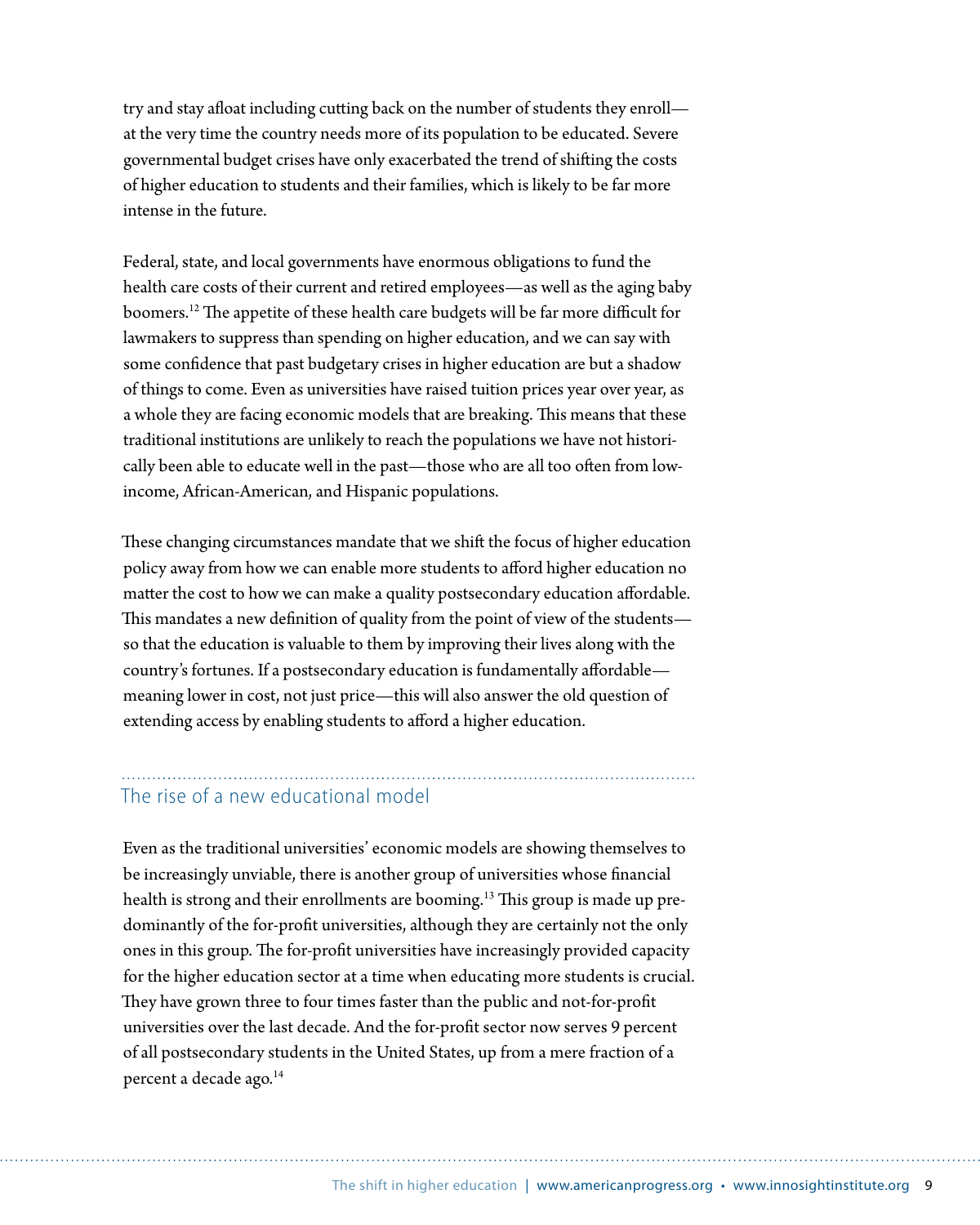The brands of these schools are weak. Other than student loan assistance and federal Pell grants, they receive little subsidy from government. They do not discount their prices and mask the full cost of the education like at most traditional universities, so students bear the full brunt of the costs through tuition—although the relatively low debt repayment rates at these universities does suggest that the government is still seriously subsidizing the costs of the education over a longer time horizon. And yet they are rising from the crises that beset conventional universities. Students are flocking to fill their literal and virtual classrooms, and they are thriving financially.<sup>15</sup>

The fastest-growing for-profit universities have driven innovation with online learning more aggressively than their not-for-profit and public university counterparts—and their growth has coincided with the explosion in enrollments in online learning, which itself grew 17 percent from 2007 to 2008. Twenty-five percent of students took at least one online course in 2008.<sup>16</sup> How can we square this explosion in enrollment and healthy finances with the troubled budgets at traditional universities, many of which are cutting back the numbers of students they serve?

The success of these online attackers and the crisis among many of higher education's traditional institutions may seem unusual, but it is far from unique. We are seeing steps in a process called disruptive innovation that has occurred in industry after industry. It is the process by which products and services, which at one point were so expensive, complicated, and inconvenient that only a small fraction of people could access them, become transformed into ones that are simpler, more convenient, lower in cost, and far more accessible.

What the theory of disruptive innovation suggests is that the business model of many traditional colleges and universities is broken. Their collapse is so fundamental that it cannot be stanched by improving the financial performance of endowment investments, tapping wealthy alumni donors more effectively, or colleting more tax dollars from the public. There needs to be a new model. The only question is whether traditional universities will undertake this replacement themselves, or whether community colleges, for-profit universities, and other entrant organizations aggressively using online learning will do it instead—and ultimately grow to replace many of today's traditional institutions.

This emerging disruption, still in its early stages, offers an opportunity to answer the challenge posed above: to redefine the meaning of quality in higher education and make a quality education fundamentally affordable. The current traditional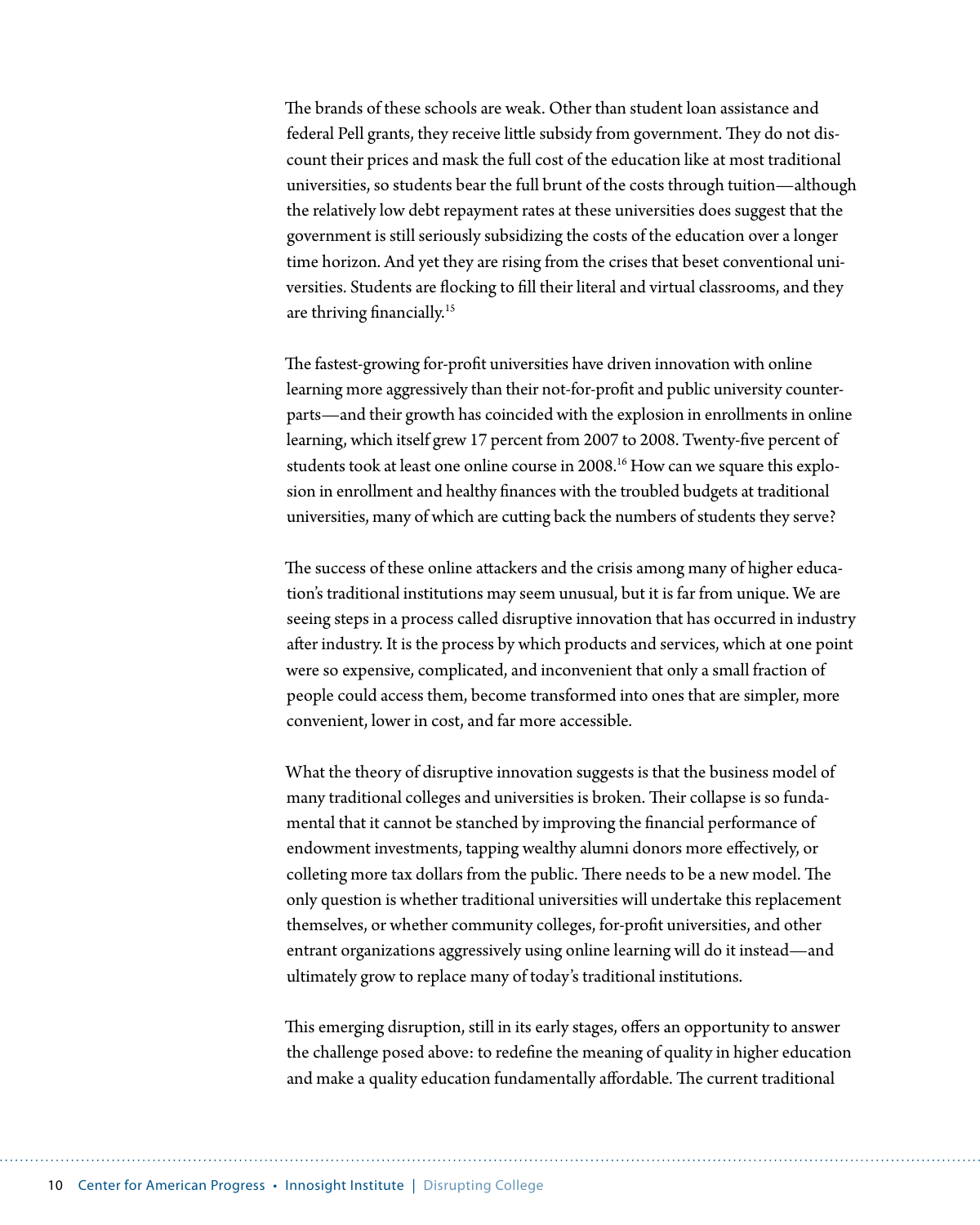institutions that dominate the higher education landscape do what they were built to do very well. The most elite of them will even likely maintain that elite position and continue to do the things for which they were built. It is not that the traditional universities have failed, but instead that they have succeeded so spectacularly, as we explain below.

The problem is that we are now asking them to do something for which they were not built. Traditional universities were not designed to address a metric of quality around effectively serving all students around their distinct needs and desired jobs outside of the academy, no matter their incoming academic achievement. Asking universities to do this represents a seismic shift in how society, broadly speaking, has judged high quality—moving away from a focus on research and knowledge creation and instead moving toward a focus on learning and knowledge proliferation. Indeed, there is a significant and legitimate question of whether many of the institutions in this first wave of educational disruptive innovation will be the ones to make the transformation given that they too have come of age when student outcomes were not prized by the mechanisms and policies through which they received funds.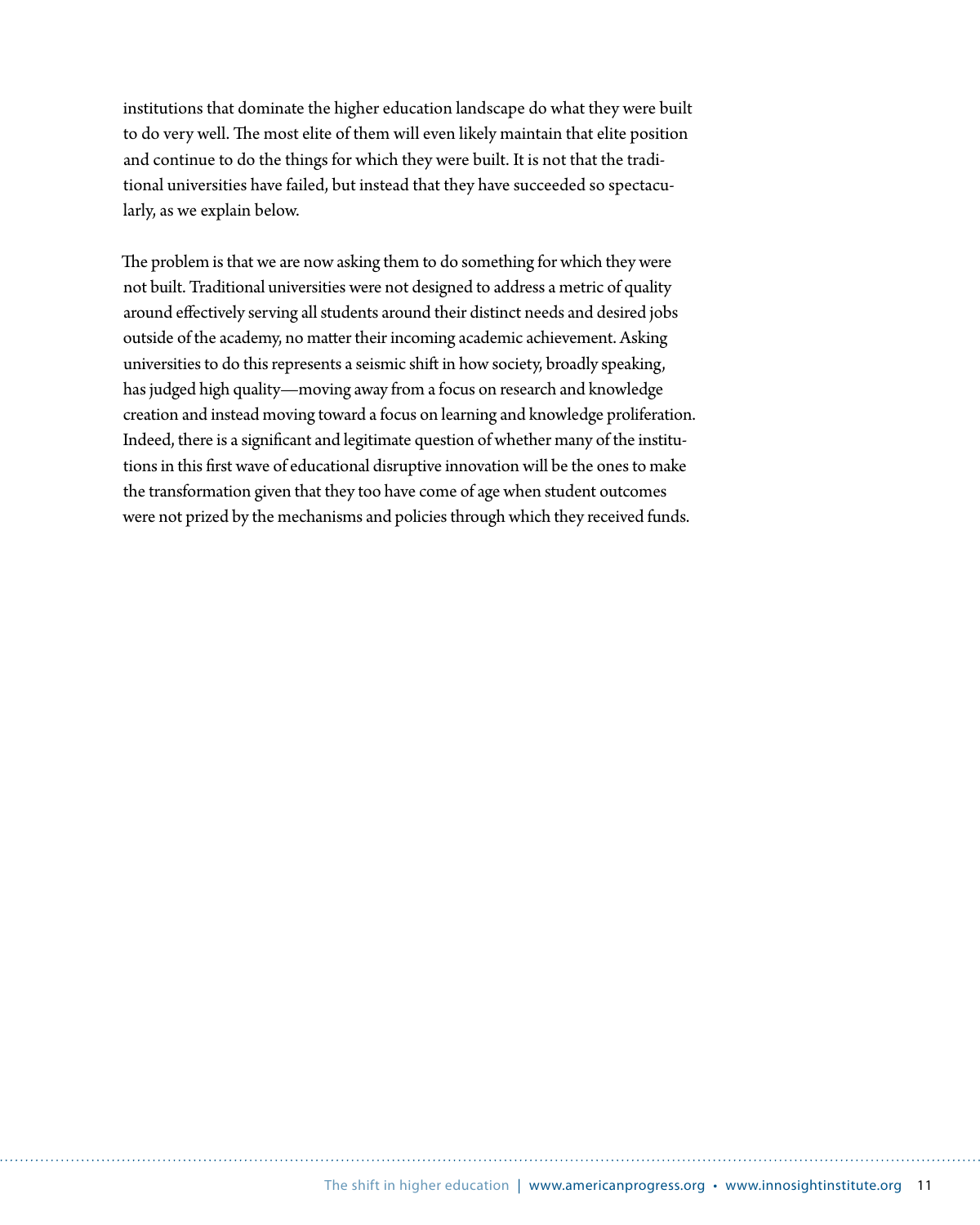### <span id="page-17-0"></span>The process of disruptive innovation

The theory of disruptive innovation originally emerged from a study of the disk drive industry to explain why the leading companies were unable to sustain their industry leadership from one generation to the next. It has been shown to explain the histories of literally hundreds of industries where the dominant companies or institutions have been replaced by entrants. These range from product to service industries, for-profit to not-for-profit ones, and slow- to fastmoving industries. Disruption is the causal mechanism behind the phenomena that the great economist Joseph Schumpeter termed "creative destruction." Figure 1 summarizes this model.

#### Sustaining innovations

Some of the innovations that improve product performance are incremental ones, and others are dramatic breakthrough technologies. But we call these sustaining innovations so long as the purpose of the incremental and breakthrough innovations is the same—to help companies sustain their movement upward along the trajectory of performance improvement to make better products that can be sold for better profits to their best customers. We have found that the companies that lead their industries on the left side of this chart, before the battles of sustaining innovation begin, are almost invariably still the leaders in their industries when these battles are over.<sup>17</sup> And it does not matter technologically how difficult the innovations are. If their purpose is to help the leaders make better products that they can sell for better profits to their best customers, the leading companies in the industry invariably find a way to get it done.

This model suggests that the history of most industries can be characterized almost in geographic terms as a set of concentric circles, where the innermost circle represents customers who have the most money and skill. The outermost circle represents customers that have the least. The initial products or services at the beginning of most industries take root in the innermost circle because they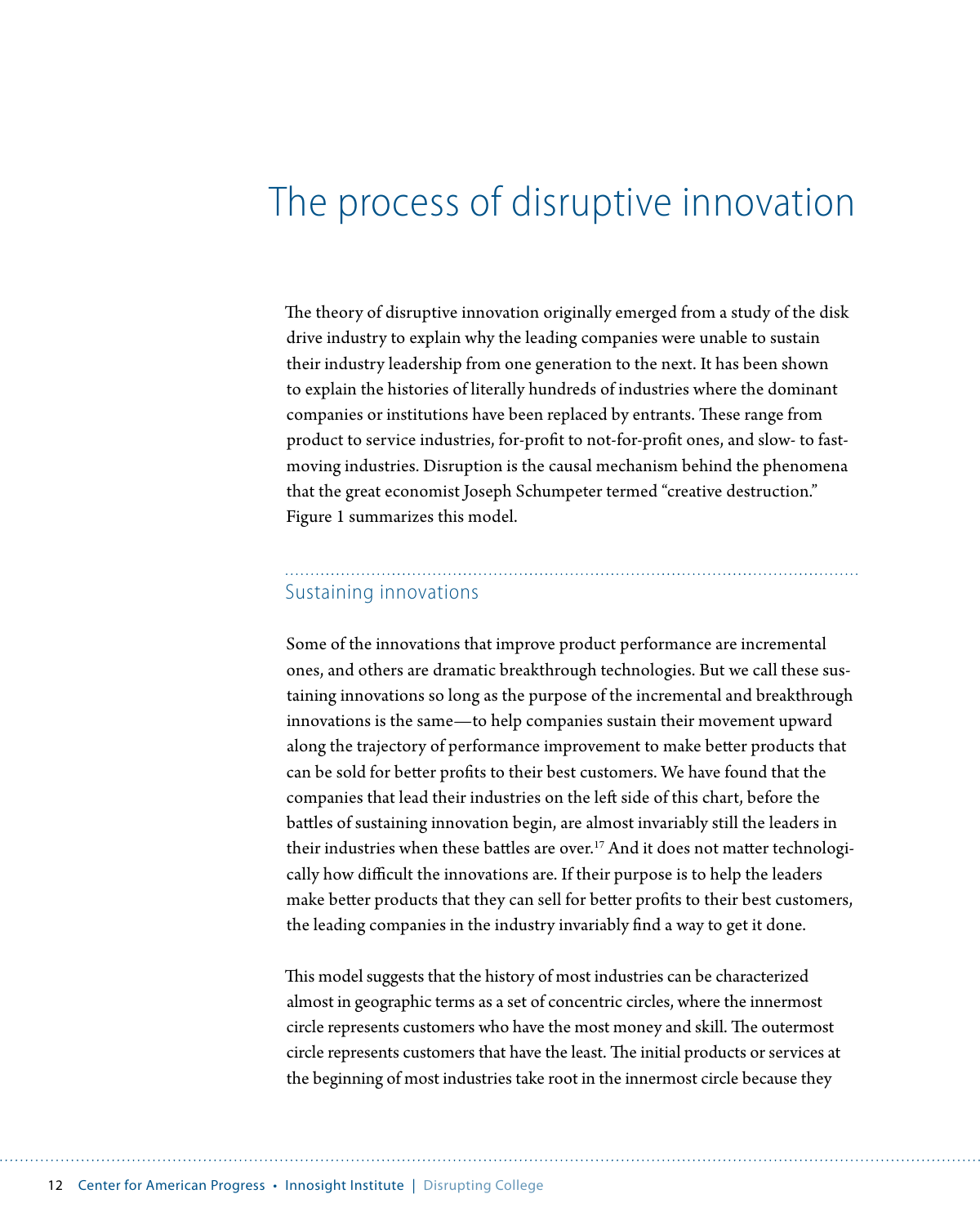are so expensive, complicated, and centralized that only the best-endowed customers have the money to afford the products and the skill and access to use them. Disruption is the process by which such products become affordable and accessible to those in the outermost circles.

The vertical axes in the graphs in the diagram plot the quality of the product, as measured over time (the horizontal axes). There are two elements of the model. The first is that there is a trajectory of performance improvement that customers are able to utilize in every market. This line, depicted in Figure 1 as the dotted line in the graph in the inner circle, represents the average customer's ability to utilize improvement over time. The second element of the model is that there is another trajectory in each market, which is the pace of technological progress. This is represented by the solid line that slopes more steeply upward. The most important finding about this is that the pace of technological progress almost always outstrips customers' ability to use the progress. This means that a technology that is not good enough to meet customers' needs at one point in time (the region toward the left side of this chart) is very likely to improve to the point that it is more than good enough for what customers can use at a later point in time.

#### **Figure 1 The theory of disruptive innovation**



#### Disruptive innovations

There is another type of innovation that has historically proven almost impossible for the incumbent leaders in the industry to catch. It is called a disruptive innovation. The term disruption was chosen not because it represents a radical, breakthrough improvement along the existing trajectory in the center of Figure 1. Rather, it is an innovation that replaces the original complicated,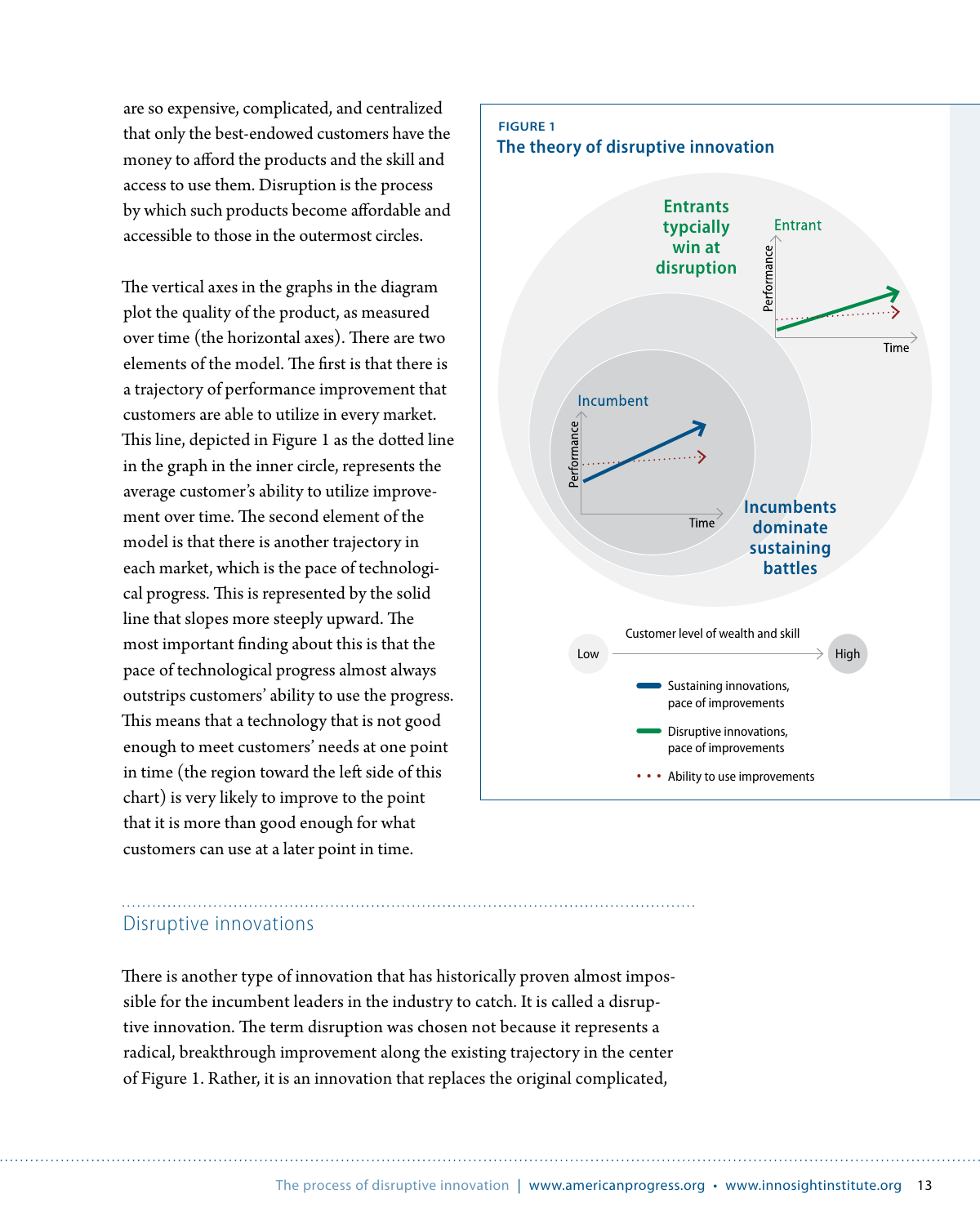expensive product with something that is so much more affordable and simple that a new population of customers in the next larger circle now has enough money and skills to buy and readily use the product. New companies almost invariably enter and grow to dominate the industry when one of these disruptive innovations emerges.

Why are the odds of success at the two types of innovation so different? It is the pursuit of profit and prestige. Improved profitability tends to drive the decision making in for-profit circumstances. But in not-for-profit circumstances, the ambition to do more and have a bigger footprint—an ambition driven both by administrations and often alumni in the case of education—precipitates precisely the same behavior as profit maximization in the for-profit world.<sup>18</sup> The companies on

#### **Figure 2 How complicated, expensive computers became affordable and accessible**



the sustaining trajectory, when faced with the choice of making better products that merit better profit margins vs. making lower-priced, simpler products that merit slimmer margins, invariably find it more attractive to build and offer more and better.

### Disruption in the computer industry: an illustration

Figure 2 illustrates how this process of disruption has transformed the computer industry. It began in the innermost circle, with mainframe computers. These cost several million dollars apiece, filled an entire room, and required years of training to be able to operate. Only the largest universities and the largest corporations could afford to own and operate mainframe computers. We had to take our computational problems to these centralized computing centers, where experts solved them for us.

The cost and inconvenience of this centralized solution then precipitated a sequence of disruptive innovations that decentralized the industry. The first step, which took computing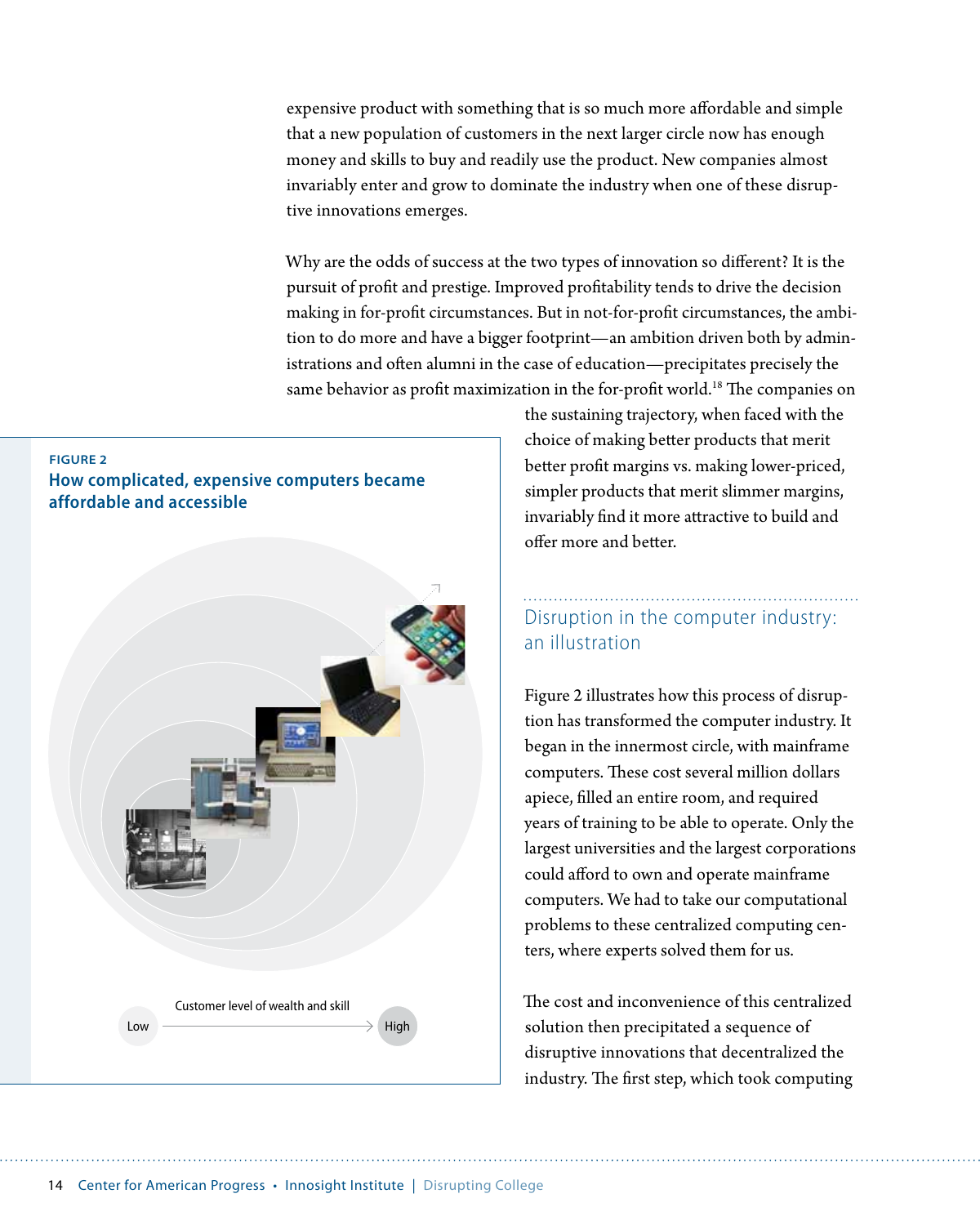to the next circle of customers, was called a minicomputer. These machines were the size of a filing cabinet, and reduced the cost to about \$200,000, which made them affordable enough for engineering departments to begin owning and operating their own machines. Minicomputers could only solve the simplest of problems at the beginning, and their owners still had to take the complicated ones to the mainframe center where those with more expertise solved them. But minicomputers became better and better and were soon capable of doing more and more of the things that previously required the power of mainframes and the experts that operated them. We ultimately needed fewer and fewer mainframe computers.

The next disruptive step was the personal computer, which reduced the cost to \$2,000 per machine and made it so much more affordable and simple that an even larger population could own and use a computer. We could only do the simplest of things at first, such as typing and spreadsheets. But as the technology got better and better, we could do more and more things on the simple, affordable PC platform that formerly required a larger and more powerful machine. We eventually didn't have much use for mainframes or minicomputers. The key reason for this is that the pace of technological progress outstrips the ability of customers to utilize that progress.

The third and fourth waves of disruption in the computing industry were notebook computers and handheld smartphones. These reduced the cost to a few hundred dollars apiece and put computing first into our briefcases and ultimately into our pockets and purses. We have seen the same pattern in these disruptions. We could do only the simplest of things on these new platforms at first, and still had to use our desktop computers for the complicated ones. But as they became better and better, we needed fewer and fewer of the prior machines. We are now able to do most of what we need on our notebooks, and ultimately on smartphones.

#### The inexorable movement up-market

One of the most important findings in our studies of disruption is that disruptive companies must move up-market through sustaining innovation once their business model has been established in one of the outer circles in order to sustain profitability and organizational vitality. The reason: If they stop this up-market pursuit and compete only against equal-cost competitors, then they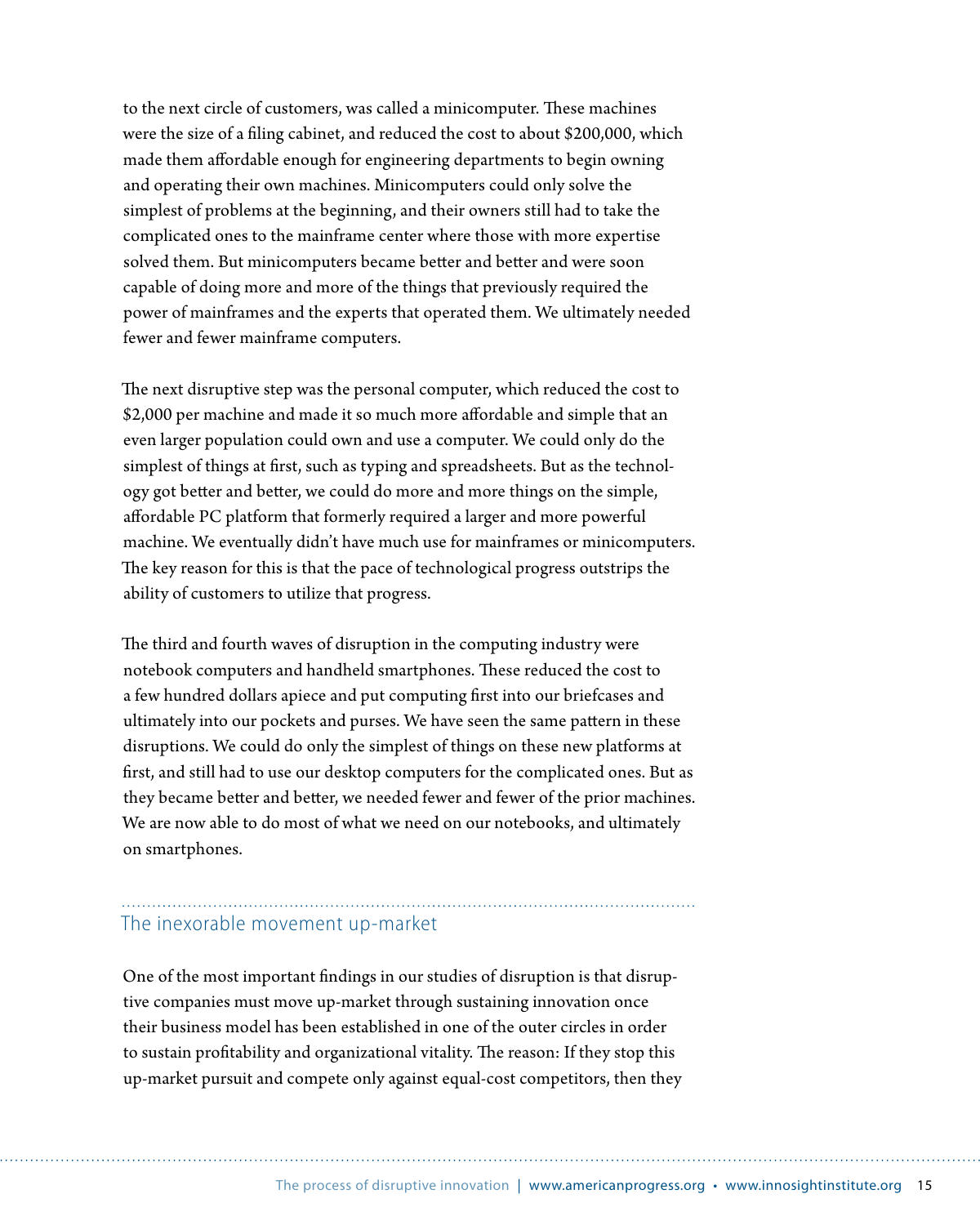have no cost advantage. It is only if they carry their low-cost business model up-market that they can retain their cost advantage against competitors. This section shows how this force transformed the steel industry and then examines the up-market forces at work in higher education.

#### Disruptive forces in the steel industry

Most of the world's steel has historically come from massive integrated mills that cost about \$10 billion to build. A different way to make steel is in a minimill, which melts scrap steel in electric arc furnaces—cylinders that are approximately 20 meters in diameter and 10 meters tall. Because they can produce molten steel in such a small chamber, minimills don't need the massive-scale rolling and finishing operations that are required to handle the output of efficient blast furnaces, which is why they are called minimills. Minimills can also make steel of any given quality for 20 percent lower cost than an integrated mill.<sup>19</sup>

Steel is a commodity. You would think that every integrated steel company in the world would have aggressively adopted minimill technology. Yet not a single inte-



grated steel company has yet successfully built and operated a minimill, even as the minimills have grown to account for more than half of North America's steel production and a significant share of other markets as well.<sup>20</sup>

The theory of disruption explains why something that makes so much sense has been so difficult for the integrated mills. Minimills first became technologically viable in the mid-1960s. The quality of the steel that minimills initially produced was poor because they melted scrap of uncertain and varying chemistry in their furnaces. The only market that would buy what the minimills made was the concrete reinforcing bar, or rebar, market because the specifications for rebar are loose. Once rebar is buried in cement, you can't verify whether the steel has met the specifications. Rebar was therefore an ideal market for low-quality steel.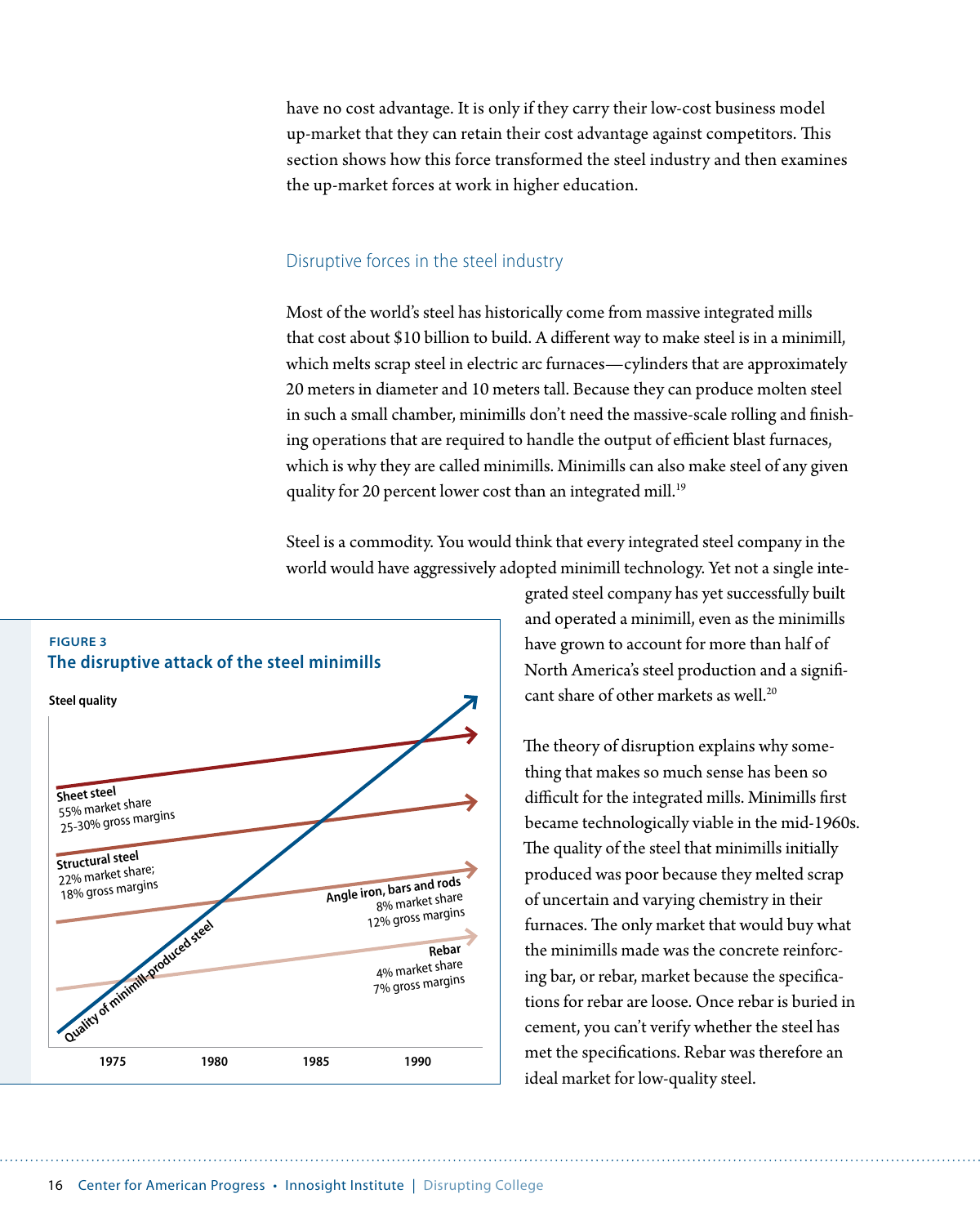As the minimills attacked the rebar market, the integrated mills were actually happy to be rid of that business. Their gross profit margins on rebar often hovered near 7 percent, and it just didn't make sense to invest in defending their least-profitable products when they had the option to invest in growing higher-profit tiers of the market, as shown in Figure 3. The integrated mills reconfigured their rebar lines to make more profitable products as the minimills established a foothold in the rebar market. A cathartic thing happened when the integrated mills lopped off the least profitable products and added up the remaining numbers: their profitability improved as they got out of rebar. And the minimills made *tons* of money as they got into rebar because they had a 20 percent cost advantage. It was a symbiotic relationship.

All was well in this relationship until 1979, when the minimills finally succeeded in driving the last integrated mill out of the rebar market. Historical pricing statistics show that the price of rebar then collapsed by 20 percent. Why? A low-cost strategy only works when there are high-cost competitors in your market. After the last integrated mill had fled up-market and the low-cost minimill was only pitted against other low-cost minimills in a commodity market, competition quickly drove prices down to the point that none of them could make money.

The minimills soon looked up-market, and what they saw spelled relief. If they could just figure out how to make bigger and better steel—shapes such as angle iron, rails, and rods—they could roll tons of money again because the margins there were 12 percent. As the minimills extended their ability and attacked that tier of the market, the integrated mills were again relieved to be rid of that business because it just didn't make sense to defend a 12-percent-margin business when the alternative was to invest to gain share in structural beams, where margins were 18 percent. So the integrated mills shut their lines down or reconfigured them to make more profitable structural beams. The integrated mills' profits again improved as they got out of the less profitable market. And the minimills' profits rebounded as they got into the same products with a 20 percent cost advantage again. Peace characterized the industry until 1984 when the minimills finally succeeded in driving the last integrated mill out of the bar, rod, and rail market, which caused the minimills to reap the same reward for their victory: With low-cost minimill pitted against low-cost minimill, prices collapsed by 20 percent.

The minimills had to move up-market again. At the beginning of their invasion into structural beams, the biggest that the minimills could roll were little six-inch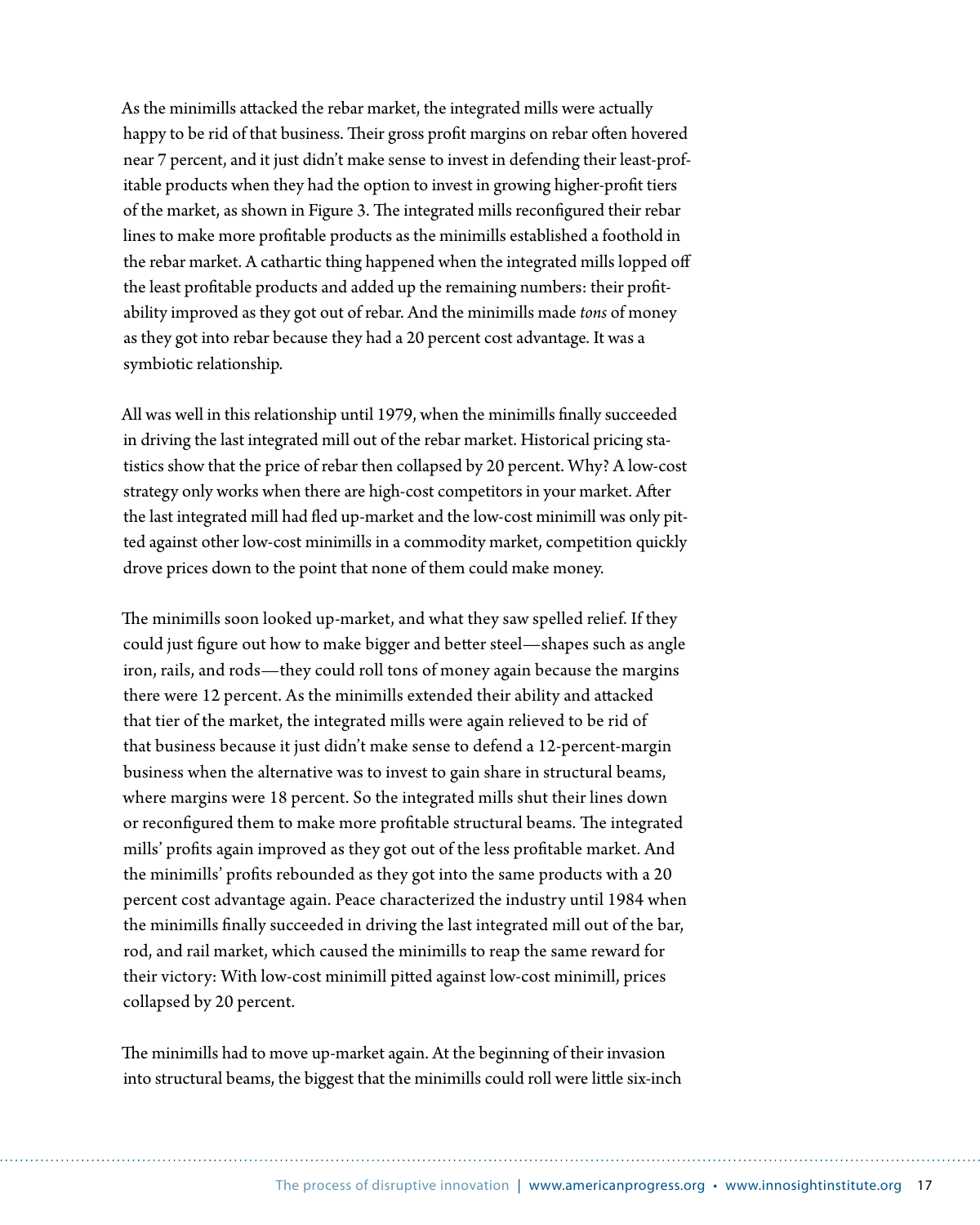beams of the sort that under-gird mobile homes. It made little sense for the integrated mills to defend this market either, when they had the option of investing to grow in sheet steel, where margins were 25 to 30 percent. Again, integrated mills' profitability improved as they lopped off their least profitable products and added up the remaining numbers. And with a 20 percent cost advantage again, the minimills could again roll tons and tons of money by entering the same market. When they finally succeeded in driving the last integrated mill out of the structural beam business in the mid-1990s, pricing again collapsed. The reward for victory was the end of profit, and the minimills had to stretch up-market to attack the sheet steel business to restore prosperity.

The minimills now control nearly 60 percent of the market, and all but one of the integrated mills has gone bankrupt. But this is not a history of bungled steel company management. It is a story of rational managers facing the innovator's dilemma. Should we invest to protect the least profitable end of our business, so that we can retain our least loyal, most price-sensitive customers? Or should we invest to strengthen our position in the most profitable tiers of our business, with customers who reward us with premium prices for better products?

Disruption is the process by which Toyota overtook General Motors, Cisco felled Lucent and Nortel, WalMart and Target toppled the department stores, and Apple seized music distribution. Disruption is how Charles Schwab and online brokers unseated Merrill Lynch, and how Google pre-empted newspaper advertising. Disruptively attacking world markets is the engine that drove Japan's economic miracle from 1960 to 1990; the economic transformations of Korea, Taiwan, and Singapore from 1980 to 2000; and the ongoing economic growth of China and India. $21$ 

#### General observations about disruption

There are four additional observations about the phenomena called disruption that are salient to the future of higher education. This section highlights how existing organizations must introduce disruptive innovations for them to be successful, how to think about a disruptive innovation's quality, how disruption functions in highly regulated sectors, and how disruptive and sustaining innovations affect cost**.**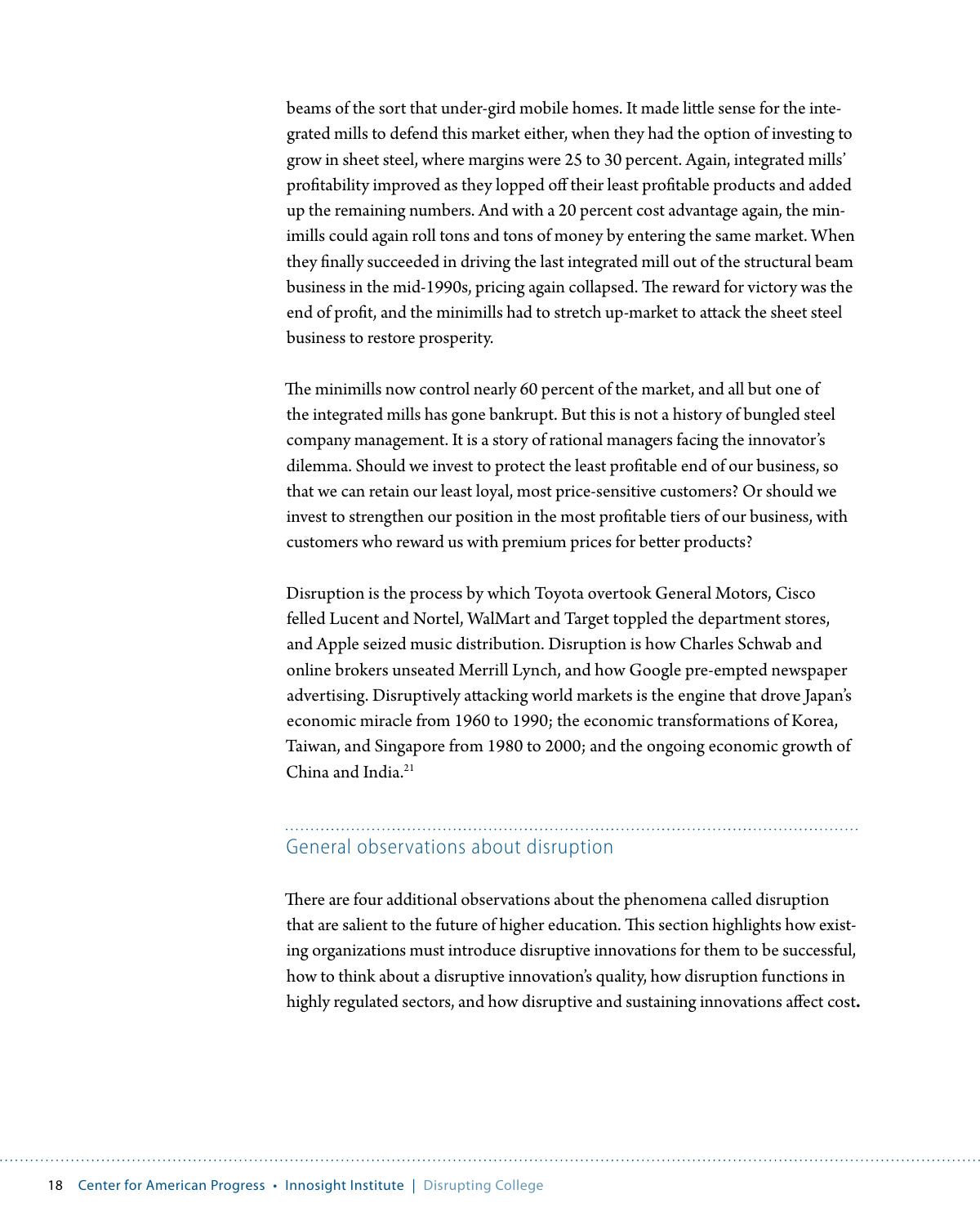#### Disruption and the process of natural selection

The companies that led their industries in the innermost circles were in almost every instance unable to maintain their leadership as larger markets emerged because of disruptive innovations. The driving reason, as noted in the case history of the steel industry, is that the new, larger markets were financially unattractive to the leaders. This is further illustrated in Table 1, which shows the gross margin percentages required to profitably cover overhead costs in different computer markets and the price for the typical machine. Minicomputers were economically unattractive given the cost structure required to succeed in the mainframe computer business compared to the alternative of making bigger and better mainframes. Companies whose economic models were designed around minicomputers similarly found making personal computers economically unattractive when compared to the alternative of making bigger and better minicomputers.

There is no instance in the history of the hundreds of industries where disruption has occurred in which a significant company in one of the inner circles becomes a leader in a subsequent disruptive circle if it attempted to navigate that transition from within its mainstream business. In those few instances in which the leader in one generation became the leader in the next disruptive one, the company did so by setting up a completely autonomous business unit, giving it the freedom to create its own disruptive business model, and giving it an unfettered charter to pull the customers out of the original business unit.

IBM was the only mainframe computer manufacturer that became a significant manufacturer of minicomputers. It did this by setting up a completely independent business unit in Rochester, Minnesota and giving it the autonomy to create a different economic model that was consistent with the minicomputer business.

#### **Table 1 Differences in the economic models for each stage of disruption22**

| <b>Generation of computer</b> | <b>Characteristic unit volumes</b><br>produced per year | <b>Gross margins required</b><br>to cover overhead costs | <b>Typical sales price</b> |
|-------------------------------|---------------------------------------------------------|----------------------------------------------------------|----------------------------|
| <b>Mainframes</b>             | <b>Thousands</b>                                        | 60%                                                      | \$2,000,000                |
| <b>Minicomputers</b>          | Tens of thousands                                       | 45%                                                      | \$200,000                  |
| Desktop computers             | <b>Millions</b>                                         | 30%                                                      | \$2,000                    |
| Notebook computers            | Tens of millions                                        | 15%                                                      | \$1,000                    |
| Smartphones                   | Hundreds of millions                                    | 15-40%                                                   | \$300                      |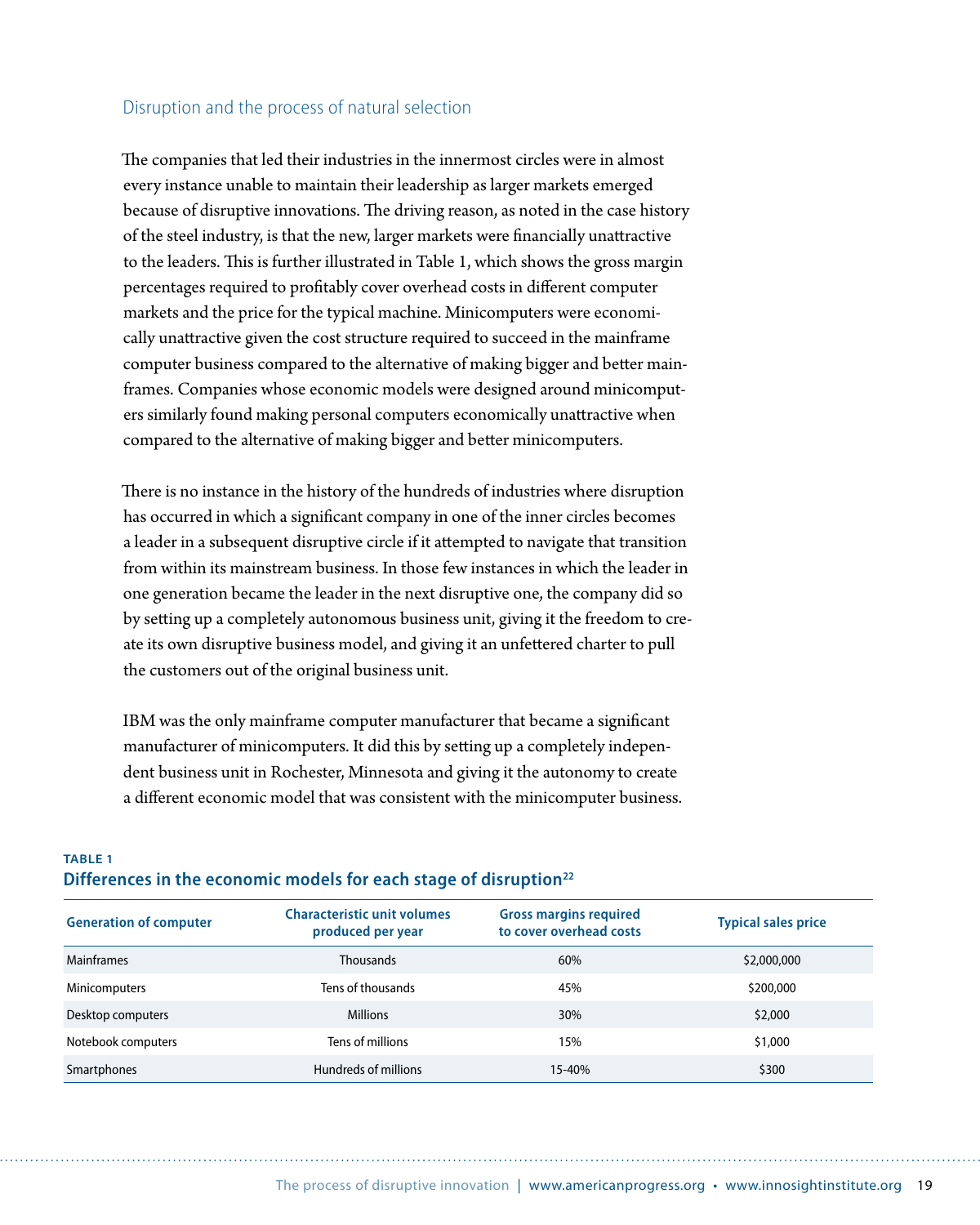IBM was also the only minicomputer company that became a leading supplier of personal computers. This was because the corporation set up an independent business unit in Florida and gave it the flexibility to create yet a different economic model that was appropriate to the PC business. The only instances where the leaders in the inner circles became leaders in disruptive markets have been when the company set up a completely independent subsidiary and gave it the flexibility to create an appropriate, new economic model.

The reason for this, as we discuss in more detail below, is that business models by their very nature are designed to solve one class of problem very well and to make money via a particular profit formula. But business models do not evolve easily. In biological evolution, individual organisms do not evolve. They are born, and they die. But a population can evolve, as mutants gradually gain market share. Similarly, business units rarely evolve. They are started and shut down. But corporations can evolve, as IBM did, by opening and closing business units.

What this means is that, generally speaking, the disruption of higher education at public universities will likely need to be managed at the level of state systems of higher education, not at the level of the individual institutions, which will struggle to evolve. And if private universities are able to navigate this disruptive transition, they will have to do so by creating autonomous business units, just as IBM did.

#### Disruption and quality

The providers of the products in the inner circles in each of these waves of disruption viewed the products that enabled the emergence of markets in the larger circles to be of poor quality because they could not handle the sorts of problems that customers were confronting in the inner circles. Early personal computers, for example, were first used as toys for children, then for typing and spreadsheet analysis. They could not handle the complicated computational problems for which mainframes and minicomputers were used. It was therefore natural for those in the inner circles to disparage personal computers as little more than toys. From their perspective, they were absolutely right.

But the customers in the outer circles viewed these affordable, convenient products as very high quality because they simply did not have access to computing at all prior to their emergence. Indeed, the very definition of quality changed with each wave of disruptive decentralization. Speed and computing capacity defined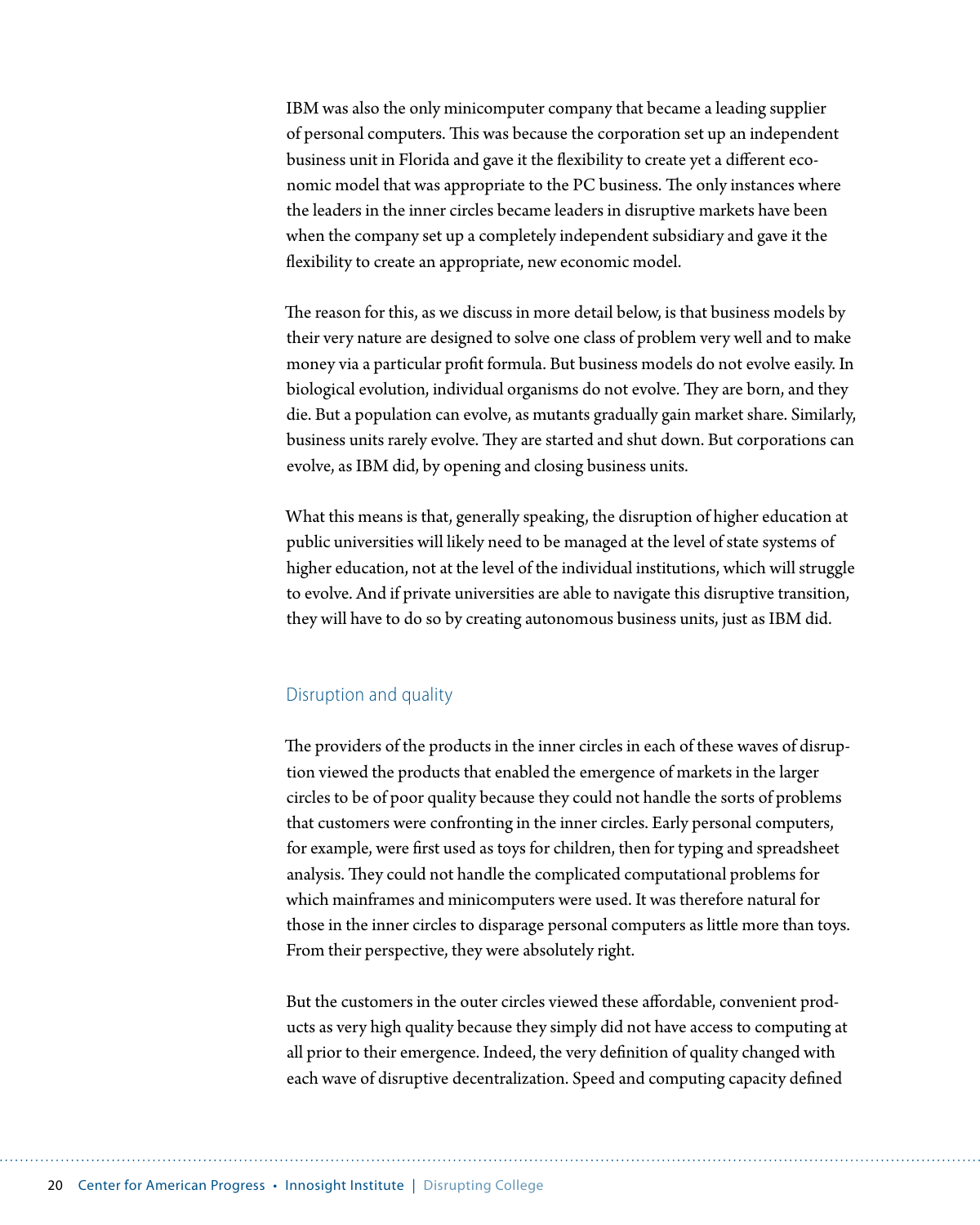quality in mainframes, for example, whereas the essence of quality in notebook computers is light weight and long battery life.

Our research on the marketing dimensions of innovation has shown that the causal mechanism behind the purchase of products and services is that jobs arise in our lives that we need to do, and we "hire" products to get these "jobs" done. As the great marketing professor Theodore Levitt was known to teach, "The customer doesn't want a quarter-inch drill. He wants a quarter-inch hole." Hence, when one customer hires a product to do one job she may be delighted with its quality because the product did that particular job well. Another customer with a very different job to be done, however, might hire the same product and judge it to be very low in quality—not because the product is different, but because the job is different.

When a company has a product offering that gets an important job done, its customers will "pull" that product into their lives with minimal marketing by the company, whenever the job arises. When a company's product offerings are not structured around a job that customers are trying to do, the company typically must spend marketing dollars mightily in order to persuade customers to buy its products. A good metric of whether a company's products are doing an important job for customers, in fact, is whether customer acquisition costs are falling or rising over time.

Quality can only be measured relative to what customers value in their own context—their job to be done—and relative to their alternative solutions. This element of the theory of disruption—how the very definition of quality changes—is crucially important in understanding the future of higher education, as we show below.

#### Disrupting regulated markets

Many are suspicious about the prospect of disruptive innovations sweeping through highly regulated industries that have a variety of gateways erected to block change. And yet disruptive change has swept through many such industries. How does it happen? Success in these situations never came through a head-on attack against the regulations and the network effects that constituted the power of the status quo. Rather, the disruption first prospered in a completely independent space outside the reach of regulators. Once the new value network had proven itself to be viable and better and the bulk of the customers had migrated to the unregulated system, its regulators responded to the fait accompli. Rarely has revised regulation preceded disruptive revolutions.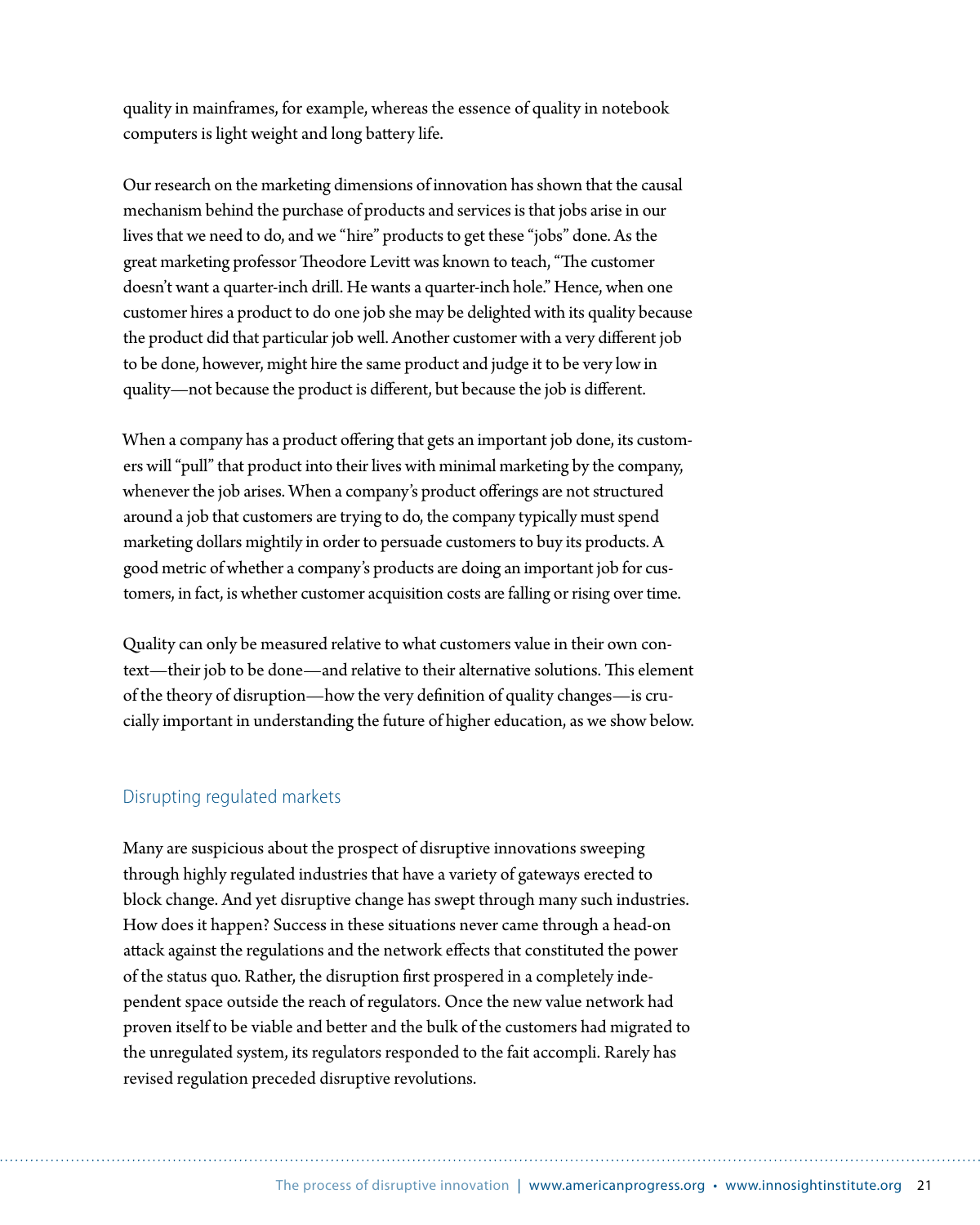Southwest Airlines didn't disrupt the airline industry by seeking approval in the early 1970s from the federal Civil Aeronautics Board for discount prices on long, interstate routes. It began flying short routes within the state of Texas, where the federal regulators lacked jurisdiction. The rates and route structures of interstate trucking similarly collapsed under their own weight in the late 1970s after corporations began operating their own truck fleets, which fell outside the jurisdiction of the Interstate Commerce Commission. And Merrill Lynch was able to topple the regulation of bank interest rates because it was not a bank and therefore not regulated by the Federal Reserve when it introduced its interest-bearing cash management account.

There are dozens of comparable examples. In each case, markets that were dominated by entrenched competitors surrounded by powerful network effects and protected by regulation ultimately gave way to the fait accompli of a new network, and to efficient, safe markets that emerged by circumventing regulation. Head-on attacks almost never work  $^{23}$ 

#### Disruption and cost

Most economists believe that competition drives market prices down, but this is not always true. The conventional thinking is that competitors in any given industry will be driven to be more efficient and reduce their costs so that they can price their goods or services below that of their competitors and thereby gain market share.

But if you put yourself in the shoes of the competitors themselves, lowering their prices would not be the preferred course of action. They would like to charge more money for what they do. And they try to do this by adding features or functionality that they hadn't previously offered. They will likely be successful in their effort to raise prices as long as they have not yet reached the point where their goods or services have satisfied the fundamental demands that the job their customers are trying to do requires. As propositions for innovation emerge and compete for resources within a company, those that propose to develop better products that can be sold for higher prices and profits always trump proposals to make simpler, lower-priced products. The way mainframe computer companies fought against each other was therefore to make bigger and better mainframes than those of their competitors.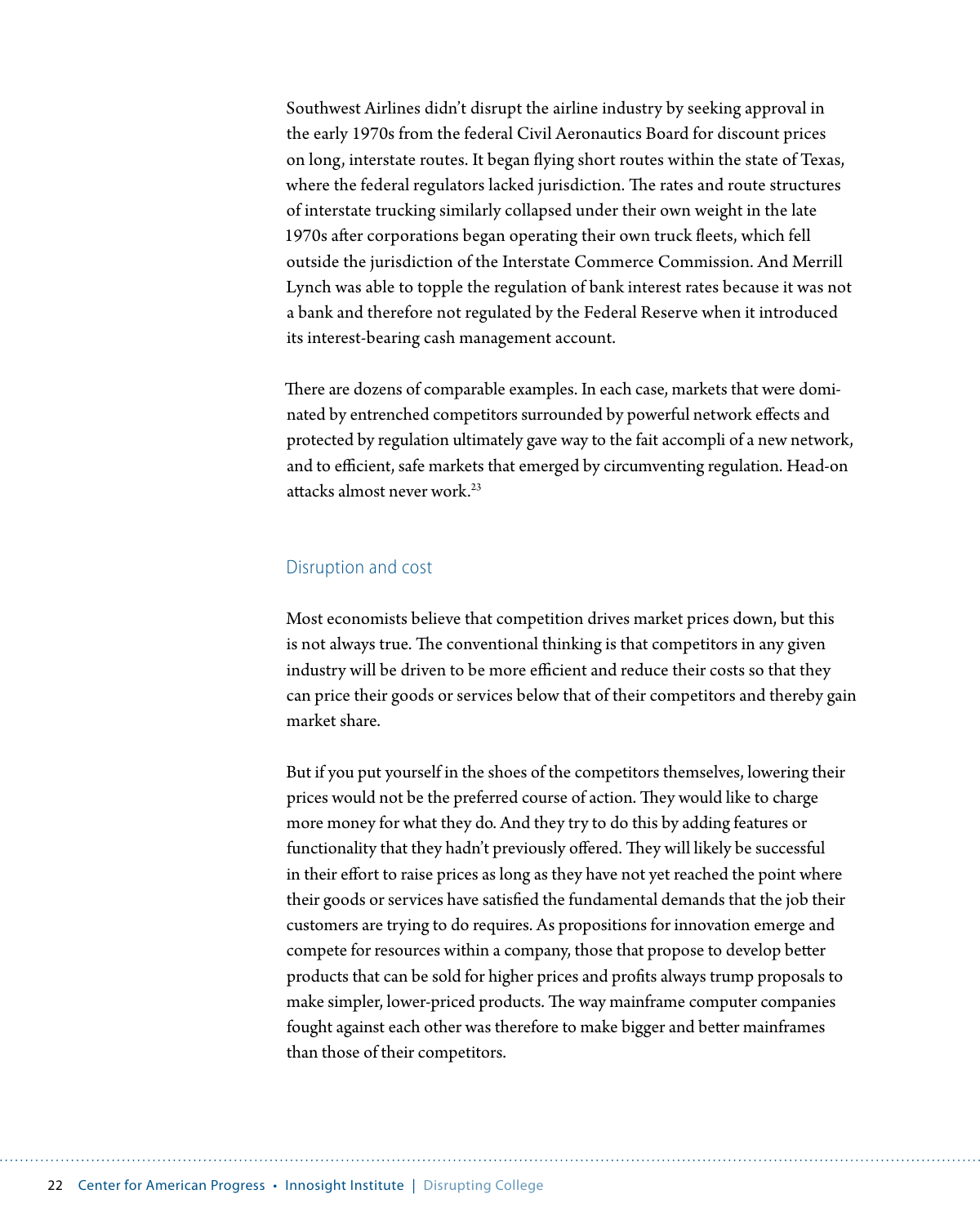Companies often satiate customers' needs relatively quickly because the rate of technological improvement generally outpaces the rate at which our lifestyles change. Price competition tends to set in once customers' needs are satisfied. An indication that this has started to happen is that companies will, without success, continue to add features and functionality that had formerly allowed them to raise the prices of their offerings. A company may increase the number of megapixels on their phone's camera from four to eight, for example, but they aren't going to be able to charge more money for the new phone than they did for the predecessor when it was new.

Experience in producing a good or service in many instances allows the producer to realize where they can reduce costs and improve yields. And most industries have some sort of scale economies so that unit costs decrease as they make more of the offering. Economies of scale are a function of the increasing efficiency that technology brings to labor; the reduction in per unit cost is directly related to the increase in the number of units produced per unit of labor input. So when food today is a substantially lower proportion of the developed world's income than it was 100 years ago, it is not because farmers today are substantially more capable than their predecessors, but rather because the equipment they use allows them to do far more than was the case in the past. The amount of food produced per farmer is greater than it has ever been. Cars, electronics, air travel, homes, and countless other goods and services have similarly gotten substantially less expensive over time.

But not every industry offers these economies of scale. Education has historically been one such industry. This is made explicit to some degree in the way that the ratio of teachers to students is watched so closely.<sup>24</sup> Technology and experience may have changed the way that teachers work, but they have not reduced the amount of time a teacher has to work to produce a similarly educated class of students.

Our observation has been that as a general rule, head-on, sustaining competition among competitors with comparable business models, which lack economies of scale, drives prices up 6 percent to 10 percent per year in nominal terms. It is disruptive innovation that drives prices down. The overall rate of inflation in an industry is the high rate of inflation created by sustaining innovation, offset by the countervailing cost reductions that stem from disruptive innovators gaining market share.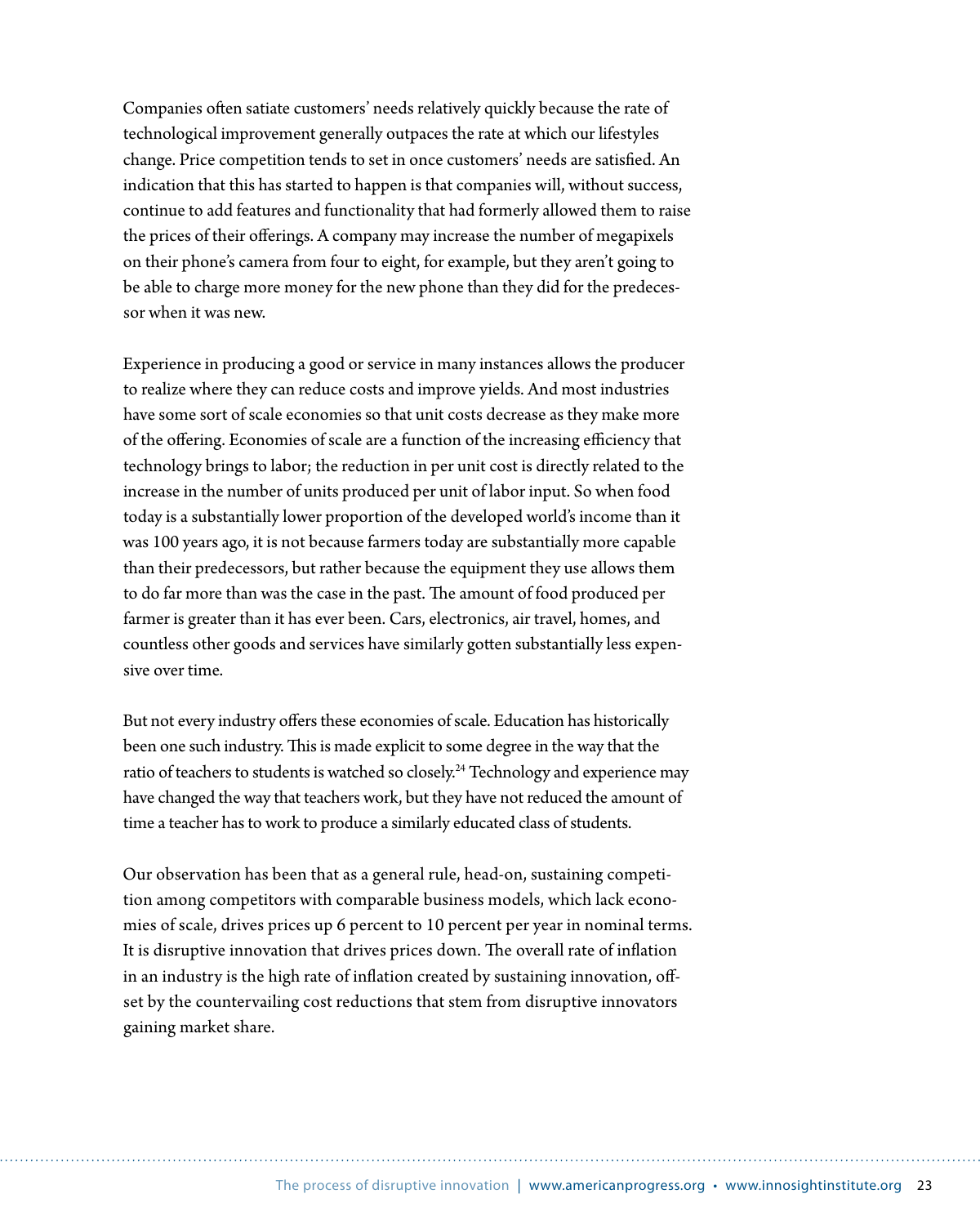The measured rate of inflation in industries where disruptive innovation has not occurred—such as health care—is much higher than the overall rate of inflation in the economy. The nominal rate of inflation in tuition at private universities has been, true to form, just above 10 percent for several decades as the universities compete against each other for the best students, the best faculty, and the most prestigious and lucrative research grants. Competition drives this inflation.

The facilities for student dining, athletic activity, and classroom learning that existed 30 years ago at Harvard University were Spartan compared to the opulent facilities that today's students enjoy. Harvard has no option but to keep ratcheting up its attractiveness and, therefore, its cost structure in order to compete successfully against the likes of Stanford and Yale. As the Universities of Michigan, Virginia, Texas, North Carolina, and California toil to emulate the elite private universities, they too keep adding costs at a rate substantially faster than the overall rate of inflation. For those institutions that choose to bow out of this arms race, they cease to add the ancillary services necessary to stay competitive, as the competition has been defined in this inner ring. The overall nominal 10 percent rate of inflation in the tuition of higher education is a synthesis of the rising costs of sustaining competition within each circle, mitigated by the countervailing effect of lower-cost institutions such as community colleges and for-profit universities gaining market share, and therefore accounting for more weight in the overall mix.

It is easy to frame disruption as a threat from the point of view of specific companies and institutions. Yet disruption is an unambiguously good thing from a macroeconomic point of view. It is a primary driver of economic growth and a key force that mitigates inflation. It is the process by which expensive, complicated products and services become simple and affordable.

But to this point disruption has not occurred in a significant way in higher education. America has instead sought to make higher education available to all through massive spending to subsidize its cost through government and philanthropic funding. These subsidies for affordability are becoming constrained, and in many ways the institutions of higher learning need to disrupt themselves, or be disrupted, for the industry to survive.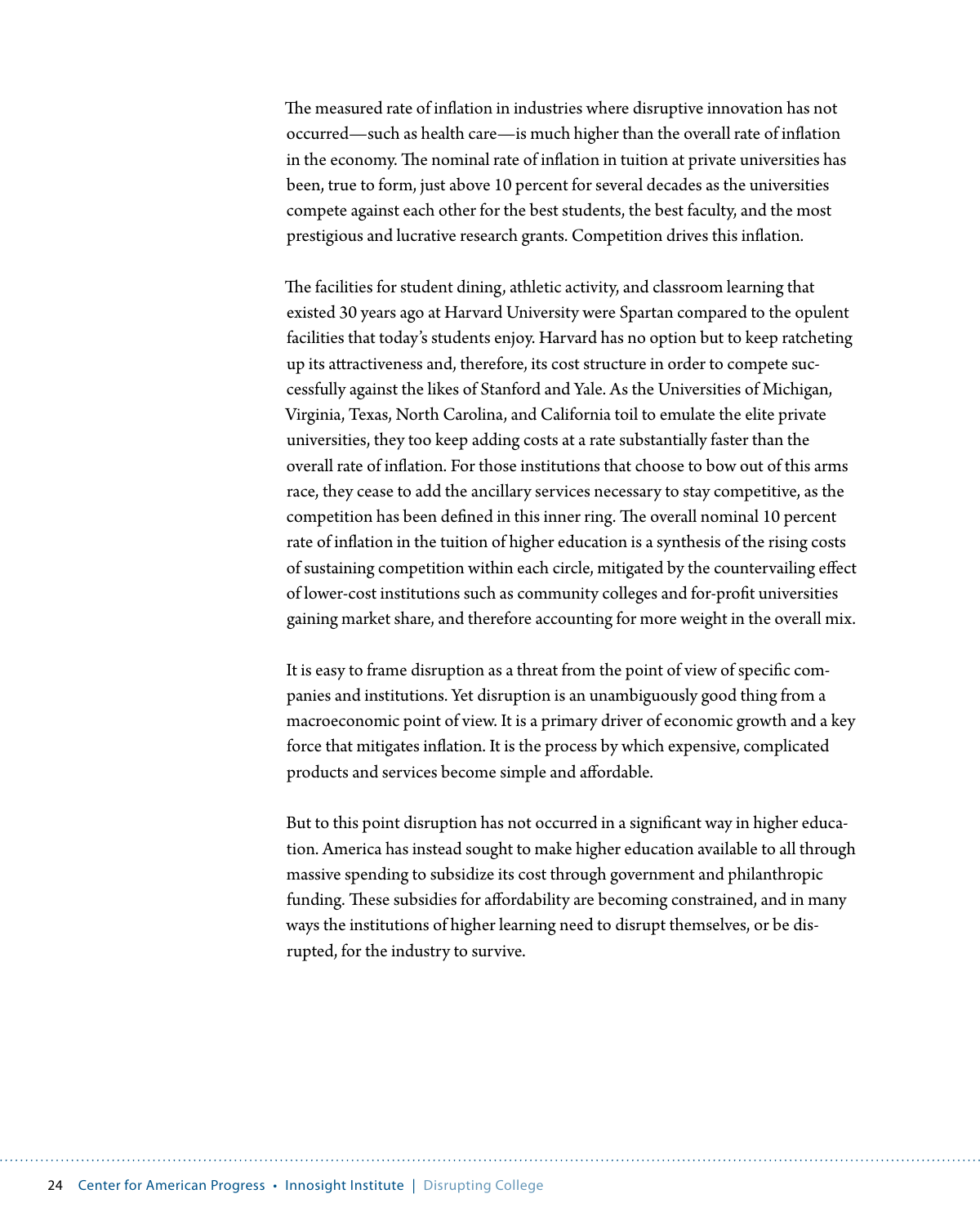## <span id="page-30-0"></span>Disruptive innovation in higher education

Figure 4 depicts the institutions of higher education in the same schematic used in Figure 3 for the computer industry. Elite private universities comprise the innermost circle, accessible primarily by those with the best academic credentials and the ability to afford very high tuition. The next circle is comprised of state universities, whose admissions standards and tuition typically make them more accessible to a larger population of students. The third circle represents junior and community colleges, whose costs are lower still, and which typically have open admission policies. The outermost circle represents online education, which is accessible to an even larger population of students such as those from rural areas and working adults who cannot attend classes at traditional times. For-profit universities stand astride the three outer circles.

Higher education is characterized by the same impetus to move up-market found in the computing and steel industries. The so-called California "master plan" adopted in 1960 which established by law who the University

of California, California State University, and community college systems could serve—cemented the definition of quality and thus what this up-market drive would look like. It established that the colleges allowed first crack at the brightest students, as measured by standardized tests, would "also get the most money, enroll the most graduate students, run the biggest research projects, and have the most prestige."<sup>25</sup> Other states adopted similar plans over the next decade, which,

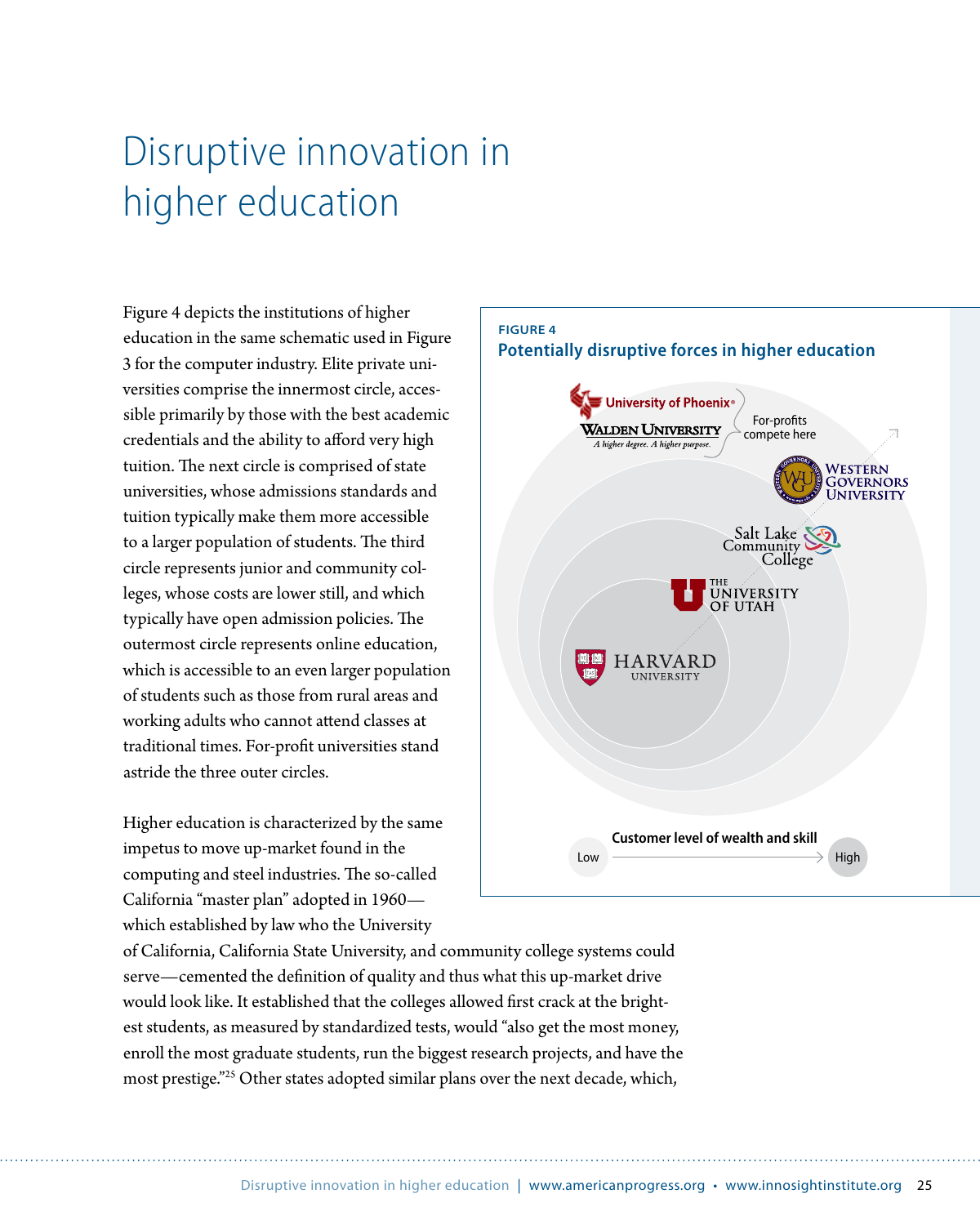#### **Table 2 The up-market evolution of institutions of higher education in Utah30**

|                                    |        | <b>Enrollment, by year</b> |        |        |         |         |
|------------------------------------|--------|----------------------------|--------|--------|---------|---------|
| <b>Institution</b>                 | 1960   | 1970                       | 1980   | 1990   | 2000    | 2010    |
| University of Utah                 | 17,000 | 20,000                     | 22,200 | 24,650 | 27,400  | 30,429  |
| Utah State University              | 7,600  | 9,500                      | 11,900 | 14,850 | 18,600  | 23,229  |
| Weber State university             | 4,000  | 5,750                      | 8,200  | 11,750 | 16,750  | 20,953  |
| Southern Utah University           | 3,300  | 3,900                      | 4,575  | 5,400  | 6,325   | 7,448   |
| <b>Utah Valley University</b>      |        |                            | 4,625  | 8,250  | 14,750  | 26,322  |
| Dixie State College                | 2,200  | 2,850                      | 3,650  | 4,680  | 6,000   | 7,693   |
| Salt Lake Community College        |        | 4,000                      | 7,900  | 15,250 | 29,332  |         |
| Snow College                       | 1,900  | 2,200                      | 2,550  | 2,900  | 3,350   | 3,851   |
| College of Eastern Utah            | 1,400  | 1,525                      | 1,650  | 1,800  | 1,960   | 2,135   |
| Utah College of Applied Technology |        |                            |        | 2,900  | 14,500  | 43,914  |
| Western Governors University*      |        |                            |        |        | 1,000   | 20,000  |
| <b>Total</b>                       | 36,400 | 44,725                     | 63,350 | 85,080 | 125,885 | 214,306 |

\* The students who attend Western Governors University reside all over the country, not just in Utah.

#### **Key**

| Bachelors, master's, doctoral | Bachelors, master's | Bachelors | Associate | ertificate: |
|-------------------------------|---------------------|-----------|-----------|-------------|
|                               |                     |           |           |             |

as Anya Kamenetz writes in her book about higher education titled *DIY U*, triggered a race to move up the ranks to "be eligible for more cash from federal and state governments, not to mention alumni…Whenever and wherever they could, normal colleges became state teachers' colleges, became state colleges, became state universities. The best proxies for prestige are spending per student and selectivity, both of which drive up costs. The perception, and sometimes the reality, has been that colleges for the poor must be poor colleges."

Table 2 shows, by illustration, how public institutions of higher education in Utah have evolved over the last 50 years.<sup>26</sup> Campus-based junior and community colleges have been established in hopes of using their low-cost business models—adjunct faculty, no faculty research overhead burden—to affordably absorb much of the growth in higher education enrollment in the state. But the low-cost entrants have exhibited the same intoxicating up-market drive as the minimills. What were once junior and community colleges have sought to offer bachelors,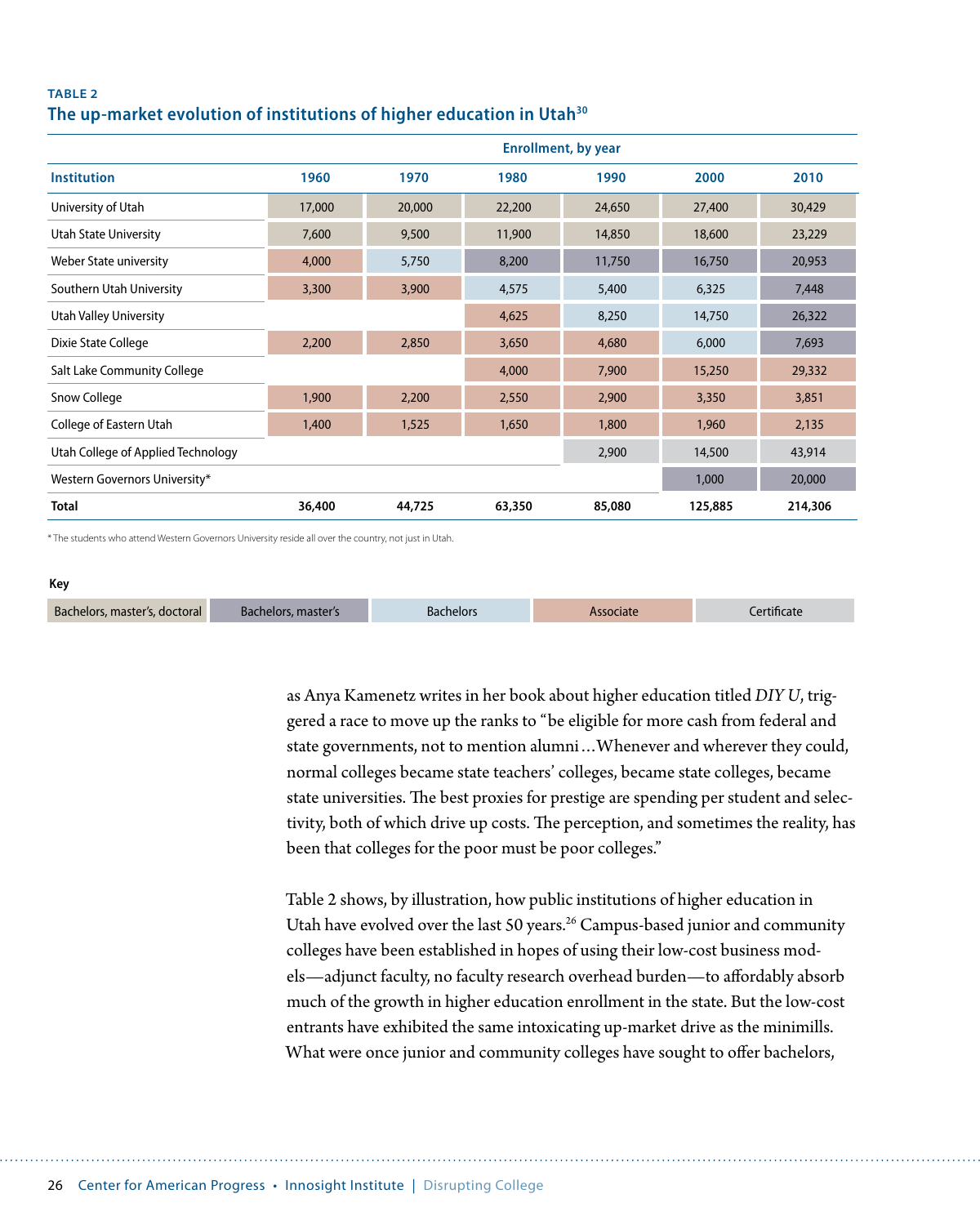and then graduate degrees. None have strived to offer less.<sup>27</sup>

Provo-based Utah Valley Community College, for example, evolved from offering a two-year associate degree at its inception in 1987, to offering bachelors degrees as Utah Valley State College in 1993, and is now initiating master's degrees as Utah Valley University in 2010.<sup>28</sup> Its new president, Matt Holland, has a purebred academic pedigree from Duke and Princeton, and UVU competes in NCAA Division 1 athletics in seven sports. Weber State University has similarly humble origins.

The *U.S. News & World Report* rankings of top colleges have further cemented this definition of quality in the minds of the public as well. Twenty-five percent of its rankings are from peer ratings, whereas the other 75 percent come from "either direct or proxy measures of spending per student and exclusivity."29 In other words, the costliest institutions—those that spend the most per student are ranked higher.

Despite the up-market movement of institutions like these, however, the established leaders in higher education have rarely been disrupted. Until the present crisis in funding, most have continued to thrive. Why? Certain industries are immune to disruption. Higher education historically has been one of these.

#### Immunity from disruption

Disruption occurs in industries where there is an enabling technology that can "scale" upward and allow the disruptive entrants to take their low-cost business models up-market. Minimills' processes for cleaning and shredding scrap, electric furnaces, and rolling capabilities were all upwardly scalable. They were the engine that enabled low-cost manufacturers to make a sequence of progressively more sophisticated products for still lower cost than the integrated mills. The computer microprocessor was similarly scalable up-market because it enabled Dell first to attack entry-level machines and then carry its model up-market into workstations and servers and so on.

There are some industries where disruption has been impossible up to this point, and in each case, it has been where there hasn't been an upwardly scalable technology. Hotels are such an industry. When Holiday Inn attacked the low-end of the market in the 1960s, established hoteliers were disinterested in going down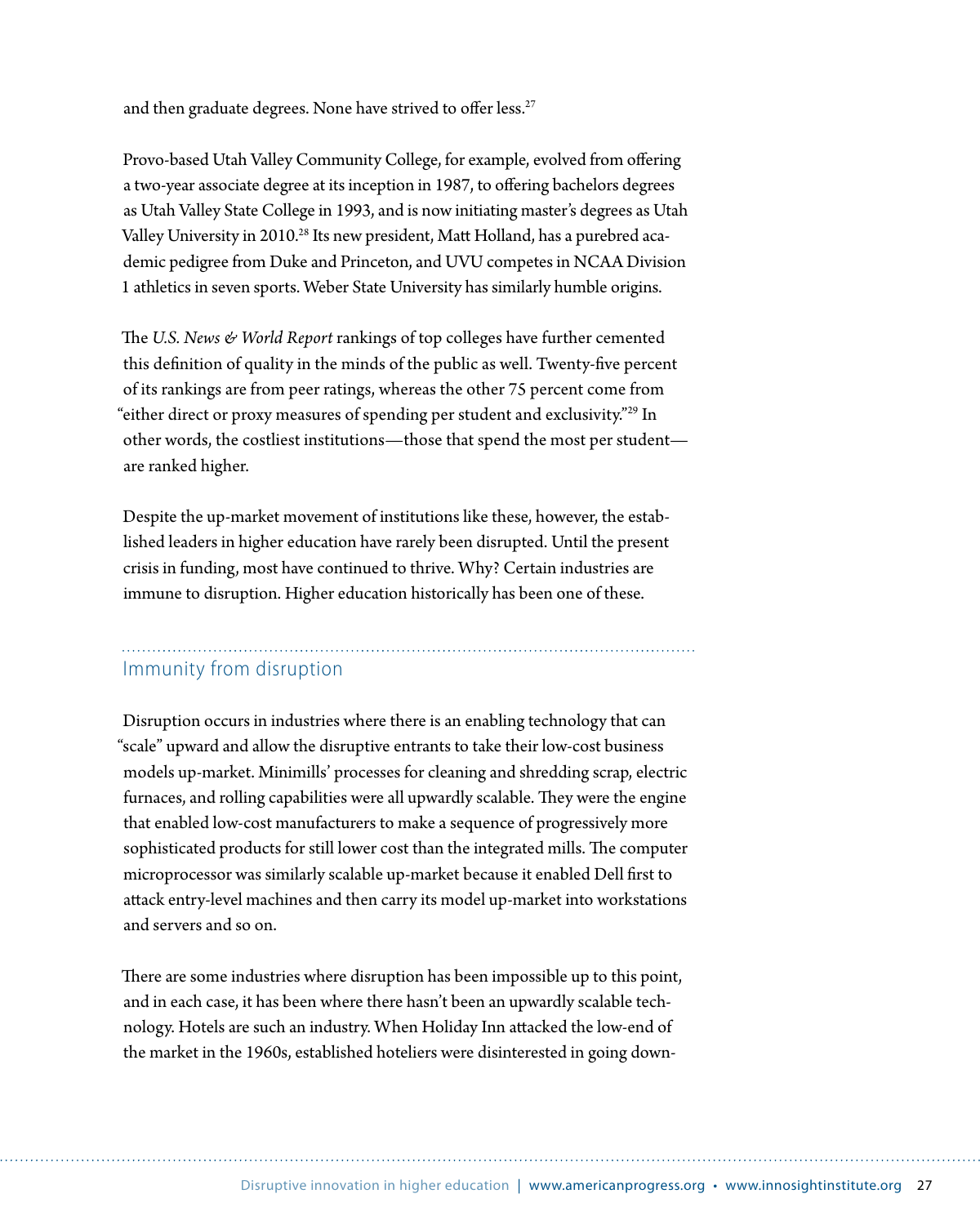market to compete. But Holiday Inn couldn't move up, either. If it wanted to move up-scale, it would have needed to hire a concierge just like the Four Seasons, re-furnish its rooms to emulate Marriott, and so on. It would have to replicate the cost position of the higher-end hotels and compete as belated entrants in a sustaining-innovation attack against incumbents. Our research has shown that head-on attacks such as these rarely succeed.

The "dining-out" business has been similarly immune to disruption. McDonald's entered the low end of the industry without attracting a response from higher-tier restaurants. But there has been no upwardly scalable technology that could carry McDonald's low-cost business model up-market, and McDonald's has therefore remained a fast-food restaurant with fast-food profit margins.

Higher education has not had an upwardly scalable technology driver up until this point. Community colleges that have become four-year institutions and then research universities offering graduate degrees have not been able to carry their low-cost business models up-market. They have had to transform from their original form and replicate the cost structure of the institutions they are striving to emulate by competing with them on the basis of sustaining, rather than disruptive, innovation. This is why the growth of community colleges has not substantially mitigated the rate of inflation in higher education.

Although the absence of an upwardly scalable technology driver has rendered higher education impossible to disrupt in its past, we believe that online learning constitutes such a technology driver and will indeed be capable of disruptively carrying the business model of low-cost universities up-market. This is vital in order to make higher education fundamentally affordable to both students and society—especially if universities see themselves as being in the business of knowledge proliferation rather than knowledge creation and prioritize teaching and learning over research and prestige, as we have traditionally thought of it.

Look in Table 2 at the growth of Western Governors' University, a not-for-profit university. It had enrolled 20,000 students just a decade after admitting its first students in 1999, was fully accredited in each field in which it offered major courses, and it offered bachelors and masters degrees—and it had not morphed into a research institution (29 percent of its students are graduate students). And Western Governors' University is financially healthy like the for-profit universities noted in the beginning pages of this report.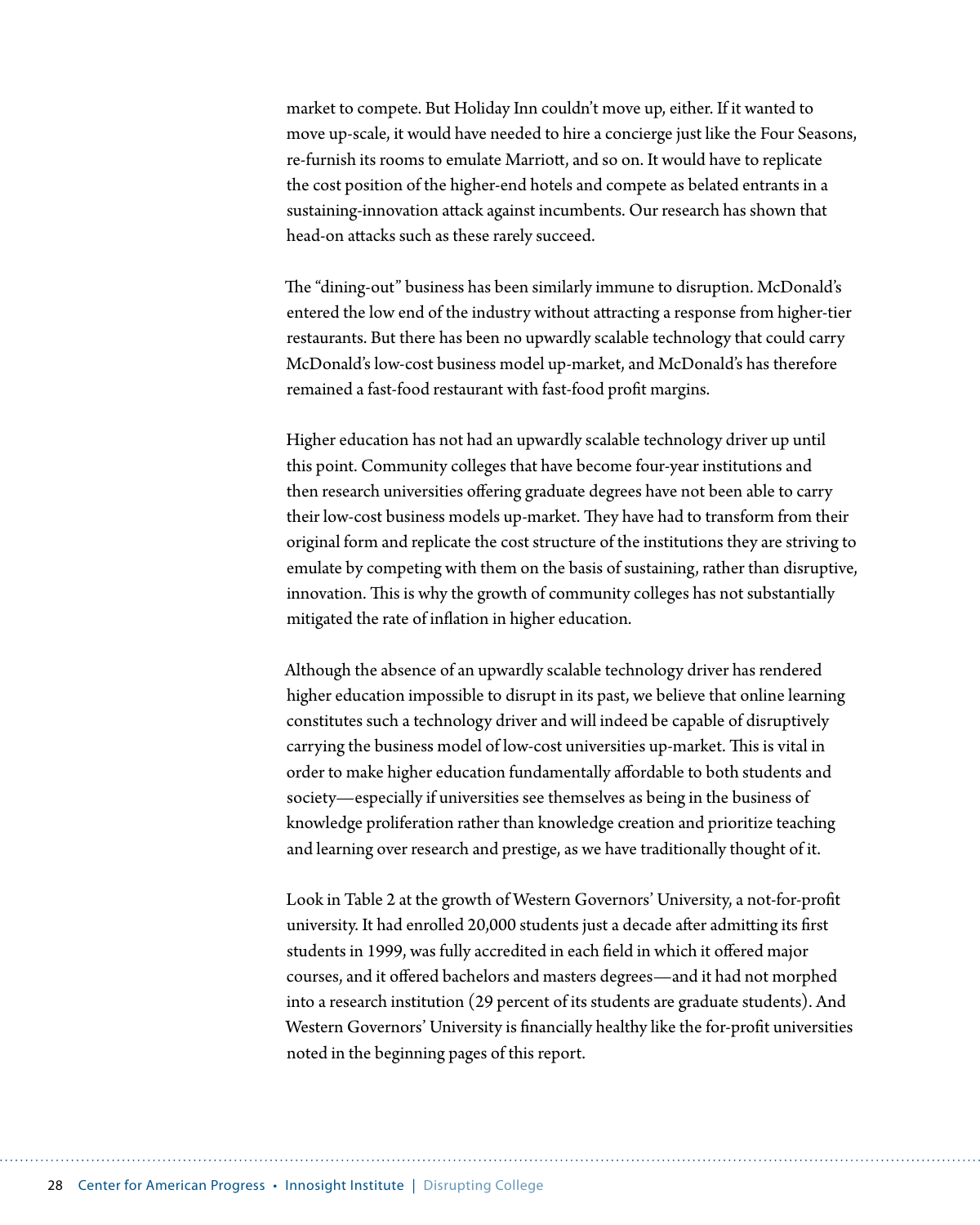#### The speed of transition to online learning

The transition to widespread adoption of a disruptive innovation such as the delivery of content online is rarely abrupt or immediate. The substitution pace almost always follows an S-curve, as depicted on the left side of Figure 5, where the vertical axis measures the percent of the market for which the new approach accounts. The S-curves are sometimes steep; other times they are gradual. But disruptions almost always follow this pattern. The initial substitution pace is slow, then it steepens dramatically, and finally it asymptotically approaches saturation of the potential market.

A persistent problem emerges for the incumbent industry leaders when one of these substitutions occurs. When the nascent technology accounts only for a tiny fraction of the total market (they're on the flat part at the bottom of the S-curve), the leaders project linearly into the future and conclude that there is no need to worry about the new approach because it will not be important for a long time. But then the world flips quickly on them and cripples the established companies. Digital photography, for example, spent a decade of incubation on the curve's flat portion, but then flipped on the film companies very rapidly during the early years of the 21st century. The result? Polaroid is gone for all intents and purposes. Agfa is gone. Fuji is seriously struggling. Kodak alone caught the wave—and it's been a rough ride.

You might think companies would learn from this experience, but the S-curve adoption pattern begs a vexing question. How can we know whether the world

will flip next year or in 10 years—if it flips at all?

It turns out that there is a way to forecast the probability and timing of the flip. One plots the ratio of market share held by the new innovation divided by the old innovation on the vertical axis as shown on the right side of Figure 5 (if each has 50 percent, this ratio will be 1.0) and arrays it on a logarithmic scale—so that .0001, .001, .01, 0.1, 1.0, and 10.0 are all equidistant. The data always falls on a straight line



#### **Figure 5 Patterns of the new substituting for the old**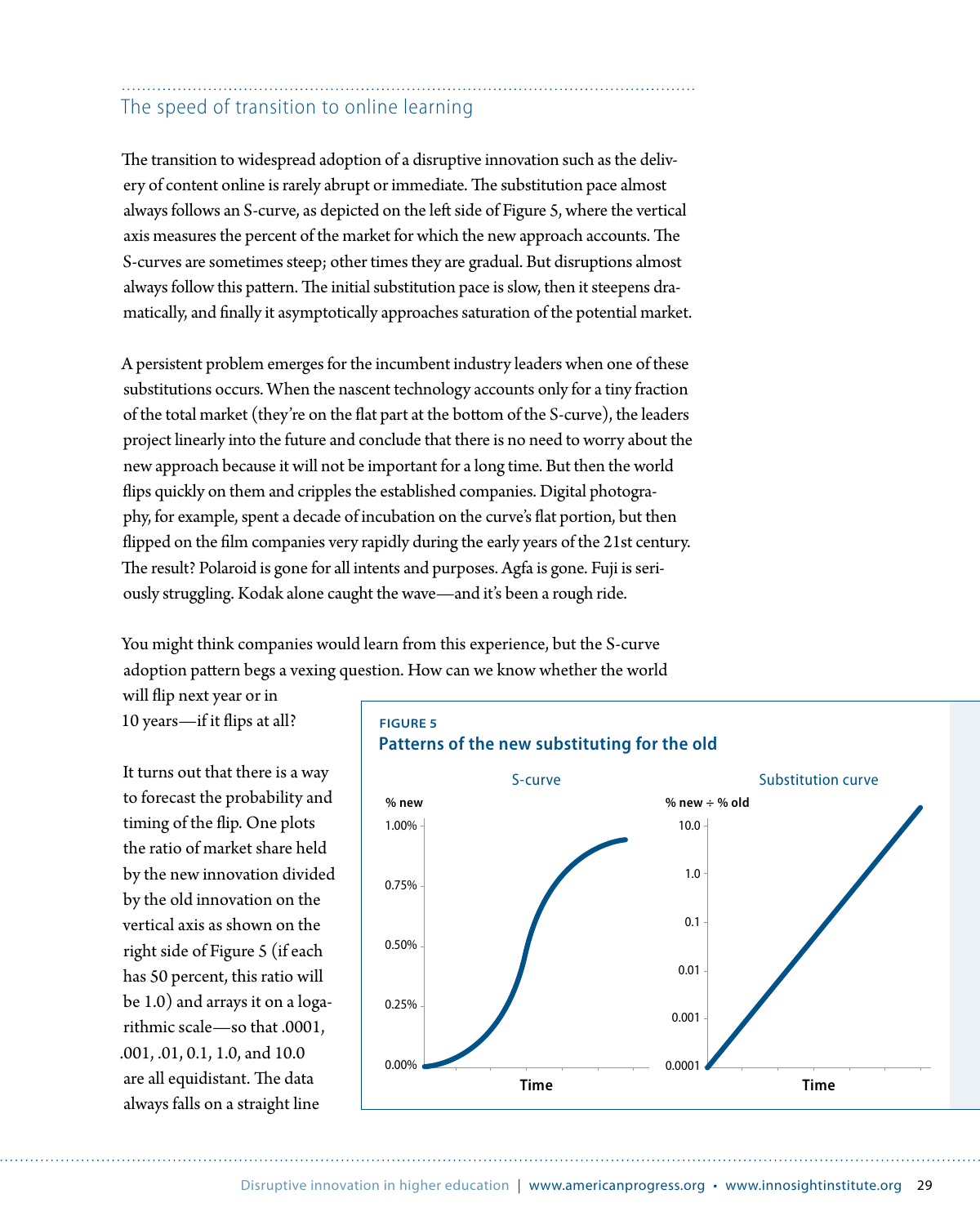#### **Figure 6**

#### **The substitution of online learners versus students that have only**  taken in-person courses<sup>32</sup>

**Percentage of college students taking at least one online course, divided by students who did not take an online course**







when plotted in this way when an S-curve is developing.

The line slopes upward steeply sometimes, and other times it is more gradual. But it is always straight. The reason is that the mathematics of "logging" the ratios "linearizes" the S-curve. When the substitution pace is plotted in this way, whether it's the substitution of 5.25" for 8" disk drives, VOIP for circuit-switched telephone calls, or women's sportswear for dresses, the slope is so clear within the first few years of the substitution that people can make reasonable estimates for when the new innovation will account for 50 percent and 90 percent of the market. We call this line a "substitution curve." If a loglinear pattern has not emerged within five years and the data points are a scatter rather than a resolute line, it is a symptom that there is not a compelling economic or performance driver for the new approach, and it is likely to sputter away.

The data are hard to aggregate on a consistent basis, but Figure 6 summarizes our sense for the pace of substitution of fully onlinedelivered learning vs. tradi-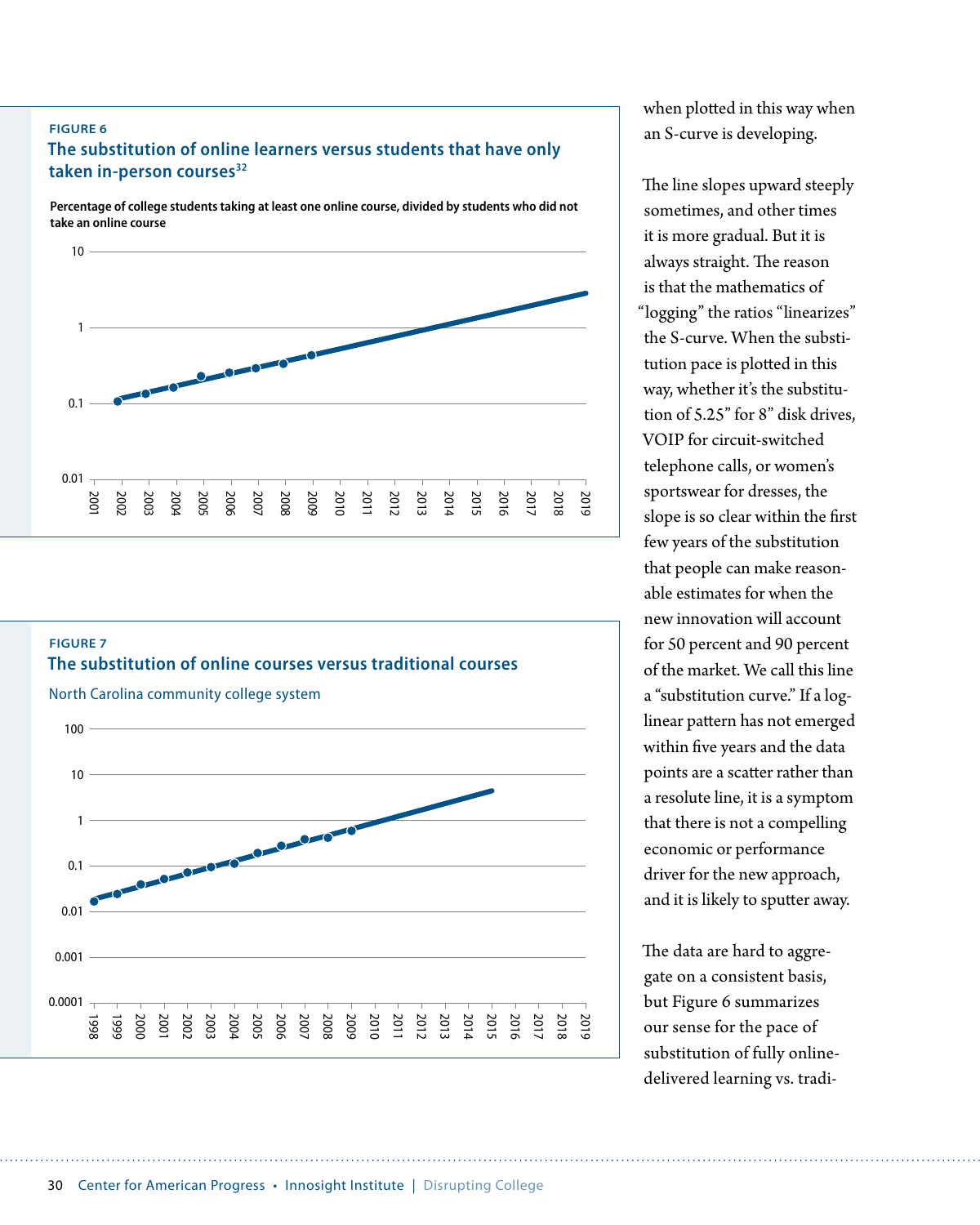tional teacher-in-the-classroom instruction in American colleges and universities nationally. The vertical axis measures the percentage of college students who report having taken at least one of their college courses in a given year online, divided by the percentage of graduates who did not take even one online course. It shows that about 10 percent of students took at least one online course in 2002. That fraction grew to 25 percent in 2008; was 29 percent in 2009; and will be 50 percent in 2014—and this calculation does not include the number of students who may not be taking fully online courses but are taking "blended courses," which are those in which a significant component of the instruction is delivered online . In other words, the online learning in college train has left the station.<sup>31</sup>



The North Carolina Community College System offers a case study that tells an even more dramatic picture. Figures 7 and 8 show that the growth of online learning in the system has been so rapid that online courses accounted for 37 percent of all courses taken in 2009, up from 2.4 percent just 10 years earlier. The administrators in the system count an online course as one in which the learning is delivered through a learning management system, so this number also includes blended courses—ones in which there is some face-to-face interaction. The pace of substitution is following a classic S-curve pattern, which indicates that 50 percent of all courses will be delivered online in the second semester of the 2010 school year, and 90 percent of all courses will be delivered online by 2018. Figure 8 converts the substitution curve into an S-curve diagram to give another image of what this will look like.<sup>33</sup>

The next section focuses on what we mean by the term business model and what is known about business model innovation in order to explore the sources of financial crisis among traditional universities and the effect that low-cost institutions such as Western Governors will have on the industry now that they possess an upwardly scalable technology driver.<sup>34</sup> Business model innovation is a critical enabler of disruptive innovation because disruptive innovations cannot be forced into existing business models, as we discussed earlier.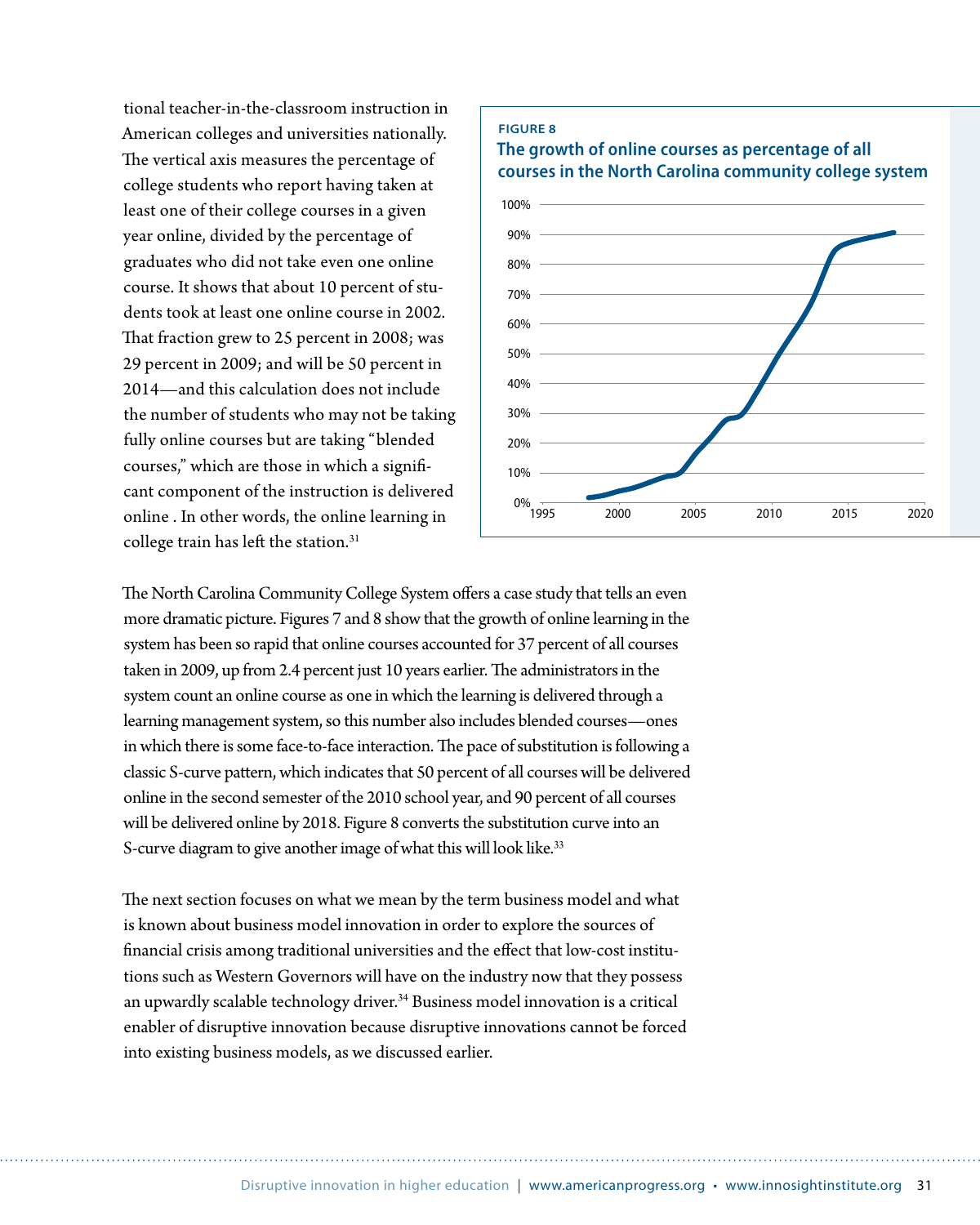## What is a business model?

Business models are comprised of four interdependent elements, as depicted in Figure 9. They start with a value proposition: a product or service that helps customers do a job that they have been trying to do more effectively, conveniently, and affordably. The organization must assemble the set of resources to deliver that value proposition—such as people, products, technologies, equipment, and facilities. As the organization repeatedly uses its resources to deliver its value proposition, processes—habitual ways of getting recurrent things done—coalesce. Soon a profit formula emerges as the company follows these processes to use its resources to deliver the value proposition.

The profit formula defines how large the company must become to break even, what kind of gross and net margins it must achieve to cover the cost of its resources, and how rapidly it needs to turn its assets over to achieve an adequate return on investment. The profit formula in turn determines the kinds of value proposi-



tions that the business model can and cannot offer.35 These four elements of the business model become interdependently locked very quickly.

Innovations that conform to the business model are readily funded. Organizations sometimes reject an innovation that emerges to address a new need in the market, but doesn't fit these four elements of the business model. But the organization more frequently co-opts such innovations by forcing them to conform to the business model in order to get funded. When this happens—funding only flows to innovations that sustain or fit the business model—the organization loses its ability to respond to fundamental changes in the markets that it serves. This is what has happened to many universities.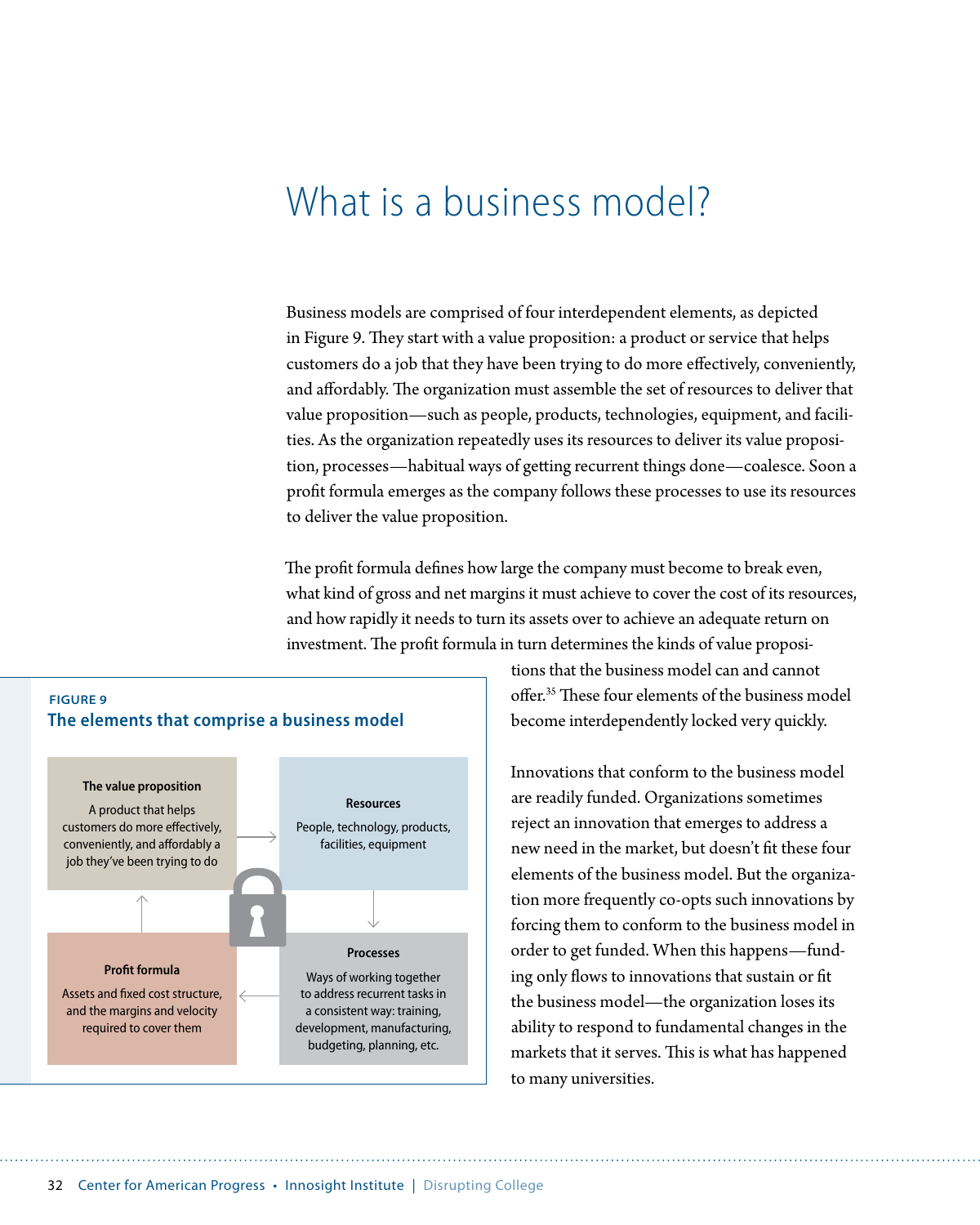## Types of business models

There are three generic types of business models: solution shops, value-adding process businesses, and facilitated user networks. Each of these is comprised of its own value proposition, resources, processes, and profit formula.<sup>36</sup> Universities have become conflations of all three types of business models. This has resulted in extraordinarily complex—some might say confused—institutions where much of the cost is tied up in coordinative overhead rather than in research and teaching. A key reason why the for-profit universities and other universities such as Western Governor's have been gaining such traction in today's higher education market is that they don't conflate the three types of business models.

#### Solution shops

Solution shops are institutions focused on diagnosing and solving unstructured problems such as consulting firms, advertising agencies, research and development organizations, and the diagnostic work performed in general hospitals and specialist physicians' practices. Most university faculty research is solution shop-like activity. These shops deliver value primarily through the people they employ—experts who draw upon their intuitive, analytical, and problem-solving skills to diagnose the cause of complicated problems and recommend solutions.

Customers are typically quite willing to pay very high prices for the services of the professionals in solution shops because diagnosing the cause of complex problems and devising workable solutions has such high subsequent leverage. The revenue model for solution shops tends to be a fee-for-service model. Consulting firms have occasionally agreed to be paid in part based upon the results of the diagnoses and recommendations that their teams have made—but that rarely sticks. They must revert to being compensated for their inputs, not the results, because the outcome depends on so many other factors beyond the correctness of their diagnosis and recommendations.

#### Value-adding process businesses

Organizations with value-adding process business models bring in things that are incomplete or broken. They utilize their resources and processes to transform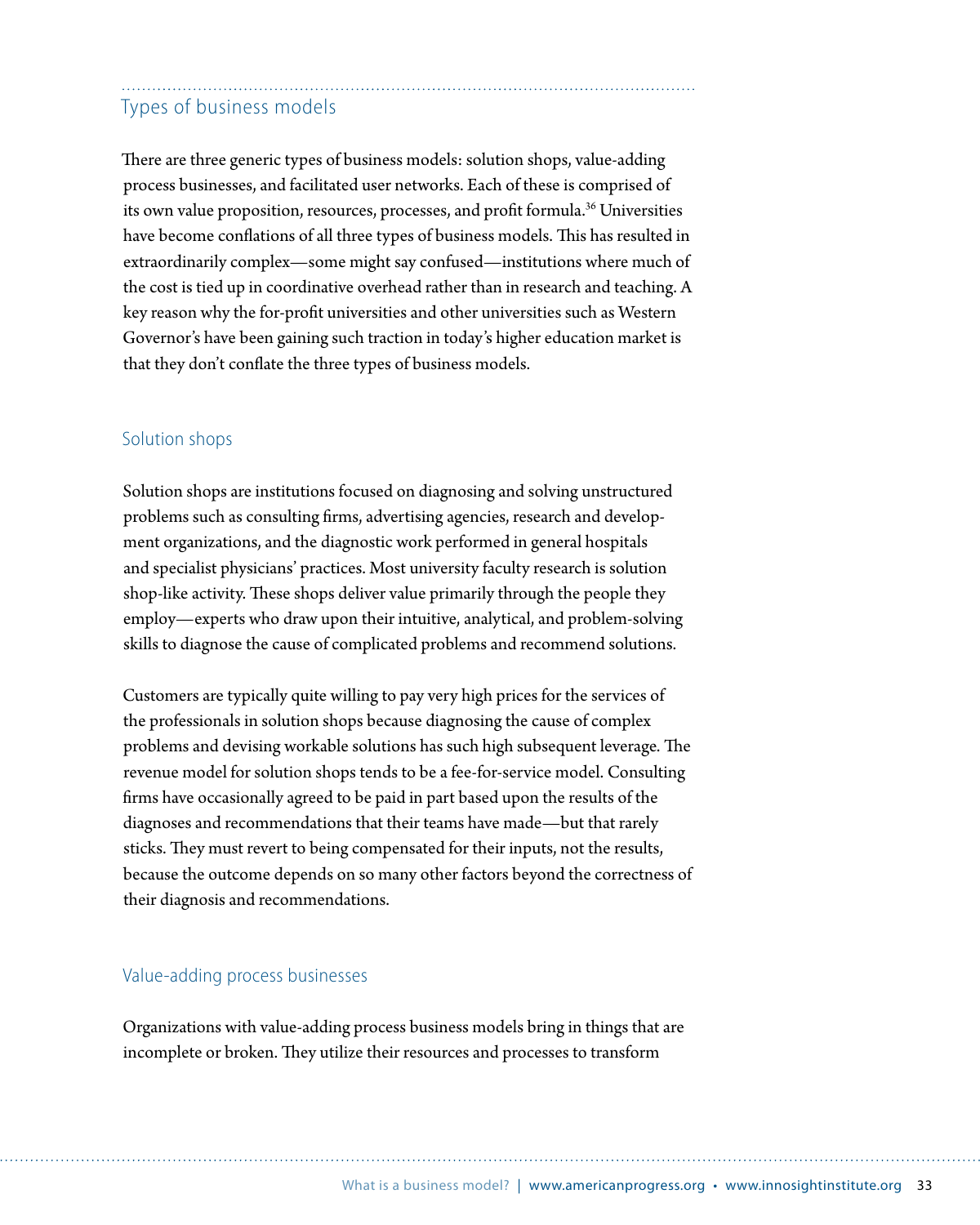them into more complete outputs of higher value. Most manufacturing companies are VAP businesses, as are restaurants, retailing, and procedures performed in hospitals after a definitive diagnosis has been made. VAP businesses do their work in relatively repetitive ways so that the capability to deliver value tends to be embedded more in processes and equipment rather than in the intuitive expertise of people, as is the case in solution shops. In some companies these processes are loose and highly variable, depending on who is doing the work. Other VAP companies have processes that are carefully defined and followed so conscientiously that they can consistently deliver high-quality services and products at low cost in ways that are much more insulated from the variability that arises when results are delivered in people-dependent ways.

VAP businesses typically charge their customers for the output of their work, not their inputs to it. Restaurants therefore print prices on their menus, automakers publish list prices, eye surgery centers can advertise their prices, and so on. Many VAP businesses even guarantee the result when the ability to deliver the outcome is embedded in repeatable processes.

Most teaching in K-12 and universities is a value-adding process business. As in manufacturing, food service and surgery, the processes followed can be idiosyncratic, with highly variable outcomes. Or the processes can be tightly specified and carefully followed, thereby yielding much more consistent, predictable results.

#### Facilitated user networks

The third type of business model is a facilitated user network—an enterprise in which the participants exchange things with each other. Mutual insurance companies are facilitators of user networks; customers deposit their premiums into the pool, and they take claims out of it. So are telecommunications companies, which facilitate customers sending and receiving information among themselves. The revenue models for these businesses are typically fee for membership, or fee for use. Thanks to the Internet, many university activities that were formerly conducted as solution shop and value-adding process businesses are evolving into facilitated networks among students and faculty, such as hosted discussion forums.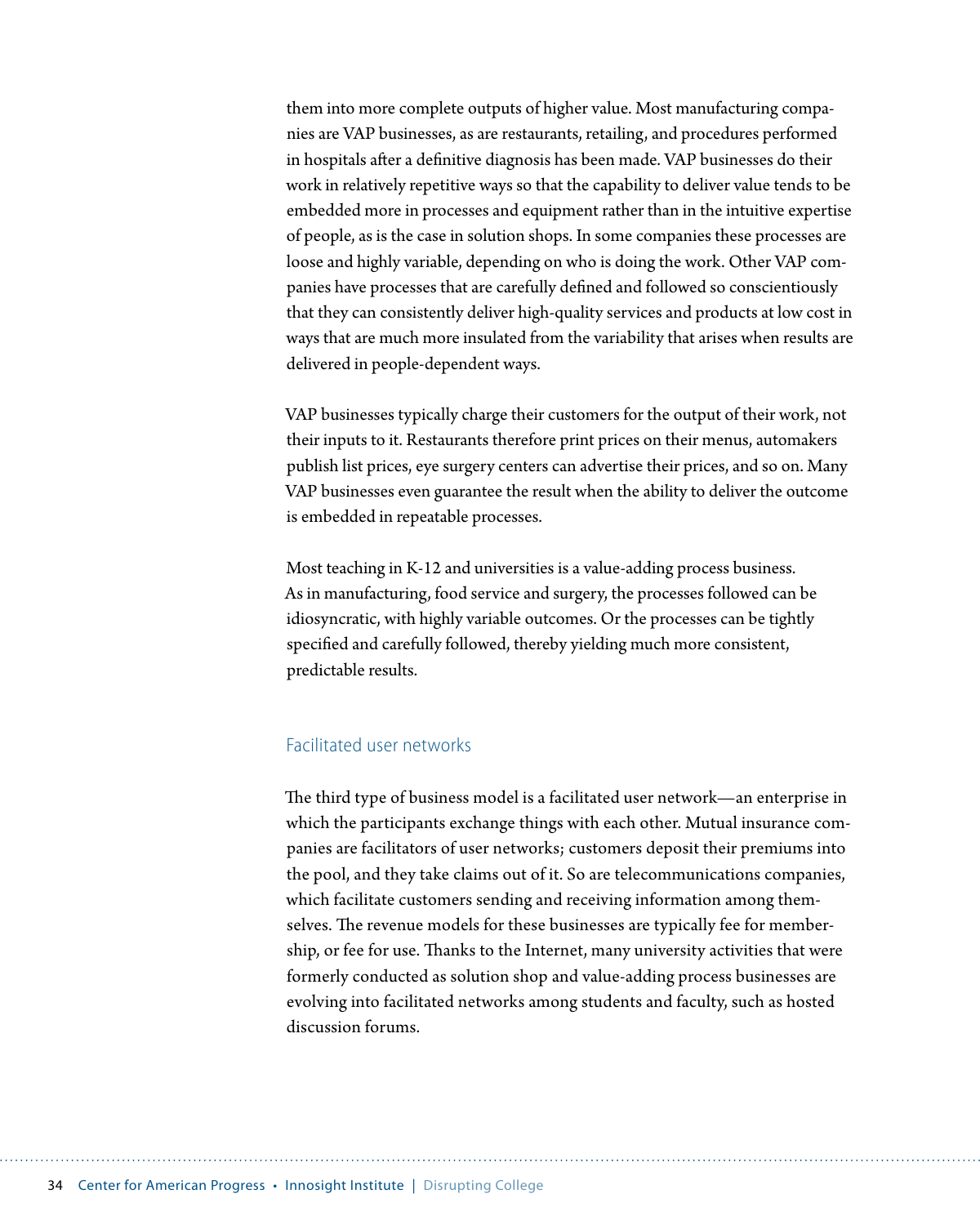## The conflation of business models in traditional universities

Universities emerged in the 17th and 18th centuries primarily as teaching institutions, but most gradually evolved to become expensive conflations of all three types of models with three value propositions: research, organized as a solutionshop model; teaching, which is a value-adding process activity; and facilitated networks, within which students work to help each other succeed and have fun. A typical state university today is the equivalent of having merged major consulting firm McKinsey with Whirlpool's manufacturing operations and Northwestern Mutual Life Insurance Company. They have three fundamentally different and incompatible business models all housed within the same organization.

How did this come to be? Most business executives' instinct when they see a proximate and powerful competitor near their competitive space is to seek to be different by focusing in a field where their firm can be the best. They develop different strengths that matter in different markets to avoid head-on copycat competition. Yet most university leaders copy Harvard by trying to be the best possible in everything—to be the most prestigious and to offer students a bewildering variety of major fields of study.<sup>37</sup> This instinct probably has its roots in the rationale for founding state-sponsored universities. State schools were obliged to offer something for everyone because most students lacked the resources, qualifications, and contacts to be admitted to elite eastern universities.

Yet this has created some significant costs. The next section reviews a case history of a network of manufacturing plants operated by Michigan Manufacturing Corporation.38 The purpose of this case study is to introduce the cost of complexity as a driver of overhead costs and product quality problems—which are a major component of universities' total cost. What it will illustrate is that single-digit percentage cost improvement is possible without changing the university model. But cost reductions of 50 percent or more are only achievable through the creation of fundamentally focused university business models.

## The organization of Michigan Manufacturing Corporation's plants

Michigan Manufacturing Corporation manufactured axles and gearboxes for automobiles and trucks in a network of nine plants in the midwestern United States. The setting of the case is MMC's plant in Pontiac, Michigan.<sup>39</sup> Plant man-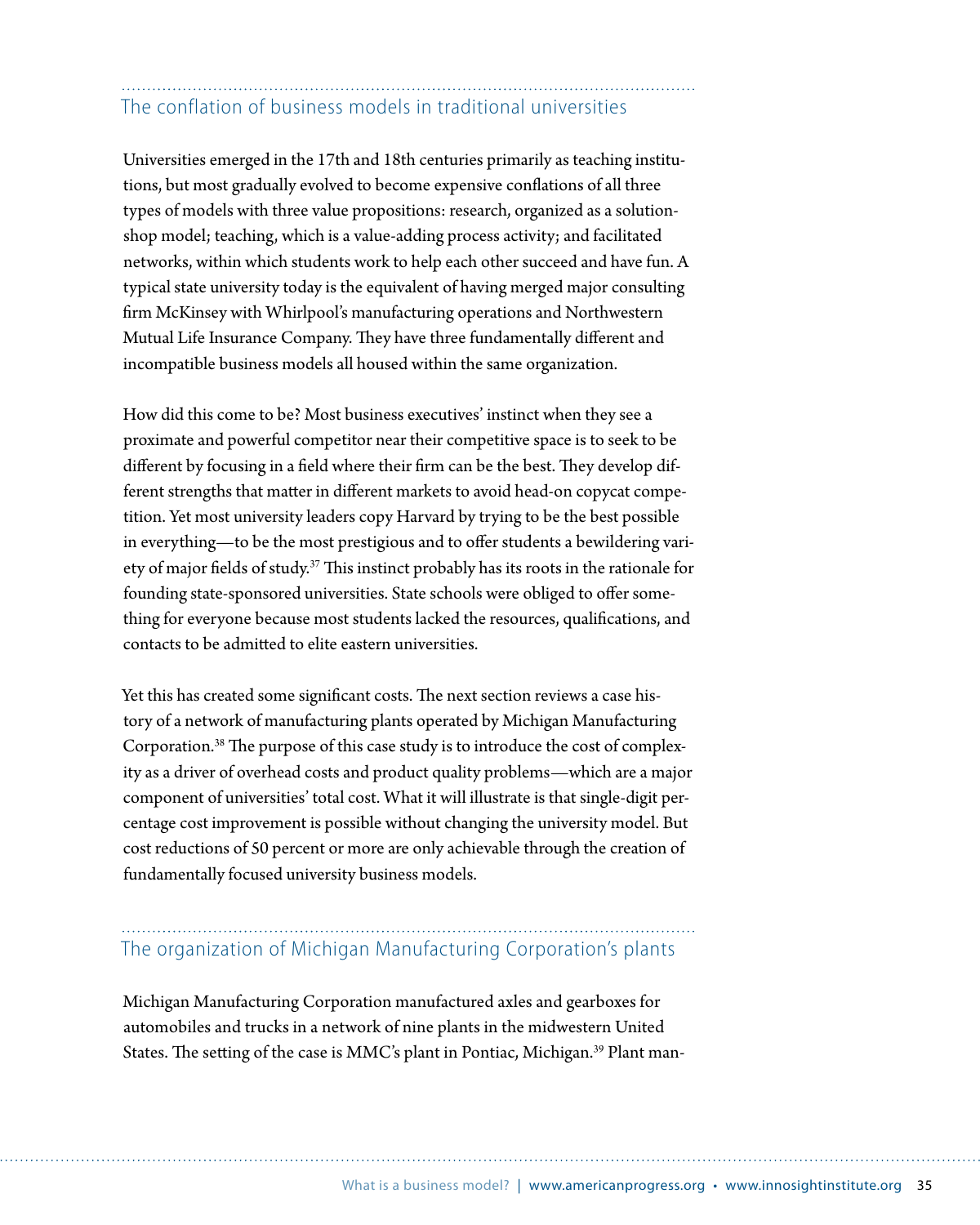ager Noelle Allen had just ushered an accounting team from corporate headquarters out the door after they had served notice that they were going to close the plant and begin making its products in lower-cost factories in the system because the costs of the Pontiac plant were so high and the quality levels were so low. The Pontiac plant incurred \$6.20 of overhead costs for every dollar spent in direct manufacturing cost. This ratio of 6.2, termed the "burden rate," was the highest of any plant in the system. The lowest-cost plant, in Maysville, Ohio, sported a burden rate of only 2.2. And about 15 percent of all products made in the Pontiac plant needed some form of repair or rework before they could be shipped. Allen knew that her costs were high and that the plant had quality problems. But she couldn't see overhead cost anywhere. They had stopped landscaping the plant long ago. It hadn't been painted in 20 years, and they had replaced the receptionist in the lobby with a telephone and plant directory.



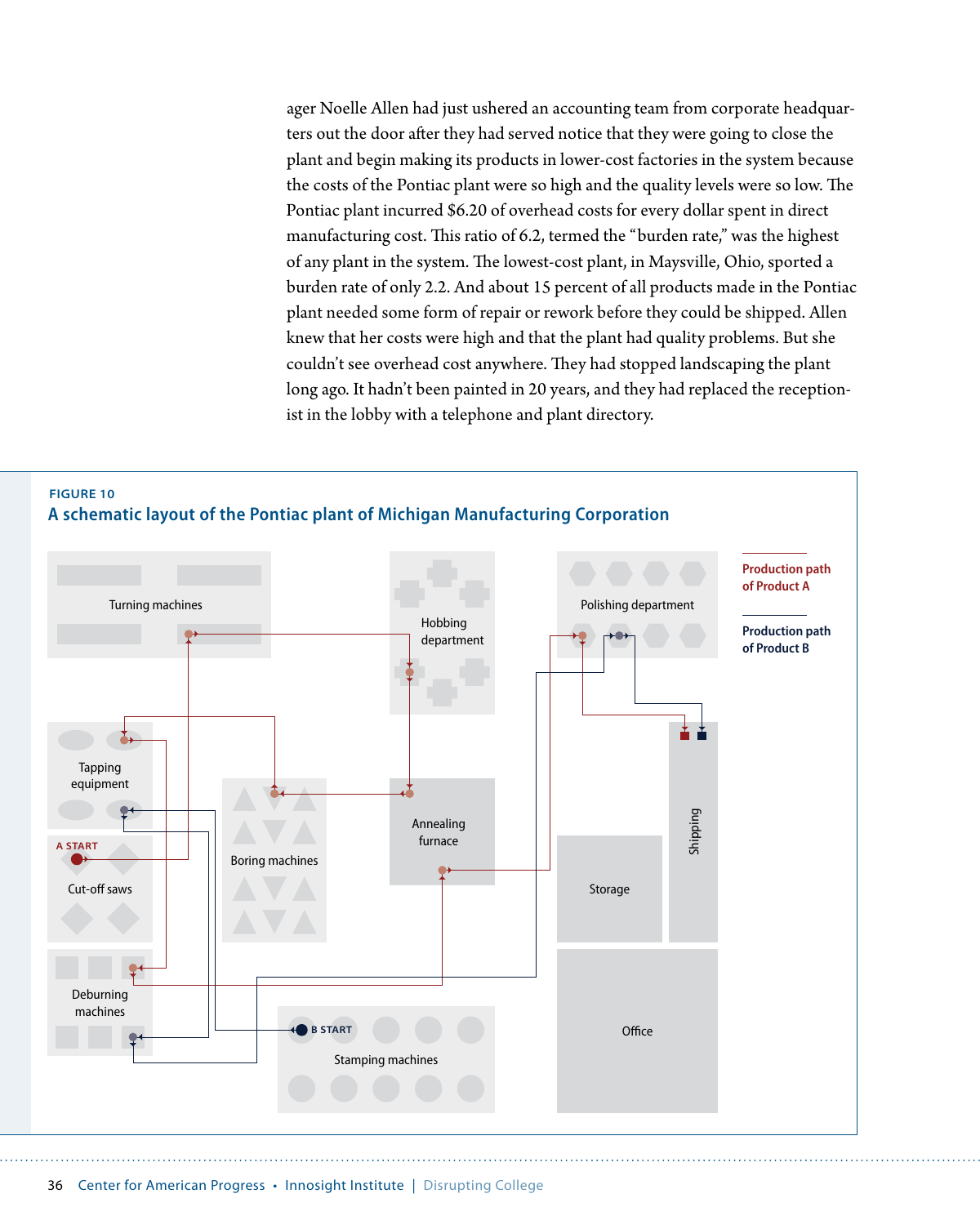The plant's manufacturing area was organized by type of manufacturing equipment, as mapped in Figure 10. The cut-off machines were grouped in one department, stamping machines in another, and so on. Each type of machine had its own department. This departmental organization gave the Pontiac plant several advantages, including that the departmental layout was consummately flexible—it was capable of producing any product. When a customer brought the drawing of a new axle to be manufactured, the manufacturing engineer studied the part drawings and then determined the sequence of operations that would need to be done to make it.

Figure 10 depicts that the design of axle A, for example, required a path through the factory shown by the dashed line. It began at the cut-off saw and continued through several steps until it passed through a polishing machine, after which the axle was ready to be shipped. Product B, a simpler bracket, needed fewer operations before it got shipped. Really complicated products could be routed through the same department multiple times. The beauty of this plant layout was that it was capable of manufacturing any part for any customer.

Allen arranged a visit to MMC's Maysville plant, eager to understand how its managers achieved such low levels of overhead cost and with just a fraction of 1 percent of the products it made having quality problems. Allen was surprised to see overhead cost everywhere. The plant sat in a beautifully landscaped campus. But when Allen went into the manufacturing portion of the plant, it was not laid out like Pontiac at all. She learned that the corporation had lifted the two highest volume pathways, or sequences of manufacturing operations, out of the Pontiac plant 15 years earlier. They had carefully carried those two snakelike sequences to Maysville and stretched them into two straight lines. The value proposition of the Maysville plant was fundamentally different from Pontiac's. Rather than make any product for anybody, Maysville's proposition was: "We will not make any product for anybody. But if you are willing to design your product so that it can be manufactured in one of these two sequences of operations, we will make it at very low costs, very consistently."

After learning that Maysville had only two pathways that products could follow, Allen calculated that the Pontiac plant had 20 distinctly different pathways that products were following through the plant at that time. She and her staff subsequently visited each of the plants in the MMC system and measured their number of active product pathways. They fell between the extremes of Pontiac and Maysville. Allen's analysis revealed that there were economies of scale in the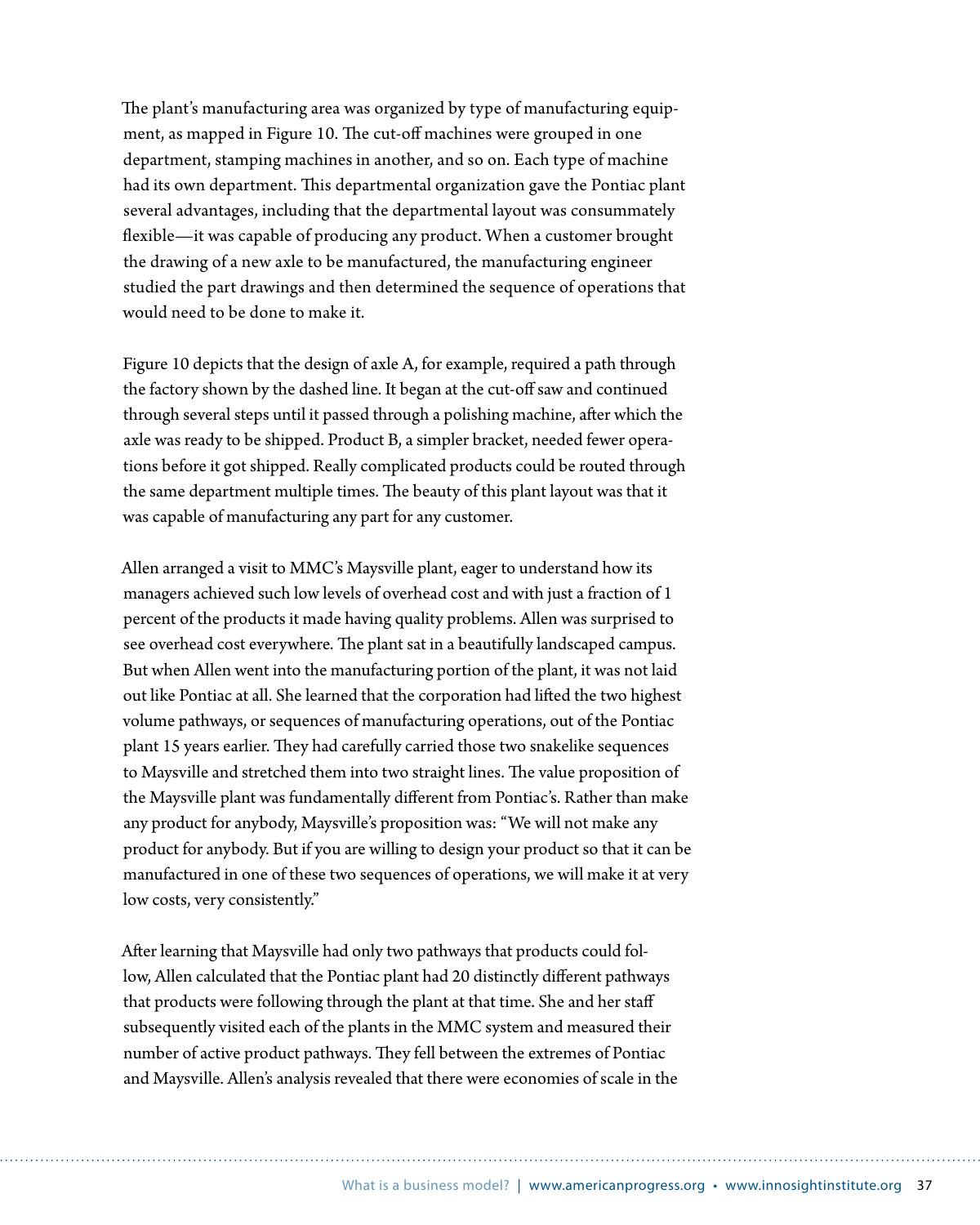system. Overhead costs declined by 15 percent every time the plant doubled in size. But these economies could be offset by a countervailing cost of complexity. Overhead costs per unit increased 30 percent every time the number of pathways that products were taking through a plant doubled (from one to two; two to four; four to eight; etc.).

The reason why the Pontiac plant had such high costs was not inefficiency. Its overheads were inherent to the value proposition of the factory, which was to make any product for anybody. Coordinating 20 different serpentine pathways through the plant required lots of administrative oversight and planning. Things got lost easily. Mistakes and re-work were common because workers couldn't get in a standard "rhythm" of work. Bottlenecks would arise unpredictably when the same machine was needed at the same time by products whose pathways intersected at that point.

The Maysville and Pontiac plants comprised fundamentally different business models that were rooted in different value propositions. Maysville had a value-adding process business model. Pontiac's looked a lot like that of a solution shop. The two plants had different sets of resources to deliver on those value propositions, as well as different types of employees, and different types of machines. Their processes were different. The products in Pontiac each had unique paths that required a lot of overhead to manage the complexity. The products in Maysville moved rhythmically along two dedicated production lines. And the markup required to cover overhead in the two plants—their profit formulae—were different as a consequence. It was not a story of a good value proposition vs. a bad one. They were just different. Both plants were quite efficient in delivering upon very different missions.<sup>40</sup>

## The value proposition and the organizational structure of traditional universities

Traditional universities are organized in departments, just like the Pontiac plant for exactly the same reasons. This structure optimizes faculty members' ability to interact around similar interests and to publish in refereed academic journals. Students are routed from one academic department to the next to take courses, depending on their interests and needs. The fact that a good university has one of everything means that its faculty can serve the interests of a broad range of students. Many universities even allow students to design their own major if they cannot find a topic that suits their fancy.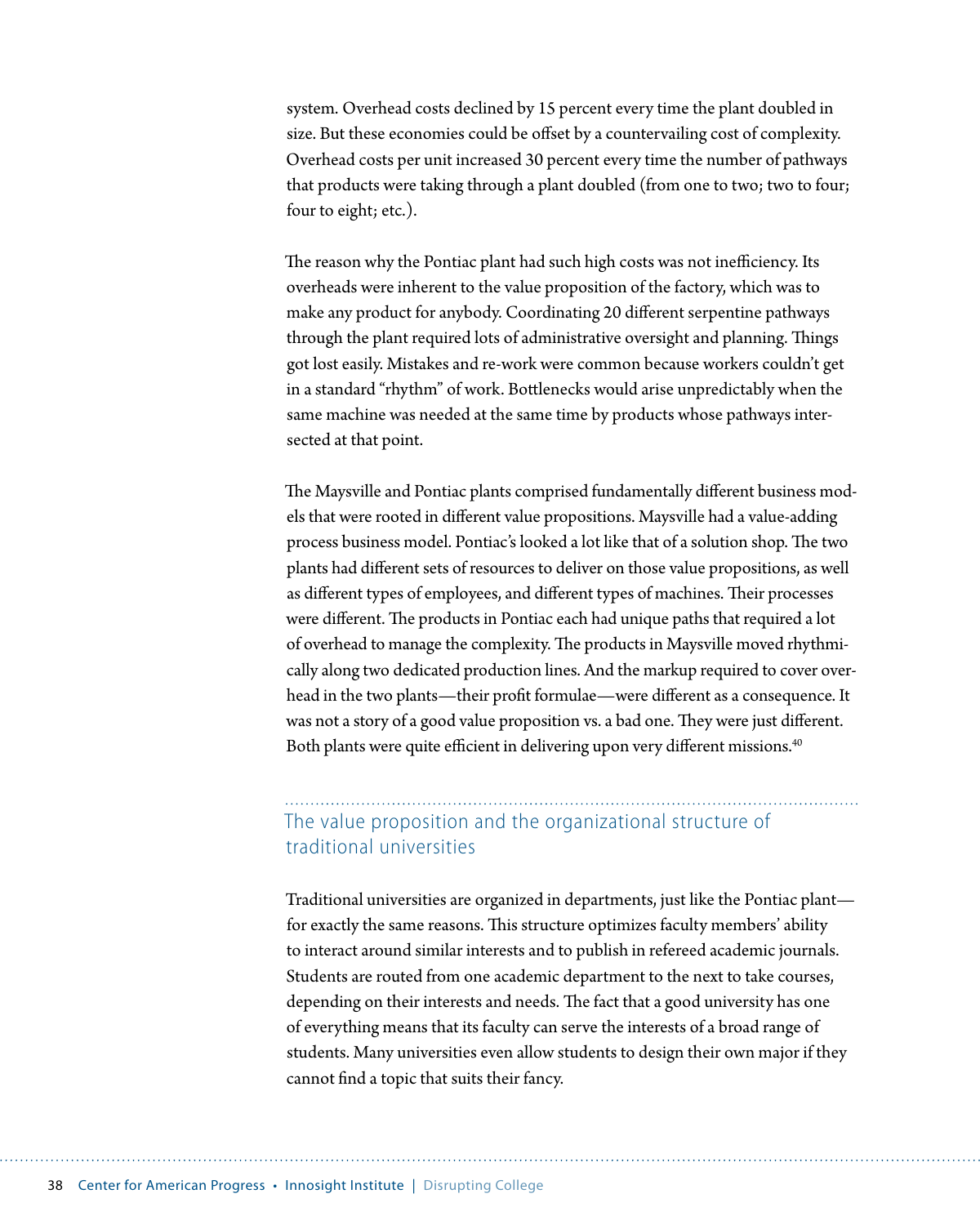Few universities calculate the "direct labor content" of the services they provide. They don't have a measured "burden rate" at their fingertips that summarizes the portion of total costs incurred in directly teaching students and conducting research compared to the complexity-driven overhead required to manage the number of pathways that students might take between admission and graduation. This calculation is particularly difficult because the "direct labor" in a university (faculty) spend a significant portion of their time in Pontiac-esque overhead activities such as scheduling, expediting, repair and re-work, record keeping; and moving, storing, and retrieving things and people. Our best guess is that the overhead burden rate in conventional universities is between 4.0 and 5.0.<sup>41</sup> In other words, universities spend four to five dollars on overhead for every dollar spent in teaching, assessment, and research.

The contrast between the business models of the Pontiac and Maysville plants helps explain the anomaly highlighted at the beginning of this section. Traditional universities trying to emulate the prestige of Harvard are structured like the Pontiac plant in order to optimize the "solution shop" activities of their faculty. The value-added process activities of teaching students are sub-optimally force-fit into this structure.

Low-cost—meaning the amount the university spends per student, which is different from low-tuition or low-price—schools such as Laureate's Walden University and Apollo Group's University of Phoenix are structured like the Maysville plant. They are not structured as solution shops to optimize the ability of faculty to publish, but rather as value-adding process organizations, structured to optimize the flow of students through the university. The impact of this simplicity is stunning. A typical traditional university incurs operating deficits of 10 percent of revenues, even while Laureate and Apollo both report operating profit as a percentage of sales to be roughly 30 percent. The cost advantage of these disruptive low-cost universities, in other words, is more than 40 percent even as they often charge roughly the same tuition as those four-year traditional universities.

#### The quality of low-cost universities

There are three counterpoints to conventional universities' efforts to disparage the "quality" of education offered by these low-cost disruptors. First, the very definition of quality changes from the consumer's perspective as waves of disruptive decentralization sweep through an industry. Low-cost universities indeed merit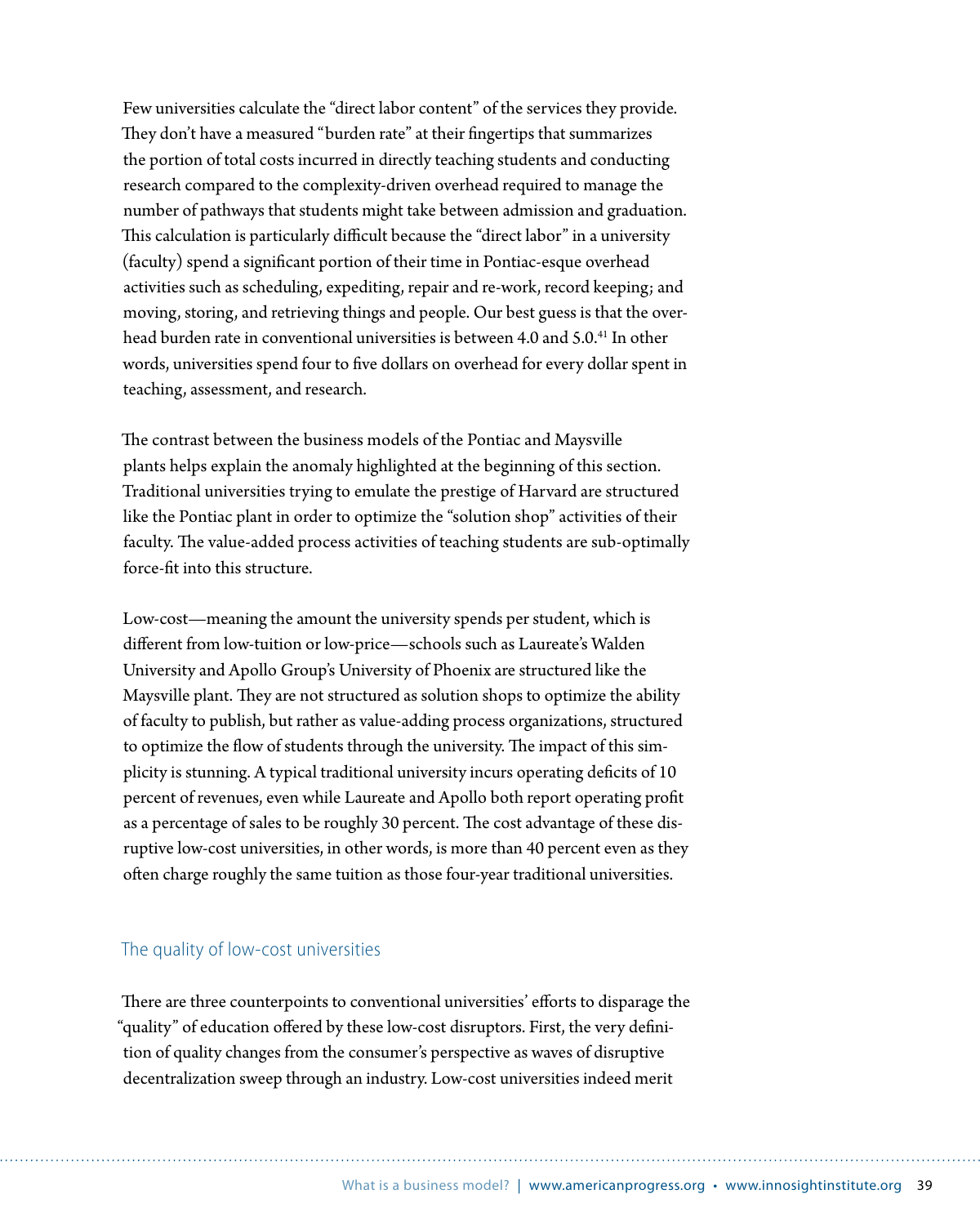disparagement from the point of view of faculty in traditional universities (who are a key constituent group and in one sense are customers) because their faculties conduct little research that is published in academic journals. Yet students tend to define quality in terms of convenience and cost—including opportunity costs. For-profit universities and other online disruptors have, for the most part, not competed on the basis of having lower tuition. Indeed, many actually have higher tuition prices than state-supported schools, which are subsidized so as to appear to be lower cost.<sup>42</sup> Students are instead pleased that low-cost universities offer courses any time of the day or night, at any time of year—even as the traditional universities disparage it.

The second counter-point relates to the job that students hire their universities to do. The job that many 18-year-old high school graduates hire a university to do is in some ways to provide an out-of-home transition to independent adulthood. Learning and receiving a degree from a prestigious institution are but dimensions of this core job. Yet the job that students typically hire low-cost universities to do is laser focused: Help me get better employment. The students that hire these universities are different as a result. The average age of students at the University of Phoenix is 36, about two-thirds are female, and half are drawn from racial minorities<sup>43</sup>

The third point about the quality of low-cost universities is that online learning technologies now constitute an upwardly scalable engine in the arsenals of low-cost universities. The computer industry again serves as an example here. As the computer industry transitioned through sequential steps of disruption to lower-cost, more accessible machines, the central job that customers hired these computers to do was different in each of the broader market circles. When the technology was only able to do the job of the new circle and not the job in a prior circle, the markets existed separately. But when the disruptive technology had improved to the point that it did the new job and the prior job well enough, customers were quickly drawn into the outer next ring.

This suggests that the low-cost universities will figure out how to do the "transition to independent adulthood" job better and better over time. In fact the physical infrastructure likely already exists for them to grow into this job given that they already operate full campuses across the country.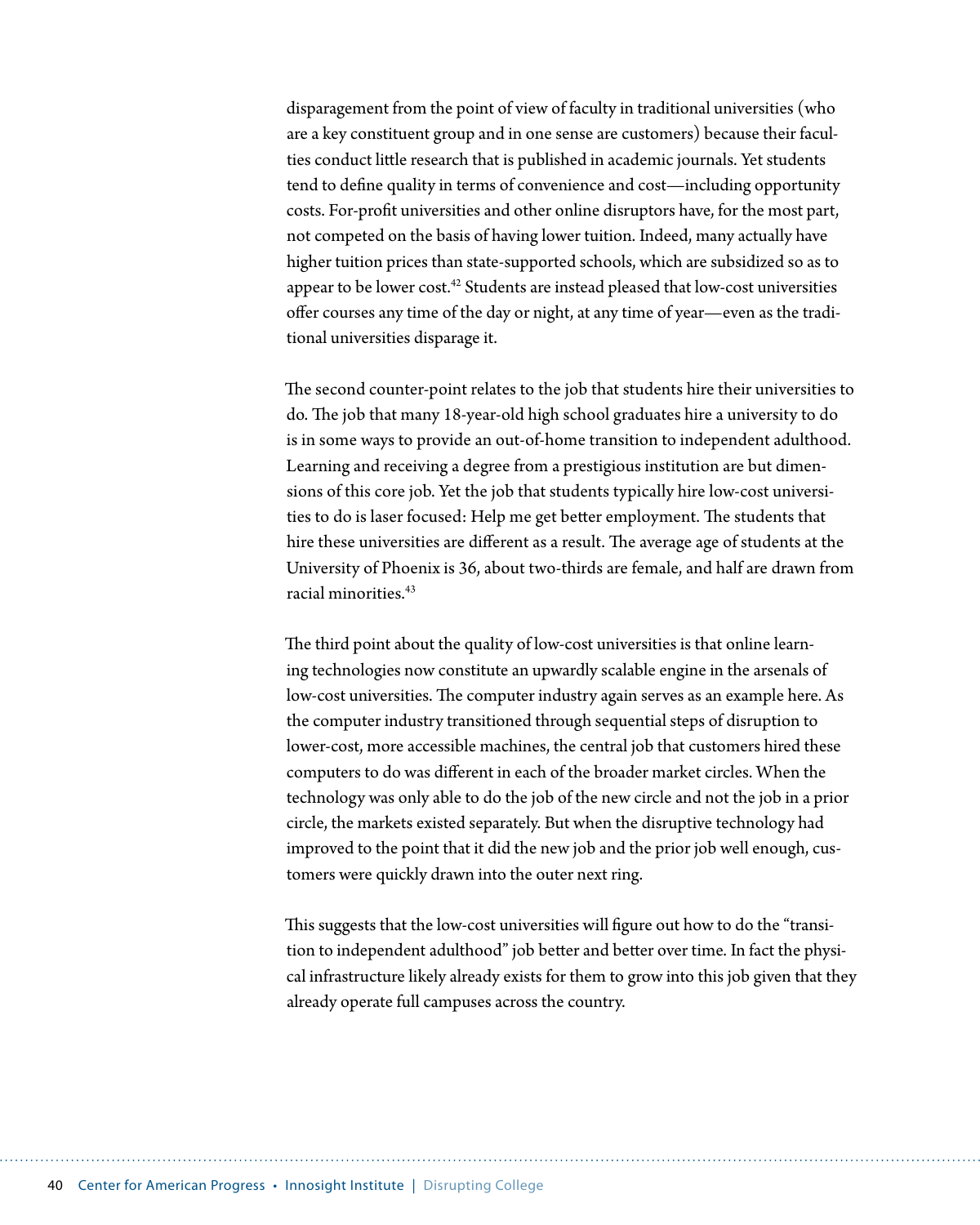# Actions for policymakers and traditional universities

Society has been quite willing to allow the disrupted companies to fail in most industries where disruption has occurred. Control Data, Burroughs, NCR, Sperry Univac, Digital Equipment, Prime Computer, and Wang are all computer companies that were disrupted and ultimately failed in the computer business after having had some period of success. Nortel is gone, as is Polaroid for all intents and purposes. General Motors went through bankruptcy, and so on.

Yet it does not appear that society will tolerate the widespread collapse of the traditional universities that presently face financial crisis. We hope that the concepts in this paper will help leaders of these universities as well as policymakers formulate more permanent solutions than just relying upon increased fundraising or increased tuition to postpone the day of reckoning associated with business models that are vulnerable to disruption.

## Decisions by state and federal officials

The evolution of institutions is best managed at the corporate level rather than the business unit level because business units are not organized to evolve, as discussed above. Elected state officials and boards of higher education, as well as federal officials—hereafter called "officials"—are therefore vitally important decision makers in the response to this crisis. They must honestly ask and answer two crucial questions.

The first is this: is the traditional universities' business model sustainable? These institutions have not historically been disruptable. Traditional universities have therefore competed only on a sustaining-innovation basis, which has inherently entailed increasing their tuition at 10 percent per year, year over year, in nominal terms if they were to remain competitive. They have not been forced to pass this full cost on to students because the country has been able to subsidize tuition through alumni donations, earnings from endowment investments, and govern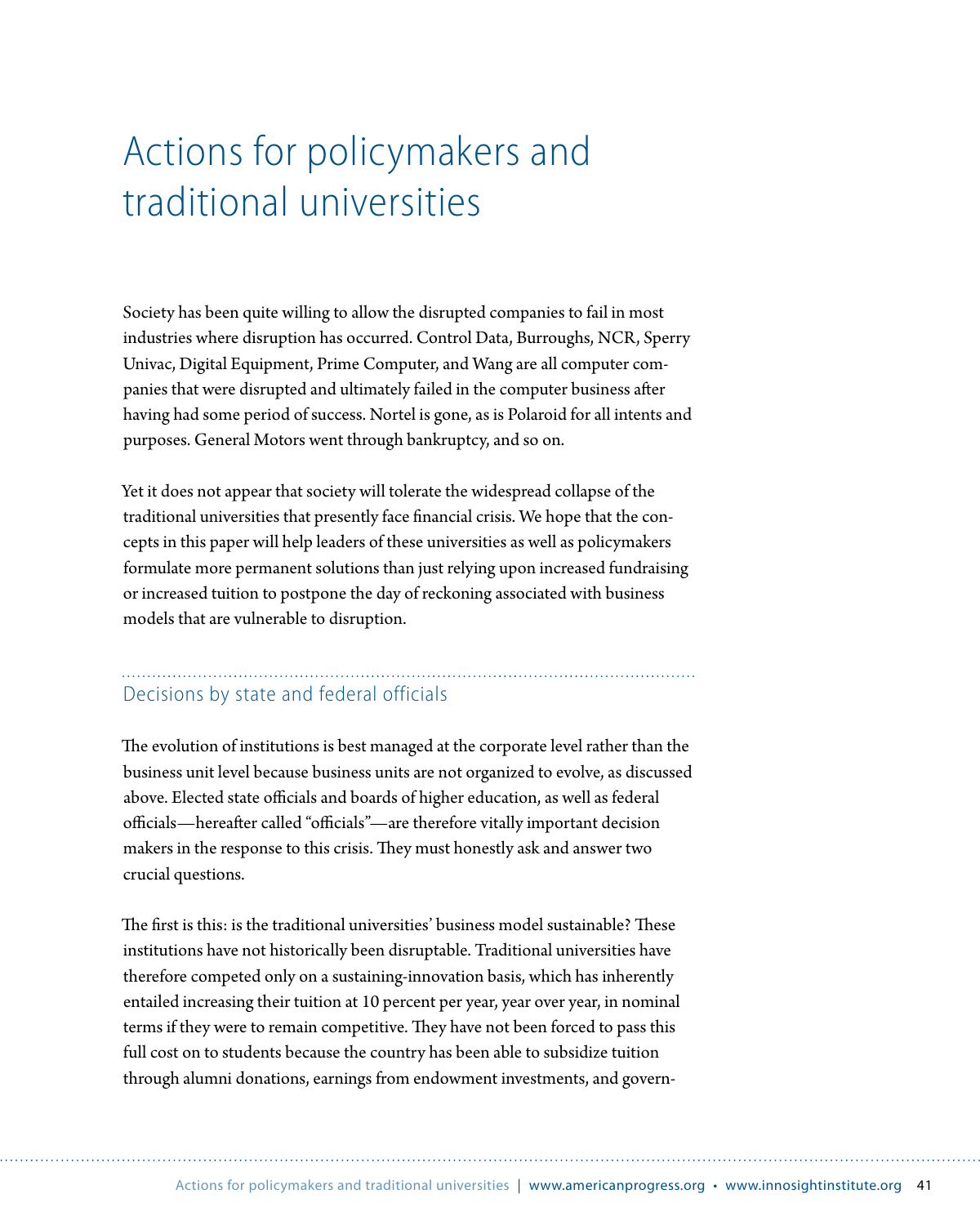ment funding. But it is unclear whether this can continue in the future—especially in the face of evidence that online education represents an upwardly scalable disruptive technology. We believe that there are few traditional universities that can answer yes to this question.

The second question that officials must ask is whether their primary stewardship is to facilitate the best possible postsecondary education and training for the people in their state or whether they are appointed to be the caretakers of the specific institutions that have historically provided higher education. This was historically not an either-or question, but now it is. If officials frame their responsibility in terms of the people in their states, then Kaplan, Walden, Phoenix, DeVry, and Western Governors must be viewed as powerful allies in the fight to provide more effective higher education and training. If officials view their charge as one of ensuring the health of today's institutions of higher learning, then these low-cost universities must be framed as competitors and enemies.

We believe that officials are responsible for training and educating the people they have been elected and appointed to serve, rather than acting as custodians of institutions. If that is correct, then officials need to begin viewing the for-profit universities and other disruptors as part of their portfolio of educational institutions, alongside the public and not-for-profit colleges and universities in their system. These are institutions that, after all, enroll more than 2 million students, are increasing enrollment by 30 percent every year, and provide education that students and employers seem to value highly at 40 percent lower cost—in terms of spending per student—than traditional universities. They are at present wildly profitable because of the pricing umbrella that their high-cost competitors hold over them along with several policies that have helped to create a price floor, below which there is little incentive to price their offerings. They are not benign curiosities. Many policy principles flow from these observations.

#### Allow low-cost disruptions to gain share

Policymakers must first address higher-education budget constraints by helping low-cost disruptive universities—public and private—gain market share by eliminating barriers and partnering with them to grow enrollments and capability. These partnerships should foster new models of higher education in autonomous business units separate from the existing institutions.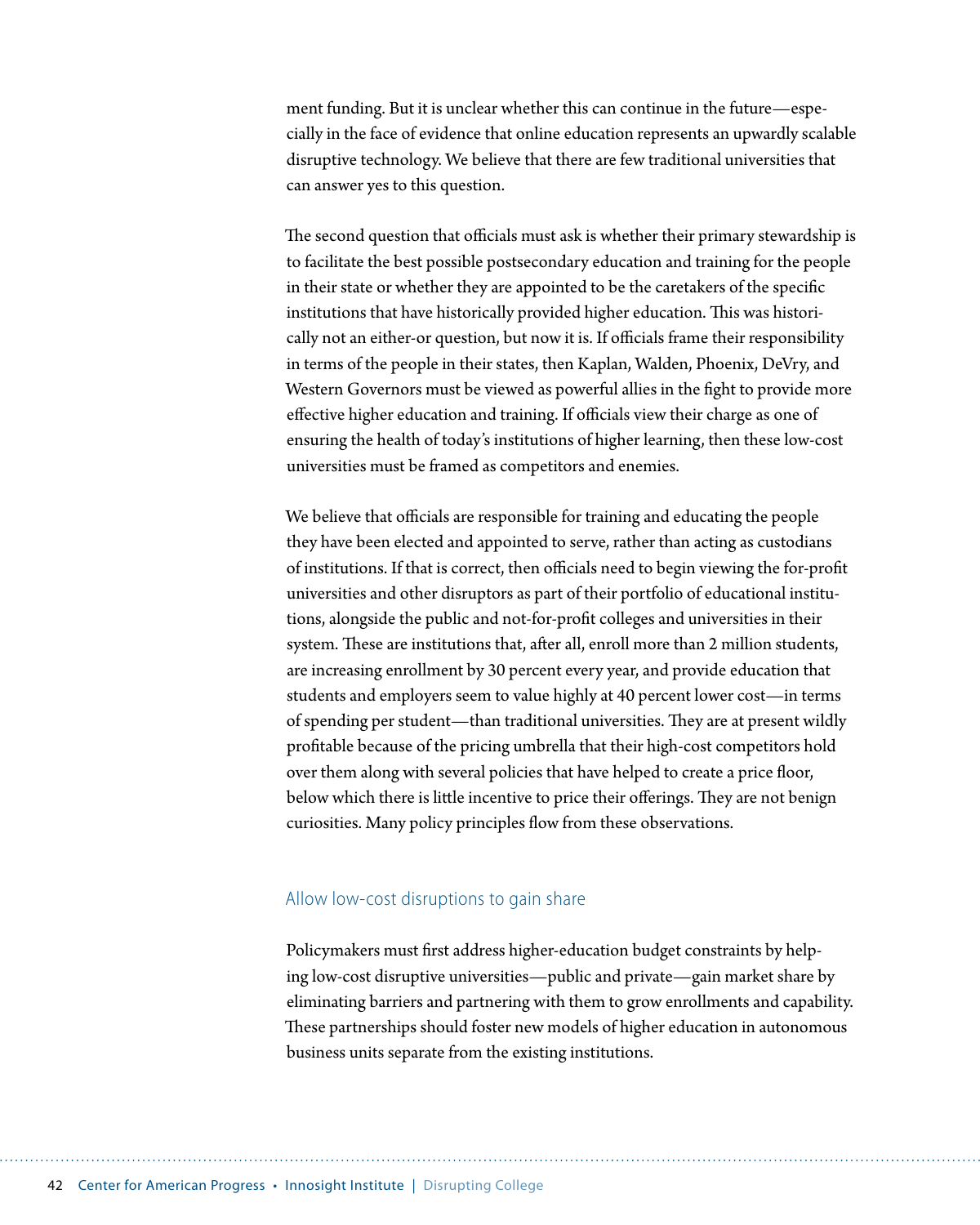This is what Indiana Governor Mitch Daniels did recently when he signed an executive order creating WGU Indiana, which is Indiana's eighth state university as well as a new branch of Western Governors University. The move is in effect a white labeling—Western Governors will produce and manage the university, which will be branded as a state university. It is a perfect example of managing the disruption at "the corporate level," or at the level of the state system of higher education rather than at the level of individual institutions in Indiana. This expansion of Indiana's state education system will come at no extra cost to the state either, as WGU Indiana does not need state funding like the other colleges because it is selfsustaining on tuition alone.

Students will be able to use state financial aid for tuition at WGU Indiana, which is about \$6,000 a year. With no additional state subsidies, that's truly a low-cost degree. WGU Indiana will also initially help adults—nonconsumers of traditional universities—earn degrees at their own pace and on their own schedule, in classic disruptive fashion. Another aspect of the arrangement also helps to frame the role that foundations may usefully play in making quality higher education affordable, as the startup costs for Western Governors were funded through grants from the Lumina Foundation for Education, the Bill & Melinda Gates Foundation, and the Lilly Endowment.<sup>44</sup>

### Encourage the move toward competency-based and next-generation learning models

Western Governors University helps to suggest another role for policymakers—or at the very least actions not to take. Western Governors University awards degrees based on competency, rather than because students sat through a certain number of hours of classes and did not fail. Students are therefore able to move at their own pace, and instead of being charged by the credit hour, they are charged a flat rate for a six-month term. The student progresses when he or she demonstrates mastery of a skill or a set of knowledge.

Western Governors is certainly not unique—there are several institutions that have done something similar before both Western Governors and online learning existed. But this flexibility is something for which online learning is particularly well suited, and it has significant educational advantages. Time is fixed by credit hour or semester in most schools with traditional in-class, teacher-led instruction. Student learning is therefore highly variable, as not all students learn at the same pace.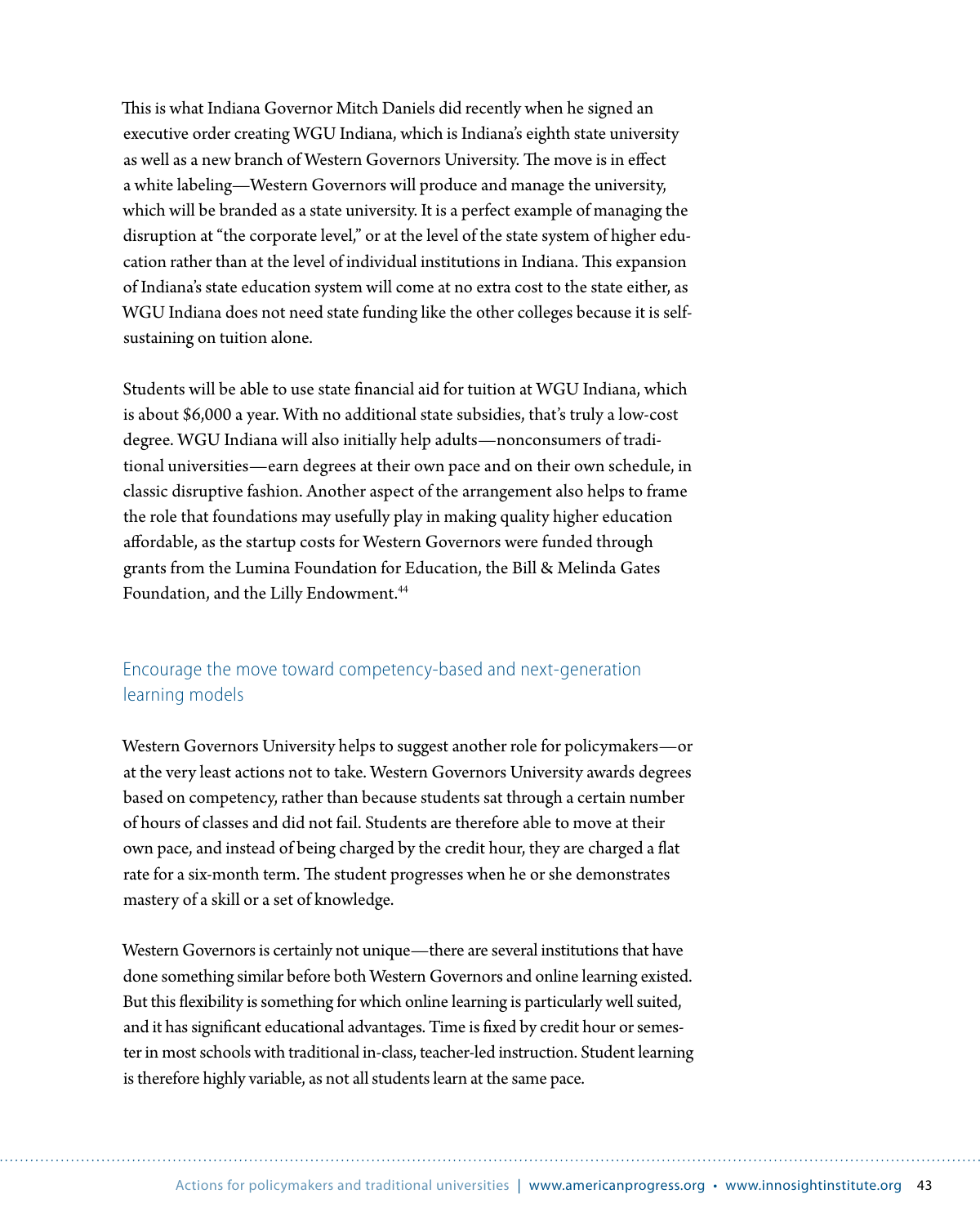Yet time is naturally a variable in most online learning programs. Students can learn when it is convenient for them and at the pace that is right for them. The learning can therefore be constant, so that students only progress once they have fully understood a set of concepts or a given unit. Actionable assessments can be easily embedded in online learning courses and allow students to accelerate past concepts and skills they understand and have mastered and instead focus their time where they most need help at the level most appropriate for them. Many of the conventional ways of measuring education do not apply to this disruptive innovation as a result because they tend to focus on inputs such as seat time, dollars spent per student (thereby rewarding those institutions that cost more), and student-teacher ratios. Policy efforts, such as regulation that the Department of Education is considering currently, that intentionally or unintentionally lock in the credit hour as the unit of measure based on seat time, for example, hold back the innovation in some significant ways to the detriment of students.<sup>45</sup> Few online universities beyond Western Governors currently take advantage of the inherent time variable-learning constant nature of the medium.

#### Moving beyond measuring degree attainment

This points to another policy challenge that is counterintuitive on its surface. Many—from both political parties and from many sectors of society—have framed the principal domestic challenge in higher education as restoring the United States to its former place atop all countries in higher education attainment as measured by degrees. The Lumina Foundation's goal for example is to increase the percentage of Americans who hold high-quality degrees, credentials, and certificates to 60 percent by 2025.

Yet only focusing on degree or credential attainment will not get the country—or its citizens—to where it needs to go in and of itself. This focuses policy on the wrong goal. Having more students merely holding higher education degrees does not guarantee that there will be jobs for them or that there will be more economic growth. One need only look at China for evidence. The country has done a remarkable job of increasing its population's higher education attainment with the result that the "marginal graduates" of colleges and universities have a tough time finding jobs. $^{46}$ 

There are, of course, many countries where job opportunities have expanded as its citizens have obtained more degrees, but the reality is that a degree is an artificial measurement in and of itself. Higher education has used this metric in the past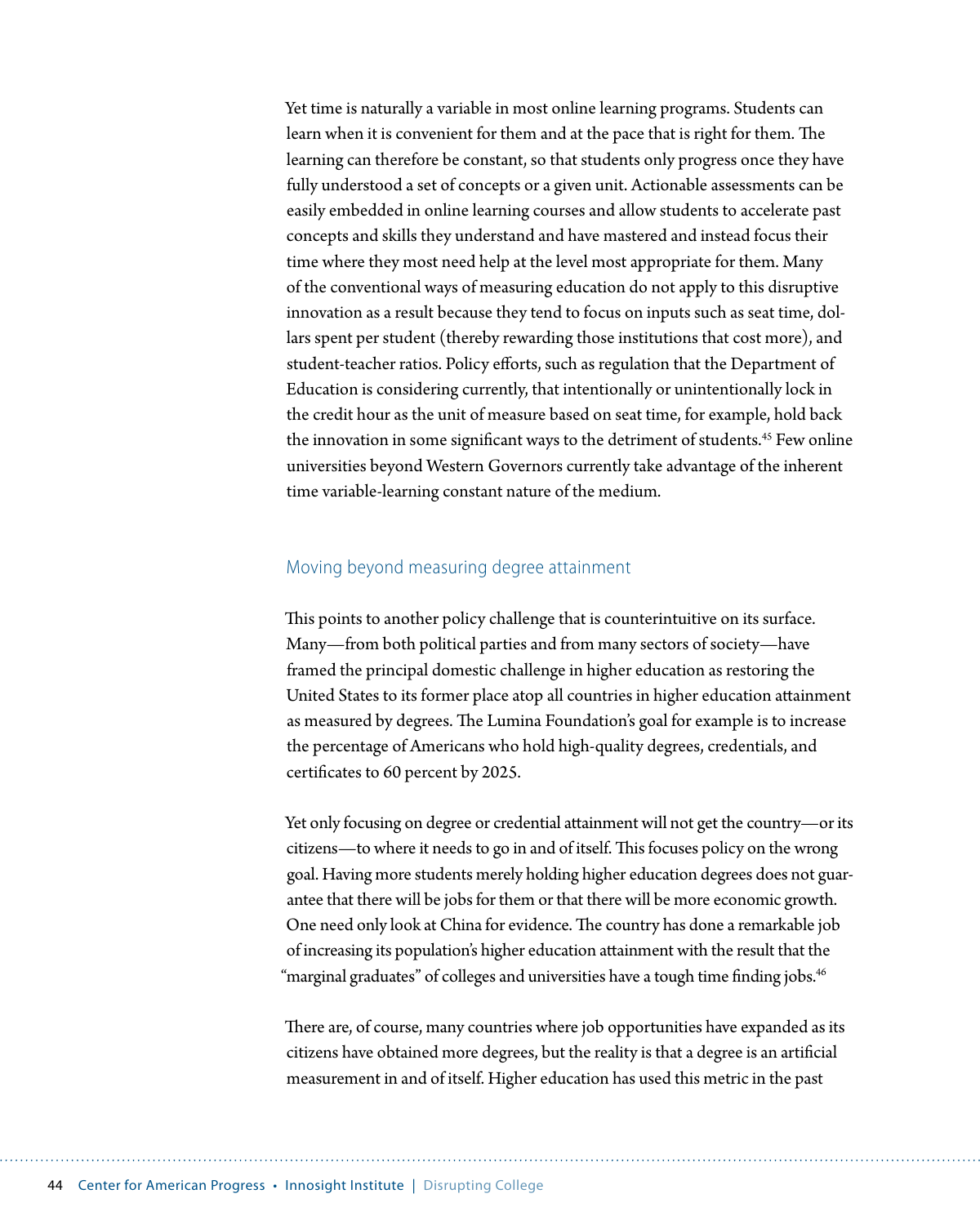because it is easily quantifiable and because the institution of higher education and the academy is structured around it. Employers have used attainment of a degree in hiring as a macro-branding signal to connote that someone likely had attained a certain set of skills.<sup>47</sup> But a degree does not convey or mean that one has attained the specific skills or knowledge needed to do a given job. This is evidenced both by the amount of retraining employers do as well as the paradoxically large number of domestic job openings in spite of large numbers of unemployed people with degrees in the country.<sup>48</sup> Focusing policy just around the pursuit of degree attainment creates a significant risk of accomplishing this goal with the outcome being a deflation in the value of a postsecondary credential. This in turn would only cause people to put more value on advanced degrees—and thereby cause individuals to waste money and time that they need not spend in their pursuit.

Western Governors University shows that online learning offers a natural medium to move toward focusing on competency-based measures around what one is actually able to do, about which employers and society at large are actually concerned. People do not go to college to attain a degree per se; receiving the degree is often just part of the experience they need to fulfill their job and signal completion. Some students might not need many of the courses required when they enroll in a credential-granting program at a university like the University of Phoenix. They often want better employment and acquiring a specific skill from a specific class may accomplish that for them. Completing the certificate itself has little value once they have completed that course. If they attained the skill and the University of Phoenix helped them do so without earning the degree, should we judge either the worse for it?

Shifting toward recognizing mastery of specific competencies where time is variable could even open up a path toward the recognition of lifelong learning, whereby people accumulate expertise over time through both formal and informal means. There are ways to measure that such that employers—in the governmental, not-for-profit, and for-profit realms—can see that a given prospective employee possesses the skill set to do what needs doing.49

#### The accreditation "barrier"

Many have framed accrediting agencies as one of the most significant barriers that prevent innovation from occurring in higher education. Accreditation plays a significant role in higher education today. Universities that are not accredited do not have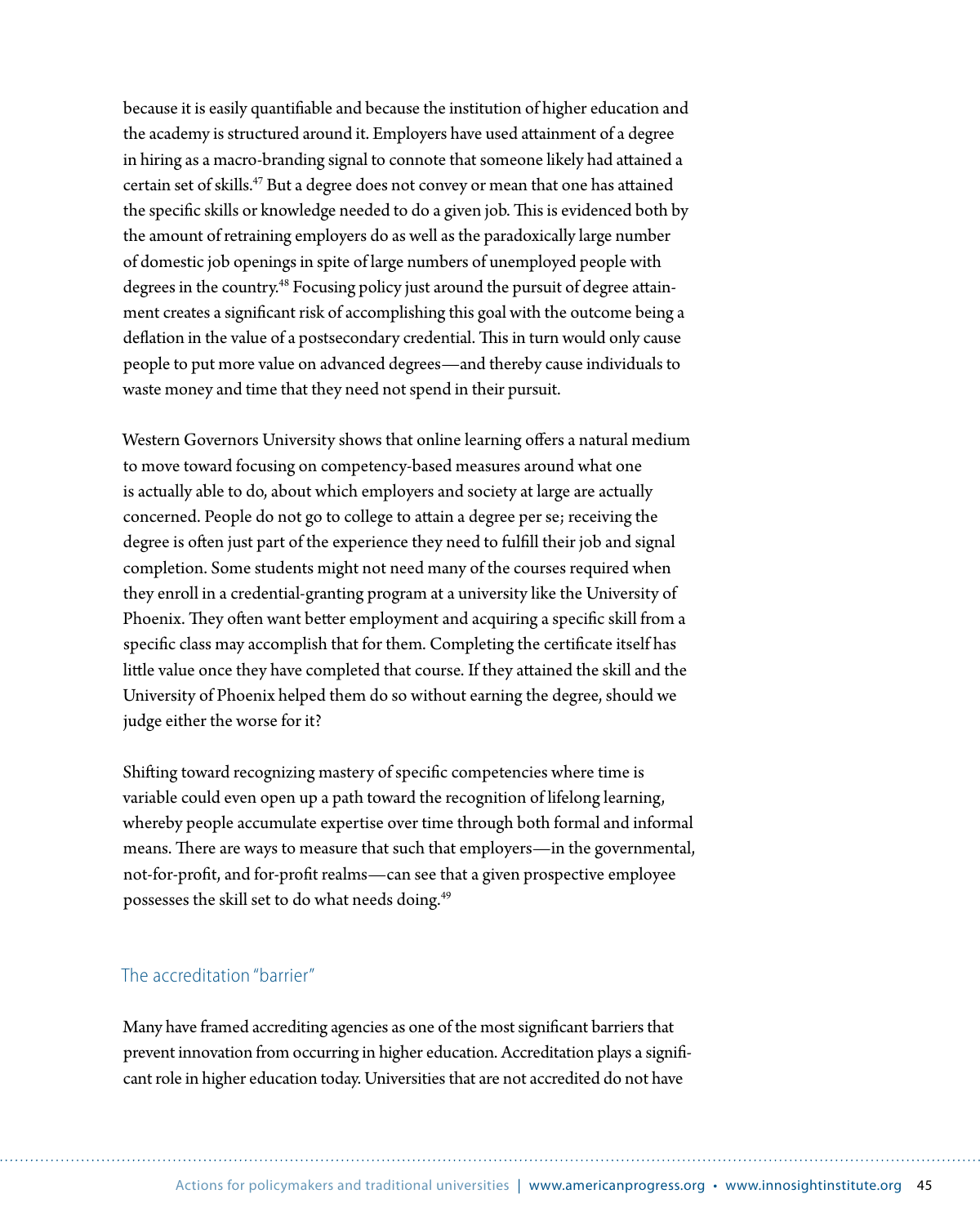access to financial aid funding from the government. And accreditation is seen as a stamp of quality—such that if a university is not accredited, the assumption is often that there is something subpar about it. And sometimes that is indeed the case.

Yet the accrediting agencies are currently made up of the members of accredited universities—so it is a self-policing organization that often appears to be preserving its members and keeping outsiders that operate differently out of the "club," which bars innovative educational institutions from gaining legitimacy.

And yet several nontraditional universities have gained accreditation and innovated in different ways. Recall how disruption takes place in highly regulated industries. The disruptors almost never attack the incumbents and regulations head on. The successful disruptions have started by going around and outside of the reach of the regulations and avoiding head-on attacks. The disruptive innovators in higher education have been no exception.

Consider the case of Concord Law School, an online law school owned by Kaplan University. Concord was established in 1998 and is not an American Bar Association-approved law school although it did gain initial accreditation from the Accrediting Commission of the Distance Education and Training Council in 2000.<sup>50</sup> This means that its students are not eligible for admission to the bar in some states. And yet it has grown and thrived.

Concord initially targeted people—generally adults (the average age of a Concord student today is 43)—whose goal was not necessarily to practice law, but to gain the legal education. An online law school was great for these students because of its convenience, as they could tailor it to their existing schedule. Concord's first students sat for the California Bar Exam in 2003, and an increasing number of states have recognized their graduates as eligible for admission to the Bar as its graduates have proven themselves over time. Concord now serves roughly 1,500 students—up from 33 at its inception. And it became regionally accredited in 2007 through its merger with Kaplan, which made it eligible for the federal financial aid program. Other for-profit universities have gained accreditation through acquisition. They acquire not-forprofit universities that already have accreditation, which allows them to bypass the initial accrediting process and gain access to government dollars.<sup>51</sup>

Fighting political fights with accreditation agencies that represent the incumbent organizations is unlikely to be a productive use of political capital. It will likely be more fruitful for disruptive institutions to find pathways around the accreditation and other regulations—so that there are more ways of forging innovative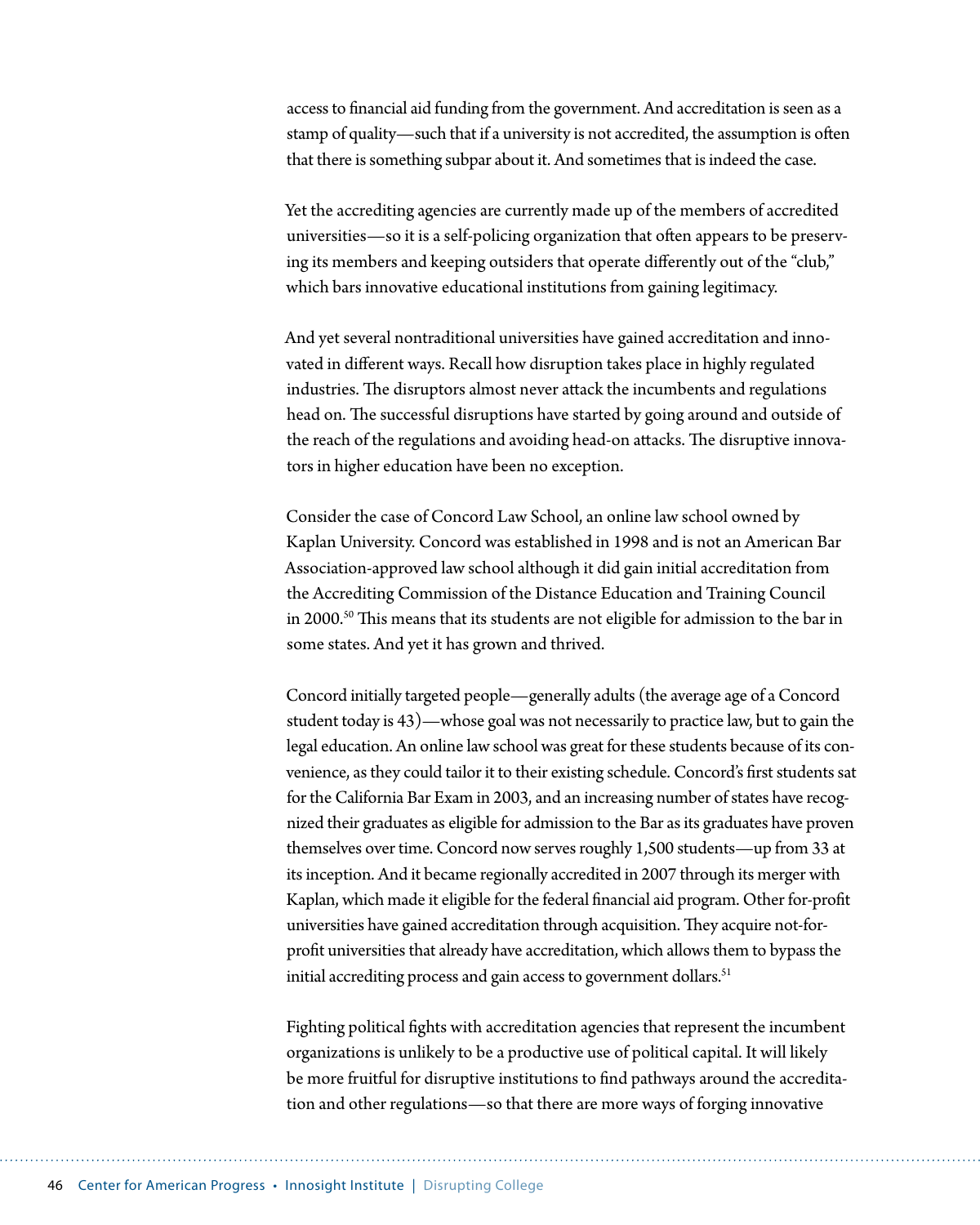programs like Concord and Western Governors. The government can aid in this through a mechanism we discuss below—and in so doing, further address the crux of the question that has lingered throughout this paper.

#### Encourage disruptions to provide more value at lower cost

The dominant thrust of higher education policy for over half a century now has been toward allowing more people to afford a higher education that is accredited. This has resulted in Pell grants and other financial aid programs, subsidies, and access to low-interest student loans, among other policies. But allowing students to afford what is an unaffordable education is no longer a viable proposition because the country's traditional institutions of higher education, as well as the country itself, are under such heavy financial duress and only serving a very limited slice of the population.

Policymakers must shift their focus from how to enable more students to afford higher education, to how we can make a quality postsecondary education that delivers on a student's given job affordable—for which disruption is the answer.

A significant problem with current federal policies is that the all-or-nothing access to federal funds for institutions does not compel students to make rational quality-cost trade-offs. It is no easier for students to get loans to colleges that offer a stellar return on investment than it is to get them for colleges that offer a poor one. And policy has mostly focused on the supply side of the equation and ignored the demand side. Nailing users' jobs to be done on the demand side is what ultimately drives innovation.

Policy must change accordingly to encourage disruptive innovations and push them to be high quality and compete on price—which they largely do not do today—by influencing both the supply and demand sides. Rather than directly confronting existing organizations, federal policy could open up another way to its dollars other than accreditation—first through access to a new set of funds based on measures of quality and student satisfaction relative to cost, and later as an alternative path to the mainstream Title IV funds if this new path has proven itself effective without unintended consequences. The better a school performs on these measure compared to its peers, the more of its educational operation it could finance with federal aid—thereby eliminating the all-or-nothing access to federal dollars and encouraging students to make decisions based on quality and cost, which would drive institutions to innovate.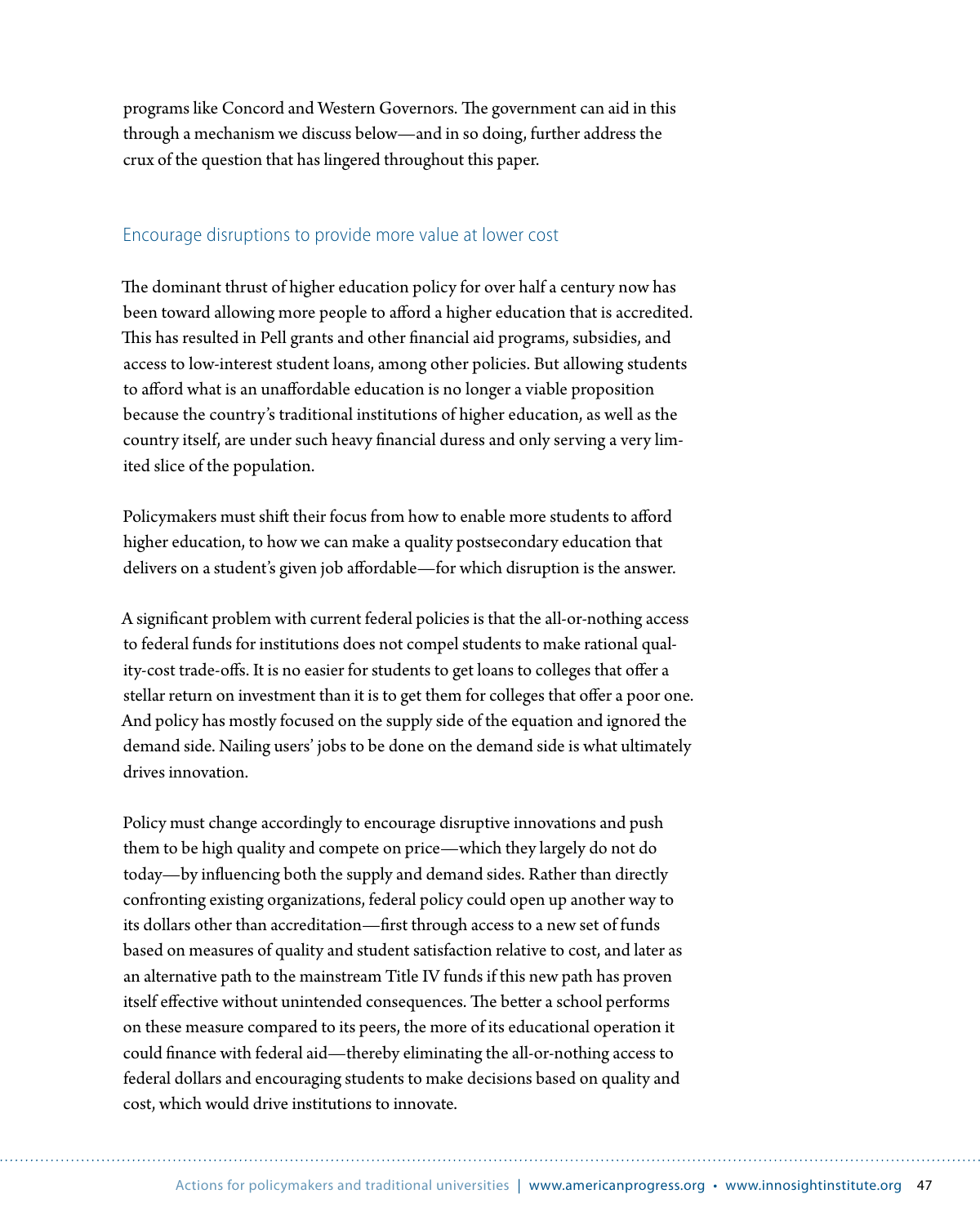#### **Figure 11 A new formula for accessing Title IV funds**

**Quality-Value Index Formula**\* = 90-Day Hire Rate + Change in Salary/Total Revenue per Conferral + Retrospective Student Satisfaction + Cohort Repayment Rate

\* Each factor is normalized and measured relative to the average

The government could add together four measures to create this metric—an institution's Quality-Value Index (see Figure 11).<sup>52</sup> The first measure is whether the institution helps a student get where he or she wants to go—its job-placement or school-placement rate. The second is how much the students' earnings increase over some amount of time upon leaving the institution relative to the total revenue the institution received from all sources. The third is whether alumni would choose to repeat the experience. And the fourth measure is whether students are able to repay their loans—the institution's cohort default rate? If this measure is used, default rates should be indexed to credit scores or a similar measure upon matriculation, or else institutions would retreat from serving students who are the least well-off and need education the most.

This formula changes a college's access to funds from an all-or-nothing game, as it is now, to a sliding one based on how well it does on the QV Index. There are several advantages to a system like this. Students would feel the pressure to make smarter investment decisions in their education based on the historical quality of that investment because it would be easier to receive financing for schools that offer higher value. This would also be more effective than some of the policy proposals to create "shaming" lists that name poor quality institutions. And it is a departure from the current system in which an institution either clears a bar or does not—and therefore there is no pressure on the demand side for all of those institutions that clear the bar, which cannot be too high in the current system or it just eliminates access for many.

#### **Table 4**

#### **Sample model: Percentage of revenue each university can receive based on QV ranking**

| QV ranking         | Percent of revenue that can be drawn from Title IV |
|--------------------|----------------------------------------------------|
| Top 25 percent     | 100 percent                                        |
| 50-75th Percentile | 90 percent                                         |
| 25-50th Percentile | 75 percent                                         |
| 0-25 percent       | 50 percent                                         |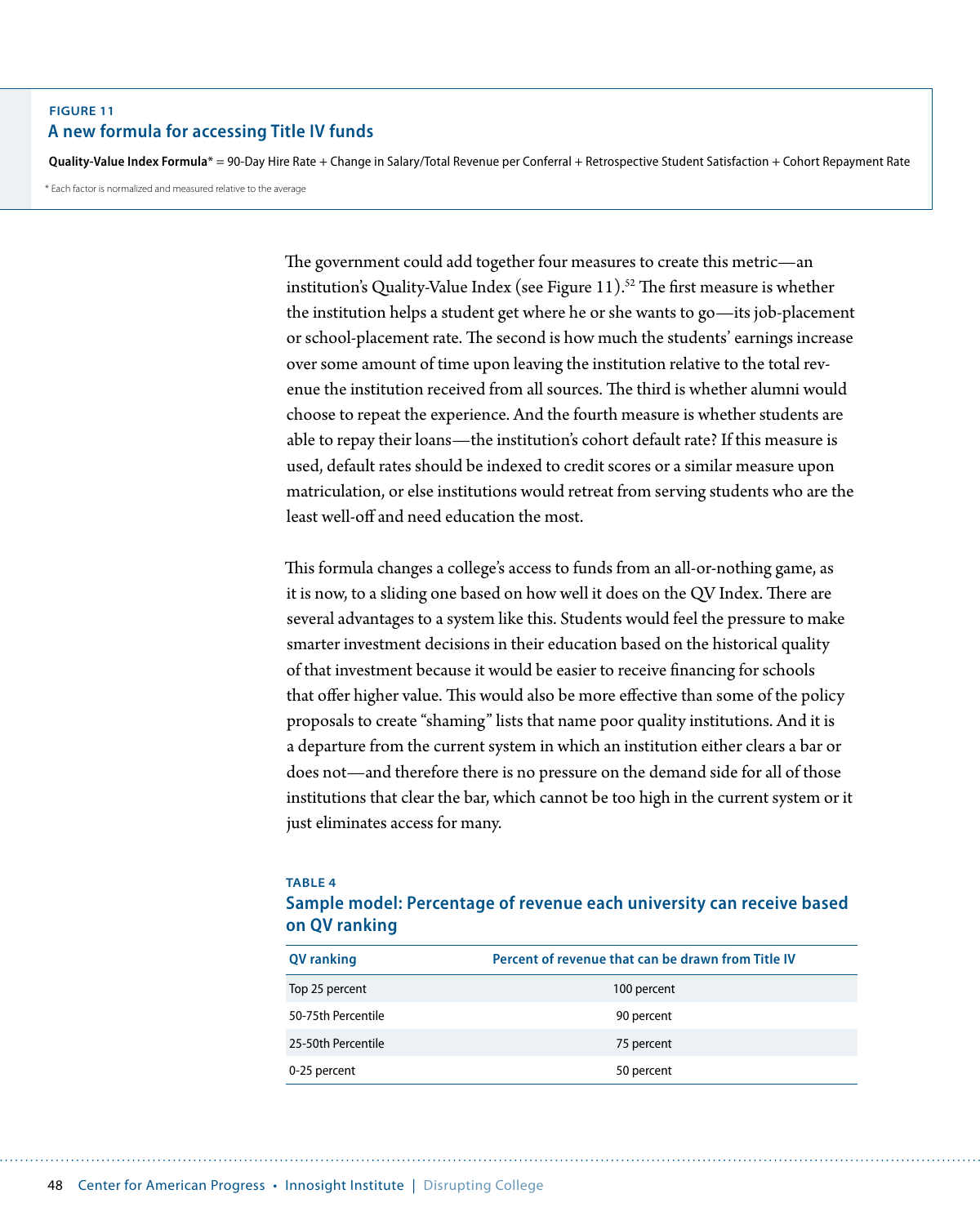Table 4 shows a sample of a potential sliding scale to determine how much an institution can finance its operations through federal Title IV funds. The ranking system, which is based on how an institution does relative to the others rather than an absolute number, is important because it will keep institutions competing to improve and jump into (or remain in) higher tiers.

The components of the QV Index itself are all based on the idea that the fundamental job for which students hire postsecondary education is to improve their futures. The government could change the weighting between the different components over time in the political process, but the fundamental equation would stay aligned on this job.

The first component—the 90-day placement rate upon a student's departure—is reasonably self-explanatory. If institutions are serving their clients well and placing them in line for the next step in their lives—no matter what that may be—there should be a clear connection here.

The second element is vital— a student's change in salary upon leaving an institution over some amount of time divided by the revenue per student or the total cost, which includes tuition, alumni gifts, financial aid, endowment payments, other subsidies. This serves as an incentive for institutions to offer an education that is affordable—not an education that we have just allowed people to afford regardless of true cost. There is currently little incentive to be lower cost in the market because of the ready access to the dollars regardless of price. Of course, paying more for that may make sense if an institution markedly increases one's salary or earning power over the longer term upon leaving. But this would end the up-market incentives that push institutions to be more costly and thus rise higher in the *U.S. News & World Report* rankings. Students should be able to make good money because of—and relative to the cost of—the investment.

The third element—one's retrospective satisfaction rating—would be based on answering the following question on a 10-point scale: "Knowing what you know now, would you choose to repeat your experience at X university?" The purpose of this is twofold. It corrects for the student that is not attending college to get the highest paying job and instead wants to work for a lower paying job—say in the not-for-profit sector—and believes it is worth paying more for that particular experience. It also judges whether students enjoy the experience while they are in attendance.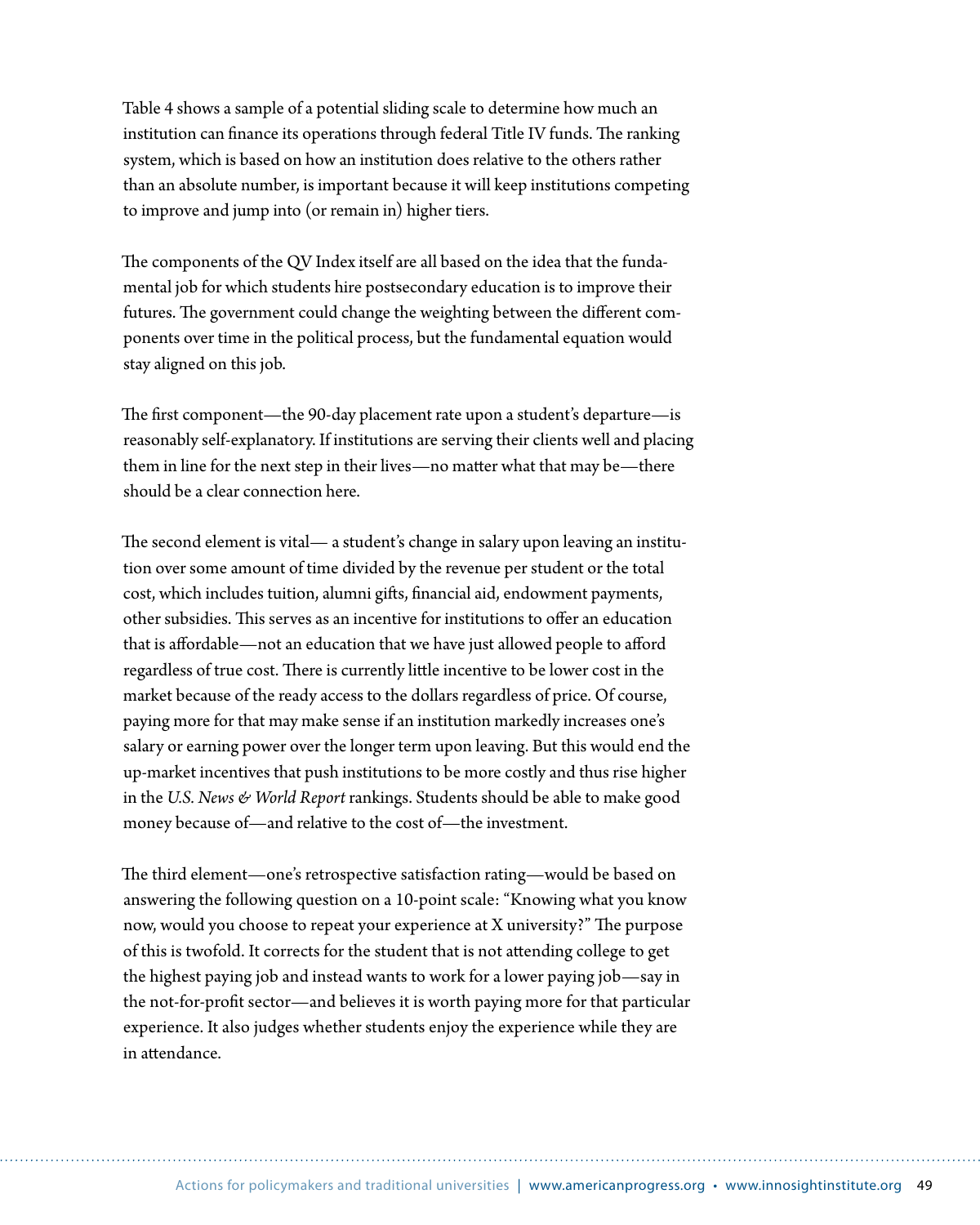The fourth element is one that already receives significant attention in policy debates—the cohort default rate. This is another measure that asks whether people can afford the debt they have to incur to take what the university is offering.

This has significant advantages over measuring the quality of postsecondary institutions in tightly managed prescriptive ways—by creating assessments to measure learning and competencies for example—because students attend postsecondary institutions to gain a myriad of skills from culinary to academic. The various niche needs of society and the workforce are also always evolving. The overriding incentive here for students from this is to choose schools that are likely to deliver a lot of value at low cost because that's where the money is. And schools looking to take advantage of financial aid will have to innovate to improve outcomes relative to costs. Their incentives will be to:

- Target a student population they can serve uniquely
- Create new business models that don't push students out unless those students can pursue their goals better outside the system
- Deliver what the students need—whether that is good learning, connections, or something else
- More affordably serve students
- Make students happy
- • Connect students to what they want

Both the not-for-profit and for-profit incumbents have been successful so far at warding off policies that seek to regulate quality. What the analysis from framing this through the disruptive innovation lens suggests is that perhaps this is not a battle that has to be fought on either side at the moment. Instead of managing the outcomes that we do not want to see, the goal of policy should be to unleash innovation by setting the conditions for good actors that improve access, quality, and value —be they for-profit, nonprofit, or public—to succeed. And if those institutions deliver, the landscape will shift over time, as it has in every other highly regulated market that was disrupted—especially if policymakers help to allow them to gain share and political power.

### Actions by traditional university leaders

And what of the traditional universities—institutions that have marked the American education landscape for over a century and hold much in our collective nostalgia? We would be remiss in not addressing here what their leaders can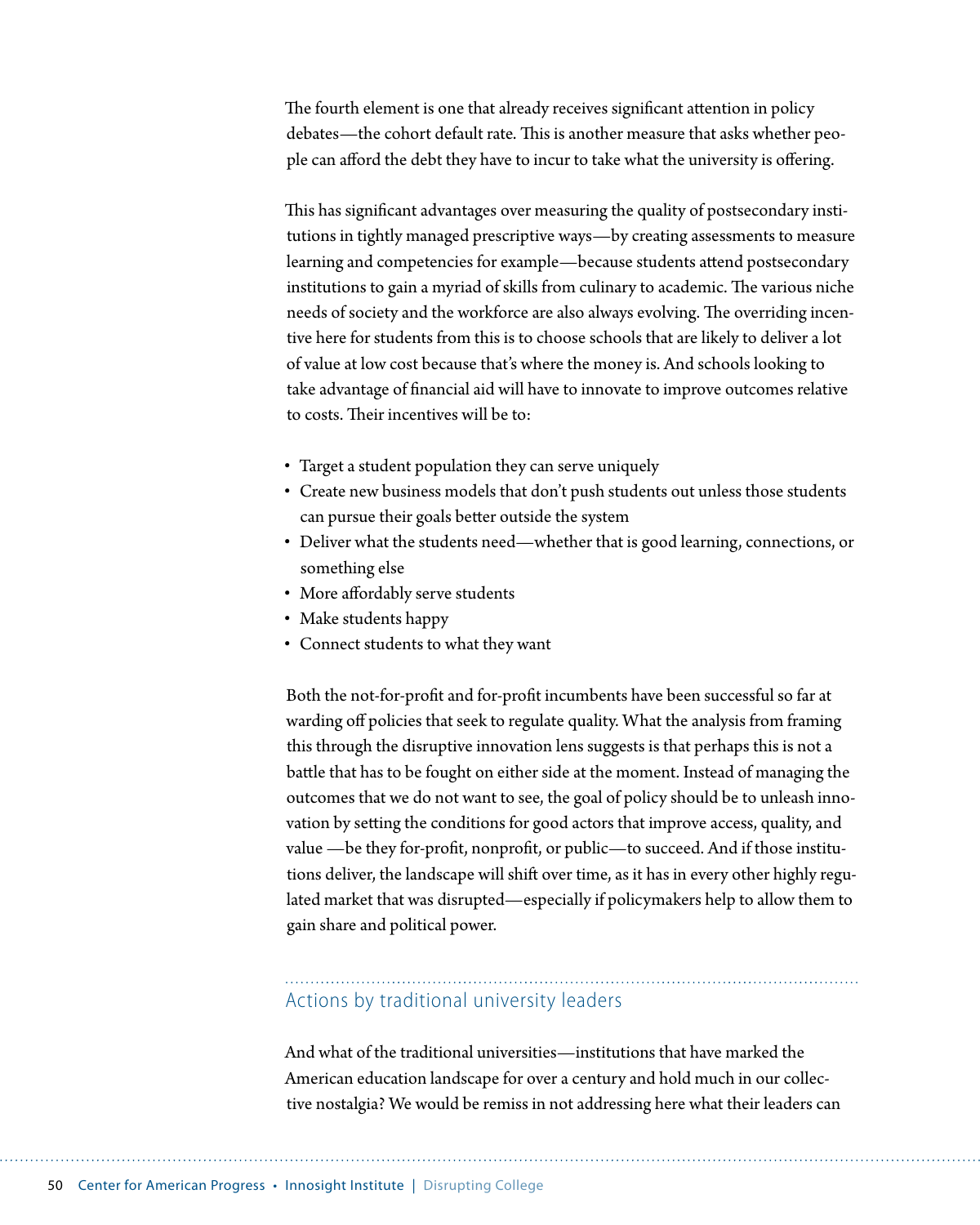and should do. We are deeply sorry that we cannot offer a tried-and-true method for the nonelite public research universities to address their dilemma. We are not aware of a single instance in which a business unit has disrupted itself.

We offer, however, the below guidelines for those public universities that must do what has not yet been done. Most nonelite private universities will have to seize the power of disruption by creating autonomous business units, just as IBM did. And the top institutions in the American college landscape—Harvard, Yale, Stanford, and so forth—will likely be able to move forward as they always have. As elite institutions that allow their students to enter into an elite network, their highly selective admissions processes and elite brands are key attributes. Elite brands that compete not on volume but by charging high prices and remaining elite are not disruptable by their very nature. That said, they could certainly contribute further to educating far more students than they do today and recognizing that education with credit were they to choose to do so through autonomous business models and different brands themselves.

#### Apply the correct business model for the task

For traditional universities, the cost is in the overhead, which is high because of the complexity inherent to their business models—specifically the pervasive practice of using a solution shop organizational structure for teaching students. A key to the cost position of universities like Phoenix and Walden is that they are organized to optimize the flow of students through the school, rather than being organized to optimize faculty's ability to do their research. Brigham Young University-Idaho, which began its existence as a conventionally structured college, is in the midst of a dramatic restructuring to optimize the flow of students through the institution, as well by focusing on one value proposition.

The presumption of the business model innovators mentioned in the prior paragraph is that the business models of teaching and research are so different that the organization must choose one or the other. We know of only one institution—the Harvard Business School—that has successfully achieved international renown for excellence in teaching and research. Its MBA program is structured autonomously to optimize the flow of students through that program. Faculty research is organized in a solution shop manner. Administrative responsibilities for the two activities are kept separate, although individual faculty members participate in both enterprises. The vast majority of universities that try to carry on the work of both business models within the same administrative structure are mediocre and high cost at both.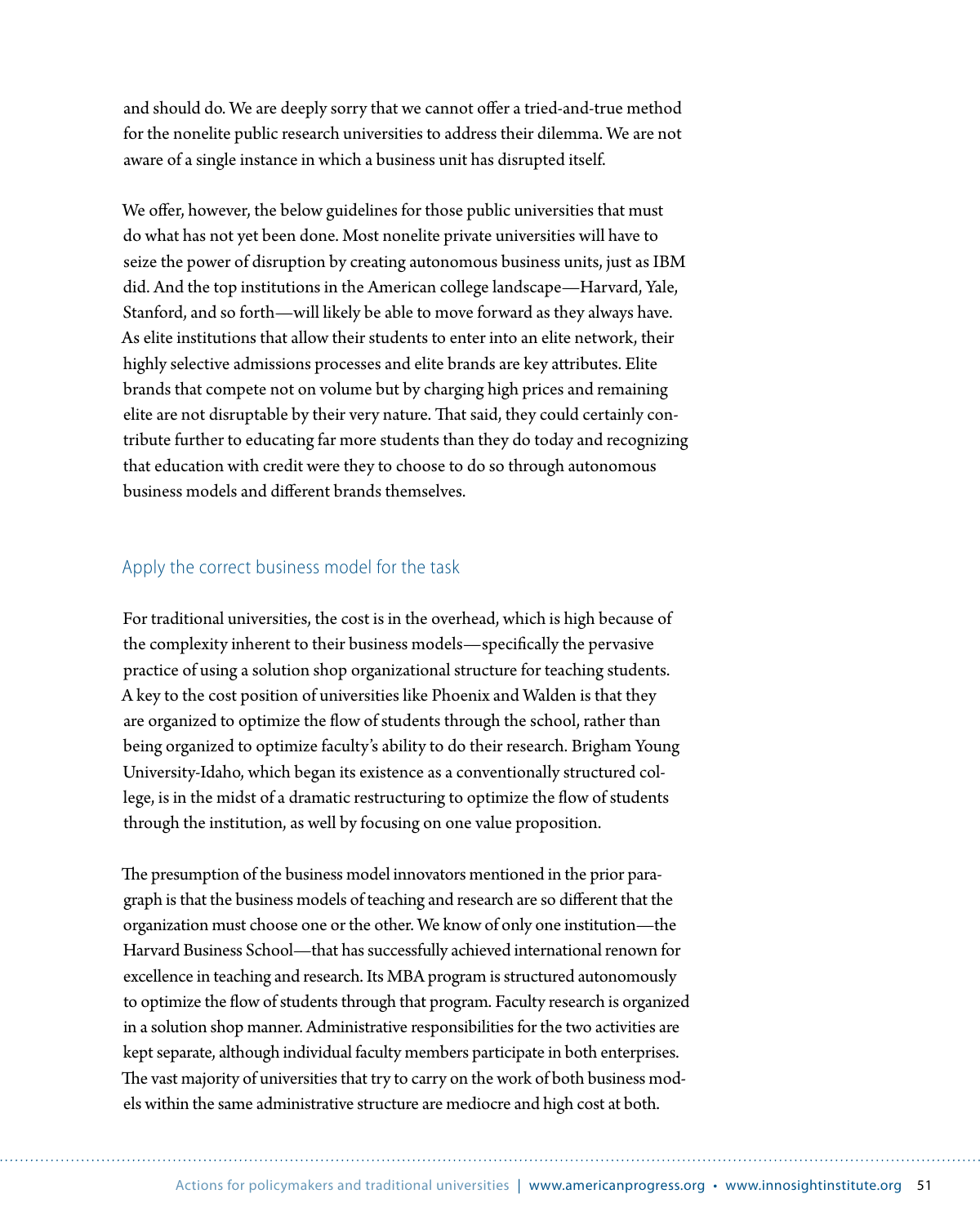Some institutions creating autonomous business models themselves, just as IBM did, will make it so that the overall university can survive even though the existing business unit may be disrupted. This path is certainly fraught with difficulty, but this is the only way that many universities will have a chance. Tiffin University, a nonprofit university in Ohio, for example, created an autonomous joint venture university called Ivy Bridge with a for-profit company, Altius. A few others have followed similar paths. It is unclear how these efforts will turn out. Universities that are able to leverage existing online courses—their existing fixed resources in effect—and utilize them in autonomous business models with very different processes and a very different revenue formula could very well have their own significant cost advantage over the current wave of disruptive low-cost institutions.

#### Develop a strategy of focus

The major category of costs in traditional universities is overhead costs, which are a function of the complexity created by the missions that most conventional universities have chosen for themselves. They aspire to become excellent in every field of research and instruction and to provide any course of study that any student might want. The beginning of a permanent solution for almost all universities is that they must choose in what area they will be excellent. It is only through focus that these institutions can reduce complexity. And it is only by reducing complexity that they can substantially reduce costs. Laying off faculty or administrative staff across the board or freezing employee salaries while leaving the basic mission and structure of the institutions unchanged is akin to straightening the deck chairs on the Titanic. It will not solve the problem of economic viability in the short run or the longer run—and it may very well drive quality faculty out and exacerbate and accelerate the institutions' demise. Universities that have chosen this course appear to have held down price increases below the 10 percent year over year nominal increase, but they are in fact simply not keeping up with the competition as it is currently structured.

Only a very few will be able to compete effectively in the broad-spectrum research game against the likes of Harvard, Stanford, MIT, and U.C. Berkeley. Others will need to focus on fields of research in which they can excel. And there is great opportunity for schools that seek to become the best teaching universities in America.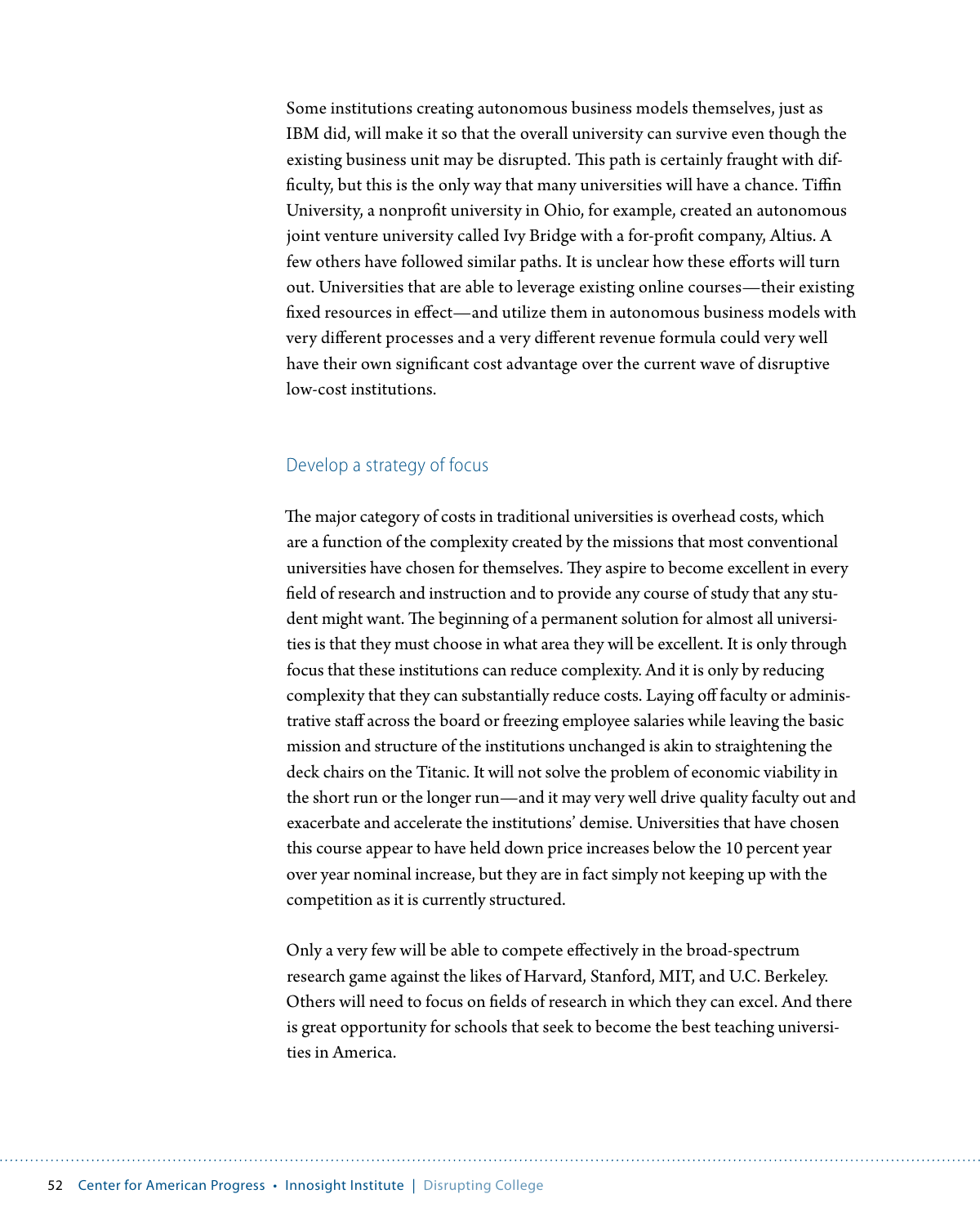#### Frame online learning as a sustaining innovation for the job to be done

Established institutions succeed predictably only at sustaining innovations, and so administrators in conventional universities need to frame online learning as a sustaining innovation that helps students do the job that they hired the university to do. They need to essentially use it to disrupt the traditional classroom experience.<sup>53</sup> Indeed, this is what the North Carolina Community College has in effect been doing even in the absence of a deliberate strategy. And BYU-Idaho has adopted this approach as a deliberate strategy by leveraging its existing resources to offer online courses at a marginal cost, which has in turn allowed them to grow significantly.

Framing the structure of markets by the different jobs that customers hire a product to do instead of by product category quite often makes cows that formerly had been sacred become expendable, and vice versa. In-person teaching is one such sacred cow. Online learning would be fought and disparaged if students wanted only to sit at the feet of learned professors and absorb everything that could be learned from them. But if a large number of 18-year-old high school graduates do indeed hire college to facilitate their transition to independent adulthood, it is very possible that they would view online learning as a higher-quality experience than traditional teacher-in-the-classroom instruction.

Online learning is frequently disparaged because it is often asynchronous, and it is often done at a distance. This is a smokescreen. Distance learning was alive and well in 1970 when Clayton Christensen was seated with 200 other students in the 45th row of the massive Joseph Smith Auditorium at Brigham Young University in History 170, a general education course that he had to take for his social studies requirement. The teacher was never aware of Clay's presence or absence because everything was "distance" beyond the fifth row. And the process was asynchronous: Clay was asleep while the teacher was lecturing and the teacher was asleep when Clay was reading the textbook. Asynchronous, distance learning is nothing new.

Especially where online learning is pitted in competition against graduate assistants in lecture halls, many students will accept online learning as a better, faster, more engaging way to get the job done.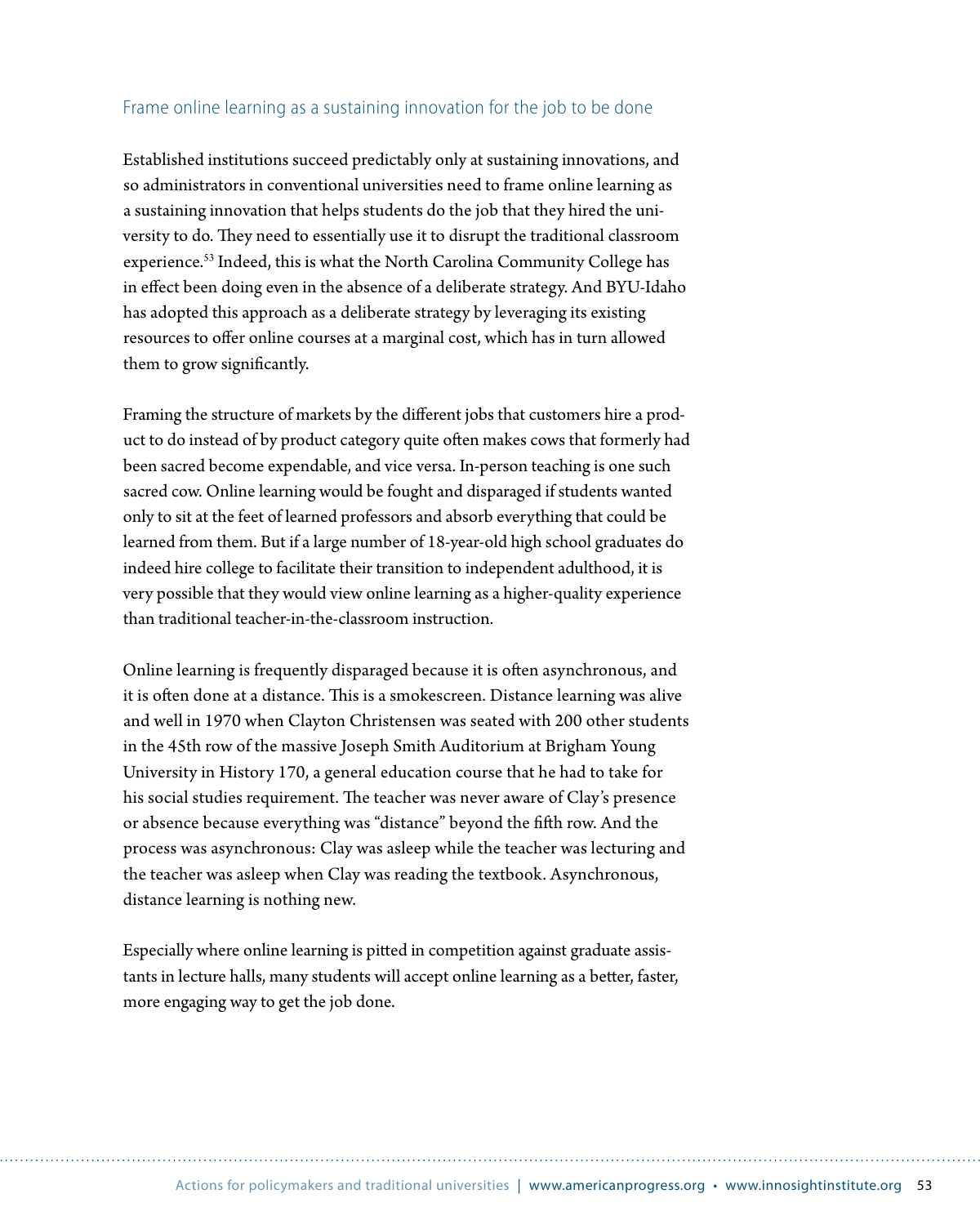Working with and having fun with friends is an important experience associated with the job of making the transition to independent adulthood, and so another important sustaining innovation with great potential to reduce cost is to build opportunities for students to teach each other into the structure of students' pathways through college. Peer-to-peer teaching is not employing student teaching assistants to clarify issues that the professor did not teach clearly enough. It entails requiring students to be the primary teachers of the material. The reason we learn material much more deeply when we teach rather than when we listen to someone teach us is that in order to teach the material, we need to format it to fit our own experiences and cognitive abilities.<sup>54</sup> Peer-to-peer teaching is a sustaining innovation relative to the students' job to be done—even though it shakes many faculty members' beliefs about how learning occurs.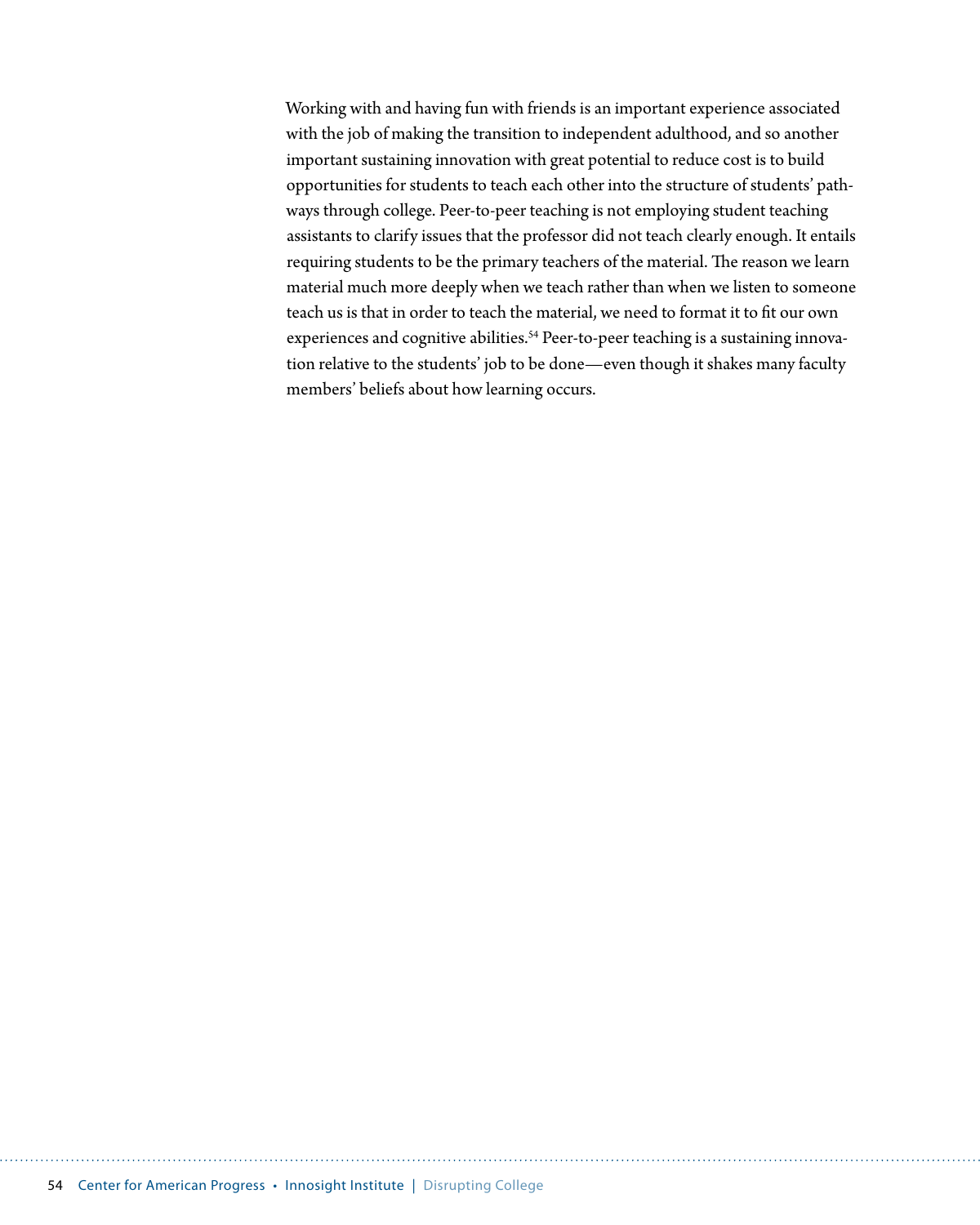# Conclusion

This report has not sought to study higher education to reach conclusions about higher education. Rather, it has been to treat the industry's challenges, at their core, as problems of managing innovation effectively. We therefore examine the industry through the lenses of the theories that have emerged from research on innovation.

Higher education has seen incredible cost inflation in recent years, which is reflected in the 10 percent annual rate of inflation of tuition in nominal terms. This is the perfectly natural result of head-on competition in the plane of sustaining innovation. Disruption hasn't historically been possible in higher education because there hasn't been an upwardly scalable technology driver available. Yet online learning changes this. Disruption is usually underway when the leading companies in an industry are in financial crisis, even while entrants at the "low end" of the industry are growing rapidly and profitably. This is currently underway in higher education.

This report is meant to give policymakers as well as the administrators and trustees of traditional universities a language and a way of framing the problem so that they can formulate and implement viable strategies for staying strong in the future.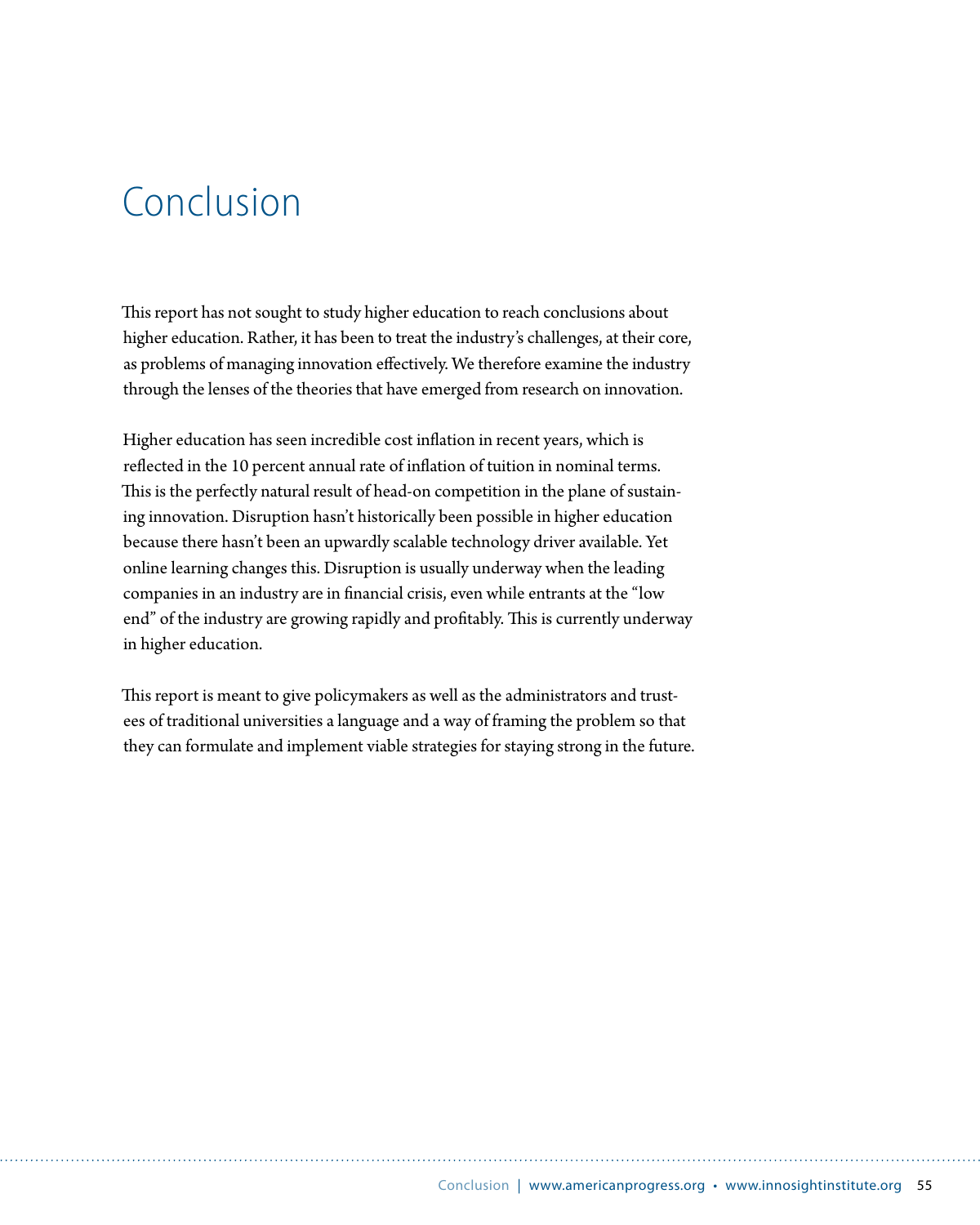# Endnotes

- 1 I. Elaine Allen and Jeff Seaman,"Class Differences: Online Education in the United States"(Newburyport, MA,The Sloan Consortium, 2010) p. 8.
- 2 See for example Dr. Ira S. Wolfe,"Small Businesses Struggle to Find Skilled Workers,"The Perfect Labor Storm 2.0, August 31, 2010, available at [http://hrblog.typepad.com/perfect\\_labor\\_storm/2010/08/](http://hrblog.typepad.com/perfect_labor_storm/2010/08/small-businesses-struggle-to-find-skilled-workers.html) [small-businesses-struggle-to-find-skilled-workers.html](http://hrblog.typepad.com/perfect_labor_storm/2010/08/small-businesses-struggle-to-find-skilled-workers.html), which has links to many stories documenting the paradox. A different take can be found in a *Slate* piece. See Daniel Gross,"Is Any Job Better Than No Job?" *Slate*, August 9, 2010, available at [http://www.slate.com/](http://www.slate.com/id/2263335/) [id/2263335/.](http://www.slate.com/id/2263335/) Many stories abound that counter its points, however, and paint the same paradox, including for example, Dana Hunsinger, "Even in this economy, some jobs are in demand: 22% of employers can't find right person for certain positions," *The Indianapolis Star*, September 6, 2010, available at http://www.indystar.com/ article/20100906/BUSINESS/9060322/Even-in-this-economy-somejobs-are-in-demand.
- 3 See *U.S. News & World Report,*"World's Best Universities: Top 400," February 25, 2010, available at http://www.usnews.com/articles/ education/worlds-best-universities/2010/02/25/worlds-best-universities-top-400.html, for example. Also, see *The Economist*,"Declining by Degree," September 2, 2010, available at [http://www.economist.](http://www.economist.com/node/16941775?story_id=16941775&fsrc=nlw|hig|09-02-2010|editors_highlights) [com/node/16941775?story\\_id=16941775&fsrc=nlw|hig|09-02-](http://www.economist.com/node/16941775?story_id=16941775&fsrc=nlw|hig|09-02-2010|editors_highlights) [2010|editors\\_highlights,](http://www.economist.com/node/16941775?story_id=16941775&fsrc=nlw|hig|09-02-2010|editors_highlights) in which it cites that 17 of the top 20 universities are American according to the Shanghai Ranking Consultancy and 35 of the top 50 are in the U.S. U.S. universities employ 70 percent of the living Nobel prizewinners in science and economics.
- 4 For example,"Rapid declines in STEM interest among U.S. born students and weakness compared to international STEM graduation have created a good deal of unused capacity in engineering and science programs at the graduate level. This has necessitated the importation of foreign students to populate graduate programs. Fully fifty five percent of engineering doctoral students in the U.S. are now foreign born (NAE, 2007 p. 35)." See Daniel Joseph Sturtevant, "America Disrupted: Dynamics of the Technical Capability Crisis"(Massachusetts Institute of Technology, 2008), p. 31. His work is citing NAE, *Rising Above The Gathering Storm: Energizing and Employing America for a Brighter Economic Future* (Washington, D.C.: The National Academies Press, 2007), p. 35.

Also see Clayton Christensen, Michael B. Horn, Curtis W. Johnson, *Disrupting Class: How Disruptive Innovation Will Change the Way the World Learns* (New York: McGraw-Hill, 2008), pp. 5-6.

- 5 "Education at a Glance 2009: OECD Indicators,"Organisation for Economic Co-operation and Development," available at http://www.oecd.org/document/24/0,3343, en\_2649\_39263238\_43586328\_1\_1\_1\_37455,00.html, accessed August 16, 2010. For a quick interpretation of this report, see also The Quick and the Ed, Education Sector,"Education at a Glance: International Comparisons," September 10, 2009, available at [http://](http://www.quickanded.com/2009/09/education-at-a-glance-international-comparisons.html) [www.quickanded.com/2009/09/education-at-a-glance-international](http://www.quickanded.com/2009/09/education-at-a-glance-international-comparisons.html)[comparisons.html,](http://www.quickanded.com/2009/09/education-at-a-glance-international-comparisons.html) accessed on August 16, 2010.
- 6 The great management guru Peter Drucker forecast these struggles over a decade ago. For example, Forbes quoted him as saying:"Thirty years from now the big university campuses will be relics. Universities won't survive. It's as large a change as when we first got the printed book. Do you realize that the cost of higher education has risen as fast as the cost of health care? And for the middle-class family, college education for their children is as much of a necessity as is medical care—without it the kids have no future. Such totally uncontrollable expenditures, without any visible improvement in either the content or the quality of education, means that the system is rapidly becoming untenable. Higher education is in deep crisis...It took more than

200 years (1440 to the late 1600s) for the printed book to create the modern school. It won't take nearly that long for the big change. … Already we are beginning to deliver more lectures and classes off campus via satellite or two-way video at a fraction of the cost. The college won't survive as a residential institution. Today's buildings are hopelessly unsuited and totally unneeded."Robert Lenzner and Stephen S. Johnson,"Seeing things as they really are,"*Forbes*, March 10, 1997.

- 7 See the first endnote in Clayton M. Christensen, Jerome H. Grossman, Jason Hwang, *The Innovator's Prescription, A Disruptive Solution for Health Care* (New York: McGraw-Hill, 2009). The endnote reads:"According to the Kaiser Family Foundation and the Centers for Medicare and Medicaid Services, the average annual growth rate in national health expenditures was 9.8 percent in nominal terms between 1970 and 2005. The nominal growth rate of GDP was 7.4 percent over the same period. See Kaiser Family Foundation, "Health Care Costs: A Primer"(2007). For the purposes of this paper, we have converted the figure from a nominal one to a real one, after inflation.
- 8 Calculations based off of data from U.S. Department of Education, National Center for Education Statistics, *Digest of Education Statistics, 2008* (U.S. Department of Education, 2009), [Table](http://nces.ed.gov/programs/digest/d08/tables/dt08_331.asp) 331. This cost increase includes the increases in tuition and fees and room and board rates for full-time students in degree-granting institutions. According to the website where this is posted,"For the 2007–08 academic year, annual prices for undergraduate tuition, room, and board were estimated to be \$11,578 at public institutions and \$29,915 at private institutions. Between 1997–98 and 2007–08, prices for undergraduate tuition, room, and board at public institutions rose by 30 percent, and prices at private institutions rose by 23 percent, after adjustment for inflation." See "Fast Facts," available at [http://nces.ed.gov/fastfacts/](http://nces.ed.gov/fastfacts/display.asp?id=76) [display.asp?id=76](http://nces.ed.gov/fastfacts/display.asp?id=76), accessed July 29, 2010.
- 9 American Institute for Economic Research Economic Bulletin, Vol. L, January 2010.
- 10 Anya Kamenetz, *DIY U: Edupunks, Edupreneurs, and the Coming Transformation of Higher Education* (White River Junction, Vermont: Chelsea Green Publishing, 2010). In Chapter 3, Kamenetz discusses the financing of higher education in some detail. She notes that, "State subsidies per full-time-equivalent higher-education student hit a twenty-five-year low in 2005" such that even as-and likely in part because—Pell Grants and federal support of higher education has risen year after year, they have covered less and less of total tuition because of the university cost increases and the cost shifting at state universities. She quotes The Delta Cost Project as well:"Between 1995 and 2006 the dominant revenue pattern across public institutions was the growing dependence on tuitions as a primary source of revenue. … By 2006, students in public research universities were covering close to half of their educational costs, up from about 39 percent just four years earlier." See Jane Wellman and others,"Trends in College Spending: Where does the money come from? Where does it go?"(Washington, DC: Delta Cost Project, 2009), p. 26.
- 11 As Kamenetz writes:"For families, too, subsidies cushion tuition increases. According to the College Board, the average total charges at a public four-year university in 2009-10 were \$15,213, but the average student at those colleges received \$5,400 in grants and tax benefits, and some received far more. So net price was closer to \$10,000. Between 1993 and 2004, aid increased so rapidly that the net price of college to the average student, after inflation, at a four-year public university actually fell slightly despite large annual tuition increases, although since 2004 it has climbed back up. Despite the dip, the overall growth in the cost of college has far outpaced the growth of federal subsidies for three decades."Kamenetz, *DIY U*, Chapter 3.

12 Christensen, Horn, and Johnson, *Disrupting Class*, p. 102.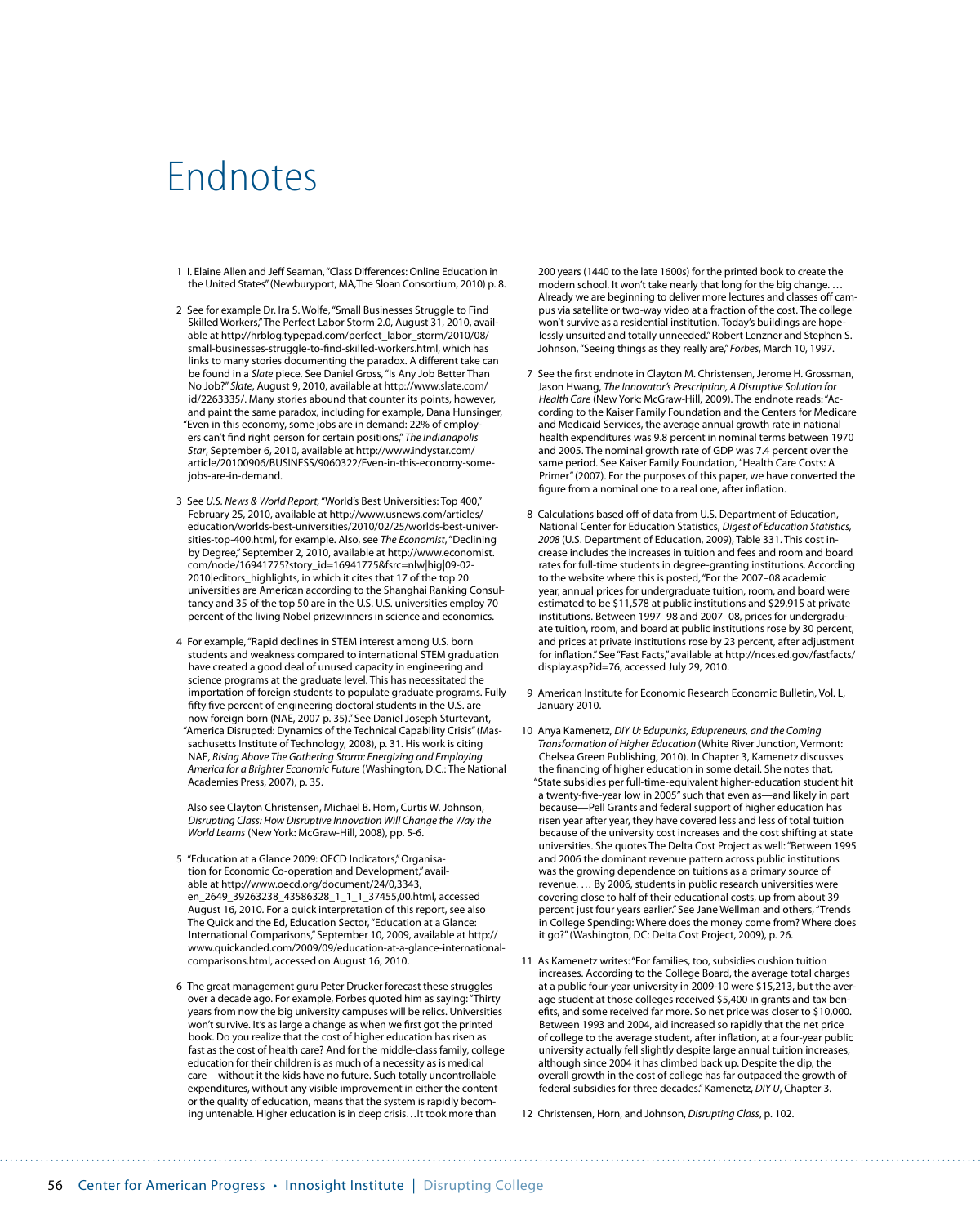13 Enrollments across all of higher education grew only 1.2 percent in both 2007 and 2008. I. Elaine Allen and Jeff Seaman,"Learning on Demand: Online Education in the United States, 2009"(Newburyport, MA, The Sloan Consortium, 2010) p. 5.

Also, as Kamenetz writes,"College-going continues to rise, but more slowly, and graduation rates have fallen slightly since the 1970s. Just 30 percent of young people today get a four-year college degree, and another 8 percent get a two-year degree or less, putting America now behind ten other countries."Kamenetz, *DIY U,* Ch. 1. Also see Michael Horn,"In Education, For-Profit Gets a Bad Rep,"The Huffington Post, May 20, 2010, available at http://www.huffingtonpost.com/ michael-horn/in-education-for-profit-g\_b\_583908.html.

14 It is worth noting here that several for-profit schools have recently come under scrutiny for various business practices that are afoul of government regulation. Furthermore, there are a few companies operating for-profit universities that have longer track records of legal violations. Although there may be a number of bad actors in the group, our intent here is not to endorse the bad behavior of some of the for-profit universities, but rather to call attention to the fact that they have identified a substantial need in the higher education market and, on average, have done a better job of targeting it than the majority of their not-for-profit peers. Some may object to our characterization of the for-profit schools generally doing a "better" job, but this is partly our point. Working adults generally do not enroll in these programsto get the best education they can get, but rather, they enroll to advance their career in the way that is least intrusive to their existing responsibilities. For many of these people, it essentially boils down to buying a credential that will allow them to get a raise. Ironically, many of our school systems perpetuate such a utilitarian view of higher education; we pay people more money because they have a master's or doctorate degree, even when they're remaining in the same job. Thus, teachers and administrators have an incentive to get graduate degrees, even when it won't affect the way they do their current job. And because it won't affect the way they do their job, they aren't particularly picky about what they are learning. To say that for-profit universities offer an inferior product is to miss the point. As far as their customers are concerned, an education that can be done online, on nights and weekends, and with a flexible schedule, is the most important measure of quality. We make a mistake when we tell these customers that they aren't wanting the right things given their circumstance.

In addition, there have been a slew of studies and reports that have emerged over the past couple of years that alternatively paint for-profit universities as either doing a far better job on average than are the not-for-profits in serving low-income students and seeing them graduate or engaging in deplorable recruiting and marketing practices that incentivize would-be students to enroll so as to gain access to loan dollars even when the students will have little chance of graduating. Whenever there is a disagreement of this nature—where there are reports on both sides showing virtues or negatives of one or the other side—it is likely that we have the wrong categorization scheme in use. Indeed, in part because of the way federal legislation governing institutions of higher education makes a distinction between these two categories, this heated debate has been framed incorrectly. The question is not one of for-profit versus not-for-profit, but instead who nails this job well. Just as there are some for-profits that do a wonderful job of this, there are some notable not-for-profits that do a wonderful job, too, but just as there are deplorable for-profits, there are also deplorable not-for-profits. On average for-profits have done a better job, but just because an institution is for-profit it does not follow that they will be better-just witness the egregious cases of abuse by for-profit universities that have been profiled in many media outlets.

- 15 At a recent presentation, an executive of Laureate Education, the world's largest operator of for-profit universities, announced that their revenues were growing at over 25 percent per year, and that their net profit after fully allocated costs was about 30 percent. Notes by Clayton M. Christensen. Indeed, over the last decade publicly traded for-profit universities have been bright spots on Wall Street. Between 2000 and 2003, they represented the highest-earning stocks of any industry and had two of the only successful IPOs in 2008 and early 2009. Kamenetz, *DIY U,* Ch. 3.
- 16 Allen and Seaman,"Learning on Demand: Online Education in the United States, 2009," p. 5.
- 17 For the full explanation of this phenomenon see both Clayton M. Christensen, *The Innovator's Dilemma: When New Technologies Cause Great Firms to Fail* (Boston: Harvard Business School Press, 1997)

and Clayton M. Christensen and Michael E. Raynor, *The Innovator's Solution: Creating and Sustaining Successful Growth* (Boston: Harvard Business Press, 2003), Chapter 2.

- 18 In addition, as processes and priorities coalesce in not-for-profit organizations, just as in for-profit organizations, various groups often become entrenched in the organization's particular value network, and they strive naturally to expand and grow and preserve themselves. They therefore chase opportunities that have greater money.
- 19 See Christensen and Raynor, *The Innovator's Solution,* Chapter 2 for this and the account that follows about to the story of the minimills.
- 20 A few integrated steel companies have belatedly acquired minimills after entrant companies have built them.
- 21 Christensen and others,"The great disruption", *Foreign Affairs* 80 (2) (2001):80-95.
- 22 This chart is based upon Christensen's work in studying disruptive innovation in the computing markets. It suggests directionally and in terms of order of magnitude the market characteristics of the different computing segments expressed in the columns.
- 23 This section is taken from the authors'book Christensen*, Disrupting Class*, pp. 141-142.
- 24 Many cite Baumol's disease to explain this phenomenon. The basic notion is that labor-intensive industries struggle to accomplish more with fewer resources and therefore demand more and more to deliver the same product or service. Baumol famously invoked an analogy from a music performance, as he asked how one would improve the productivity of a string quartet playing Beethoven. Would you drop the second violin or ask the musicians to play the piece twice as fast? The Baumol analogy comes from the book authored by William J. Baumol and William G. Bowen, Performing Arts: The Economic Dilemma (Cambridge, Massachusetts: MIT Press, 1966).
- 25 Kamenetz, *DIY U,* Chapter 1.
- 26 We have chosen Utah because its system has relatively few institutions, and because its history typifies that of other states. The histories of most other states'systems of higher education would show the same pattern.
- 27 Indeed, as of late even community colleges in some locales have had to consider moving"up-market" and shedding their traditional"open door" admissions policy for budgetary reasons. See Caralee Adams, "Community Colleges Rethink 'Open Door'Admissions as Remedial Costs Rise," *Education Week*, August 13, 2010, available at http:// blogs.edweek.org/edweek/college\_bound/2010/08/chicago\_considers\_ending\_community\_college\_open\_admission.html?cmp=clpedweek..Also, as the article suggests, remedial costs for students not prepared for college have become a larger share of the budget for many universities. And yet these are courses that professors tend not to like to teach and are not very profitable for the universities to offer. As a result, an increasing number of universities and colleges have in effect outsourced these courses to various online course providers, who in effect have started the disruption of "class" at these universities in ways that we discuss more at the end of the paper.
- 28 The predecessor institution to UVU was the Utah Technical College, Provo, which was established in the years following World War II. It was incorporated into Utah Valley community college in 1987.
- 29 Kamenetz, *DIY U,* Chapter 3. Kamenetz writes further that this means that"if a college wants to rise in the rankings, the logical thing to do is to raise tuition while accepting fewer applicants."This further solidifies that we typically do not evaluate or judge universities based on how well they teach and how well their students learn, but instead based on the intelligence of their entering students. Despite this Dartmouth President Jim Kim says he is aiming to reduce the cost the university spends on educating a student."Kim said nonprofit organizations, including universities, are often run inefficiently. He isn't afraid to upset people to make changes, he said. 'When you're focused on social goals, it often seems to me that not only is poor execution tolerated, poor execution is celebrated,'Kim said. 'You wear your Birkenstocks, you've got your Guatemalan rags, you don't know what your budget is, you don't know what your outcomes are, you don't measure that stuff but, by golly, you're on the right side. The time for that is ended.'At Dartmouth, the goal is to reduce the cost of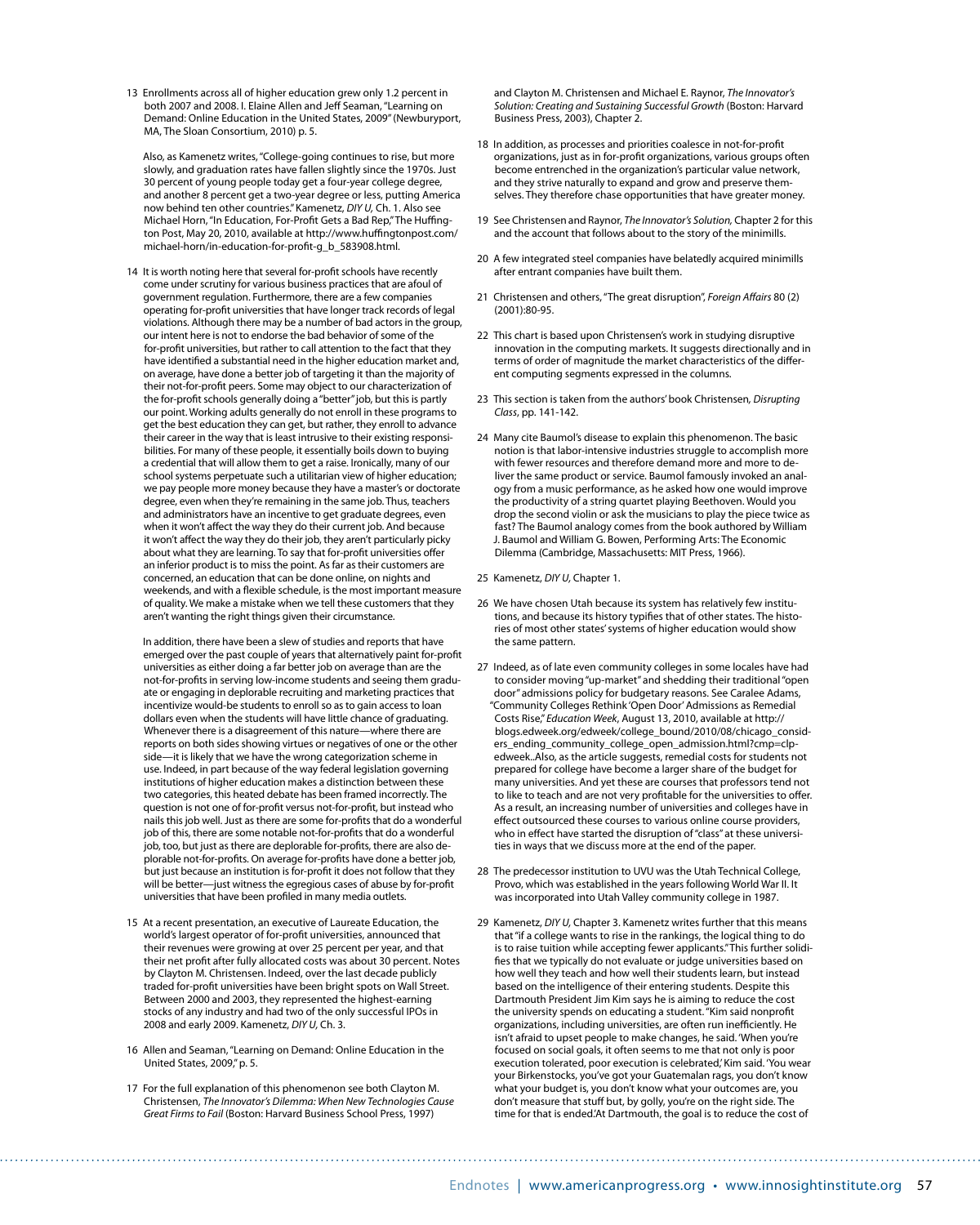educating a student by as much as 25 percent, to \$75,000 from \$100,000 a year, and creating a 'Dartmouth model'for efficiency that is"the envy of the educational world,"Kim said.Oliver Staley,"Kim Rekindles Dartmouth Alumni Amid Austerity Protest,"Bloomberg News, September 8, 2010.

- 30 Curtis Rising, a research associate for Christensen at the Harvard Business School, compiled this data through interviews and research on the websites of the different colleges [\(University](http://www.utah.edu/) of Utah, Utah State [University](http://www.usu.edu/), Weber State [University](http://www.weber.edu/), Southern Utah [University,](http://www.suu.edu/) Snow [College](http://www.snow.edu/), [Dixie](http://www.dixie.edu/) State [College](http://www.dixie.edu/), [College](http://www.ceu.edu/) of Eastern Utah, Utah Valley [University](http://www.uvu.edu/), Salt [Lake](http://www.slcc.edu/) [Community](http://www.slcc.edu/) College, Utah College of Applied [Technology](http://www.ucat.edu/).) Paul Shupe, a research analyst at the Utah System of Higher Education, furnished much of the data.
- 31 Bill Gates has commented several times on online learning as well. For example he has said that higher education needs to be less place based and that,"Five years from now on the web for free you'll be able to find the best lectures in the world. … It will be better than any single university."Not only will it grow then, but it will also improve, as all disruptive innovations do. MG Siegler,"Bill Gates: In Five Years The Best Education Will Come From The Web,"TechCrunch, August 6, 2010, available at http://techcrunch.com/2010/08/06/bill-gates-education/.
- 32 Allen and Seaman,"Class Differences,"p. 8. The authors note in the report that"the evidence for past years has shown little, if any, indication that this growth is slowing. Even with the very rosy enrollment numbers presented above, this year marks the first time that there is any evidence, albeit slight, that the time of unbridled growth may be ending."(p. 18). Our calculations suggest that this growth will continue, however.
- 33 We thank Bill Randall, the associate vice president for Learning Technology at the North Carolina Community College System, and his staff, including Wanda Barker, for bringing this to our attention. The supporting data for this can be found online here: [http://oscmoodlereport.wordpress.](http://oscmoodlereport.wordpress.com/supporting-documentation/) [com/supporting-documentation/](http://oscmoodlereport.wordpress.com/supporting-documentation/) (accessed September 5, 2010).
- 34 In this paper we use the term"low-cost"universitiesto refer to institutions with business models that inherently entail less administrative and research overhead cost than traditional colleges and universities—regardless of whether the tuition they charge is similar to or less than tuition at conventional schools. Although many community colleges, for example, may be low price from the perspective of a student who is charged a certain amount in tuition, once you add in what they receive in government subsidies, they often in fact are a lot more costly than their tuition price would suggest. Similarly, prestigious universities tend to spend much more per student than what their tuition price is; contributions from alumni and the endowment make up the difference. We have concluded that categorizing institutions as for-profit and not-for-profit has salience only because of its tax implications. But all institutions need to generate from all sources a surplus of revenues over costs.
- 35 Even not-for-profits have business models. In their case, the last box may be more aptly titled "Revenue Formlua" rather than "Profit Formula"-as it is the funding they need to receive to support their organization in accomplishing its mission.
- 36 We are deeply indebted to our friend Øystein Fjeldstad of the Norwegian School of Management, who developed and taught us of this framework. Those interested in Fjeldstad's framework should also read Stabell, C.B., and Fjeldstad, Ø.D.,"Configuring Value for Competitive Advantage: On Chains, Shops and Networks", *Strategic Management Journal* 19 (1998):413-437.
- 37 Indeed, Kevin Carey of Education Sector is quoted in Kamenetz's book as saying,"In the end, there is only one status ladder in higher education… Everyone wants to be Harvard."Kamenetz, *DIY U,* Chapter 3.
- 38 The real name of this company is disguised. See Michigan Manufacturing Corporation, Harvard Business School case study 9-694-051.
- 39 The plant is called the Pontiac plant because it is located in Pontiac, Michigan. It is not owned or operated by the Pontiac division of General Motors Corporation.
- 40 Toyota has become quite famous for its "mixed model" production capability – it can produce multiple product models on the same production line. While it in fact does have this flexibility, those lines cannot handle variation in the sequence of the production steps. In the language of the Michigan Manufacturing case, its production lines look like those in Mayville. If Toyota wanted to introduce variability in the sequence of manufacturing steps in order to produce a different product, it would need to pull those models off the main line when the sequence needed to vary; perform those operations on different equipment (or loop them back onto earlier pieces of equipment); and then re-insert them into

the main flow. The more Toyota attempted to introduce variety in the sequence of production steps, the more its plant architecture would come to resemble that of the Pontiac Plant.

- 41 This range is directional and is estimated from observations of the costs and structure at Harvard University and other universities, as well as from the use of the overhead burden rate in a variety of other organizations in different industries with similar characteristics as that of universities in certain important respects.
- 42 Even though for-profit universities are cheaper to run, because they pass the entire cost of attending on to the student, tuition is "far higher on average than at public community colleges."Kamenetz, *DIY U,* Chapter 3. In addition, it is not uncommon for disruptive innovations in a sector to compete on the basis of convenience before the basis of competition shifts to price. Christensen, *Innovator's Dilemma,* pp. 188-198.
- 43 An important argument against this counterpoint is that it is not clear that many of the low-cost universities have nailed this job. Recall that when a company has a product offering that gets an important job done, its customers will "pull" that product into their lives with minimal marketing by the company, whenever the job arises. When a company's product offerings are not structured around a job that customers are trying to do, the company typically must spend marketing dollars mightily in order to persuade customers to buy its products. A good metric of whether a company's products are doing an important job for customers is whether its customer acquisition costs are falling or rising over time. Many of the for-profit low-cost universities spend lots of money on marketing and customer acquisition—and in many cases these costs have risen over time.
- 44 eCampus News, "Indiana forms state branch of private online college," June 15, 2010.
- 45 A recent proposed Department of Education regulation, for example, proposes to define a credit in one of three ways, all derivative around the amount of time that a student spends sitting in a classroom and working at home, and disregards that one activity may take one student 10 minutes to complete whereas it may take another student 20 minutes to complete. For a brief discussion of the flawed nature of this regulation and its origins in asking the wrong question see Julie Margetta Morgan, "What's in a College Credit? Credits Should Measure More Than Just Learning Time"(Washington: Center for American Progress, 2010) available http://www.americanprogress.org/issues/2010/08/college\_credit.html.
- 46 This is quoted from Deborah Seligsohn, a China-based principle adviser to the World Resources Institute China Climate and Energy Program. "Changing, Challenging China,"*Harvard Magazine*, March-April 2010, p. 32.
- 47 We thank Gunnar Counselman, an adjunct fellow at Innosight Institute, for this phrasing and insight in a manner that this paper does not allow us to explore fully.
- 48 For certain professions for example networking might be a highly valuable skill. Some programs in fact do a good job of helping students build a robust network that is helpful to them in their work, but this is not traditionally thought of as something that higher education provides and yet it is quite important for the job that students are in fact hiring it to do.
- 49 In his latest book, Peter Smith discusses how much talent the country wastes because, among other things, it does not recognize learning from informal circumstances, and therefore prevents people from gaining access to jobs of higher value. Peter Smith, *Harnessing America's Wasted Talent: A New Ecology of Learning* (San Francisco: Jossey-Bass, 2010).
- 50 For a history of Concord Law School, see [http://info.concordlawschool.](http://info.concordlawschool.edu/Pages/School_History.aspx) [edu/Pages/School\\_History.aspx](http://info.concordlawschool.edu/Pages/School_History.aspx) (accessed September 7, 2010)
- 51 Daniel Golden,"Your Taxes Support For-Profits as They Buy Colleges," Bloomberg.com, March 22, 2010; Iason Dalavagas,"How Colleges Are Buying Respect by Purchasing Credentialed Not-For-Profit Colleges," ValueLine, July 23, 2010, available at http://www.valueline.com/collegeaccreditation072310.aspx.
- 52 Gunnar Counselman is the primary architect of the QV Index.
- 53 StraighterLine is one such company that represents an intriguing attempt to disrupt the traditional classroom model by at first offering the remedial and basic classes that are the least attractive for universities to offer and then moving up from there. They have altered the labor model so that they can offer access to their courses for \$99 a month plus \$39 for every course started. Several companies have made inroads at offering remedial courses online as well with very different business models.
- 54 Christensen, *Disrupting Class*, Chapter 5.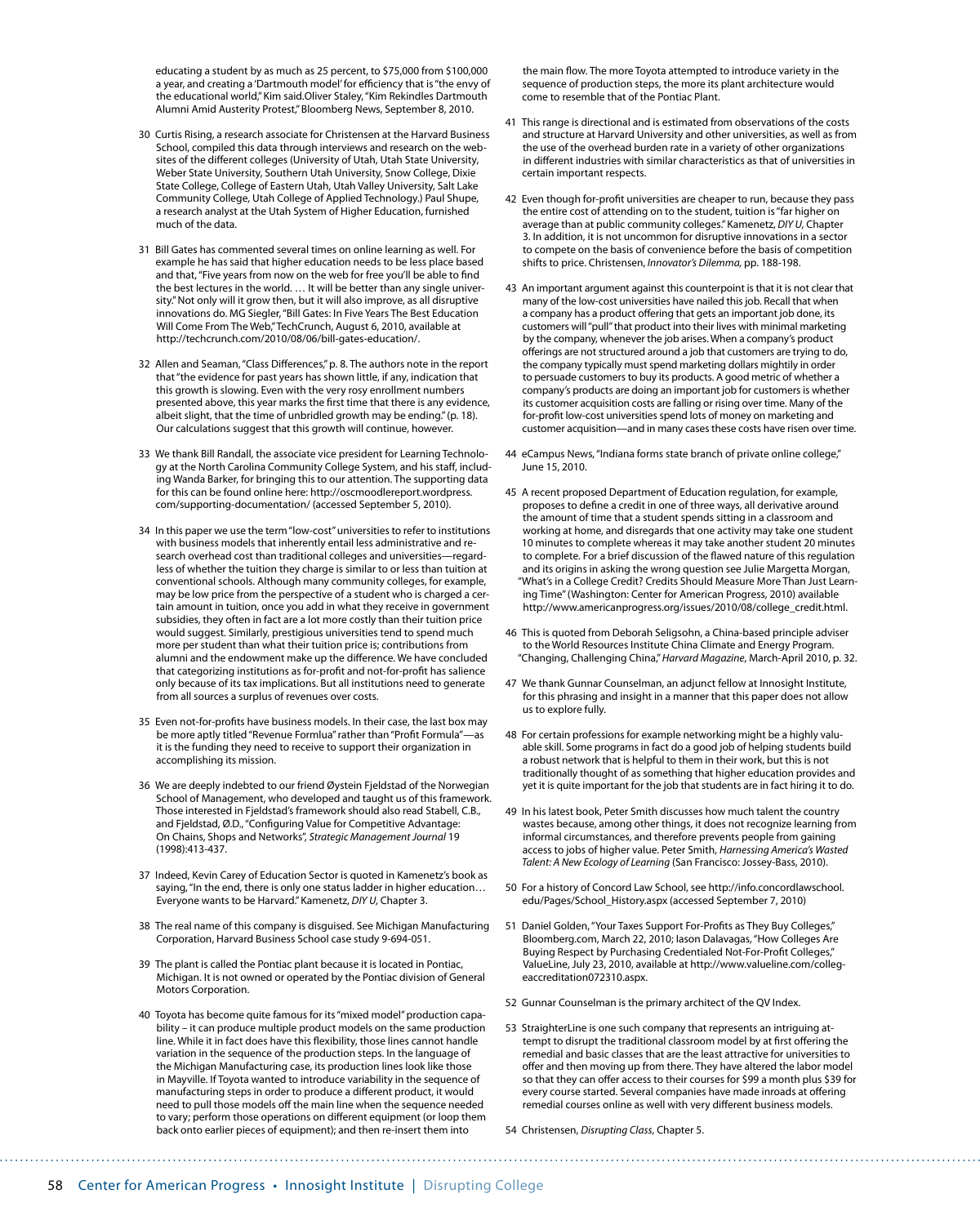### About the authors

**Clayton M. Christensen** is the architect of and the world's foremost authority on disruptive innovation, a framework which describes the process by which a product or service takes root initially in simple applications at the bottom of a market and then relentlessly moves "up-market," eventually displacing established competitors. Consistently acknowledged in rankings and surveys as one of the world's leading thinkers on innovation, Christensen is widely sought after as a speaker, advisor, and board member. His research has been applied to national economies, startup and Fortune 50 companies, as well as to early and late stage investing.

His seminal book *The Innovator's Dilemma* (1997), which first outlined his disruptive innovation frameworks, received the Global Business Book Award for the Best Business Book of the Year in 1997, was a *New York Times* bestseller, has been translated into over 10 languages, and is sold in over 25 countries. He is also a four-time recipient of the McKinsey Award for the Harvard Business Reviews's best article and received a Lifetime Achievement Award from the Tribeca Film Festival in 2010.

Christensen has recently focused his innovation lens on two of our most vexing social issues, education and health care. *Disrupting Class*, which looks at the root causes of why schools struggle and offers solutions was named one of the "10 Best Innovation and Design Books in 2008" by BusinessWeek and the best Human Capital book of the year in the Strategy + Business Best Books of 2008. *The Innovator's Prescription* (2009) examines how to fix the problems facing healthcare. So as to further examine and apply his frameworks to the social sector, Christensen founded Innosight Institute, a nonprofit think tank, in 2008.

An advisor to numerous countries and companies, including the government of Singapore, he is currently a board member at India's Tata Consultancy Services (NYSE: TCS), Franklin Covey (NYSE: FC), W.R. Hambrecht, and Vanu. Christensen also applies his frameworks via management consultancy Innosight which he co-founded in 2000, and Rose Park Advisors, an investment firm he founded in 2007.

Christensen graduated with highest honors in economics from Brigham Young University in 1975. Later, he received an M.Phil. in applied econometrics and the economics of less-developed countries from Oxford University in 1977, where he studied as a Rhodes Scholar. He received an MBA with High Distinction from the Harvard Business School in 1979, graduating as a George F. Baker Scholar. In 1982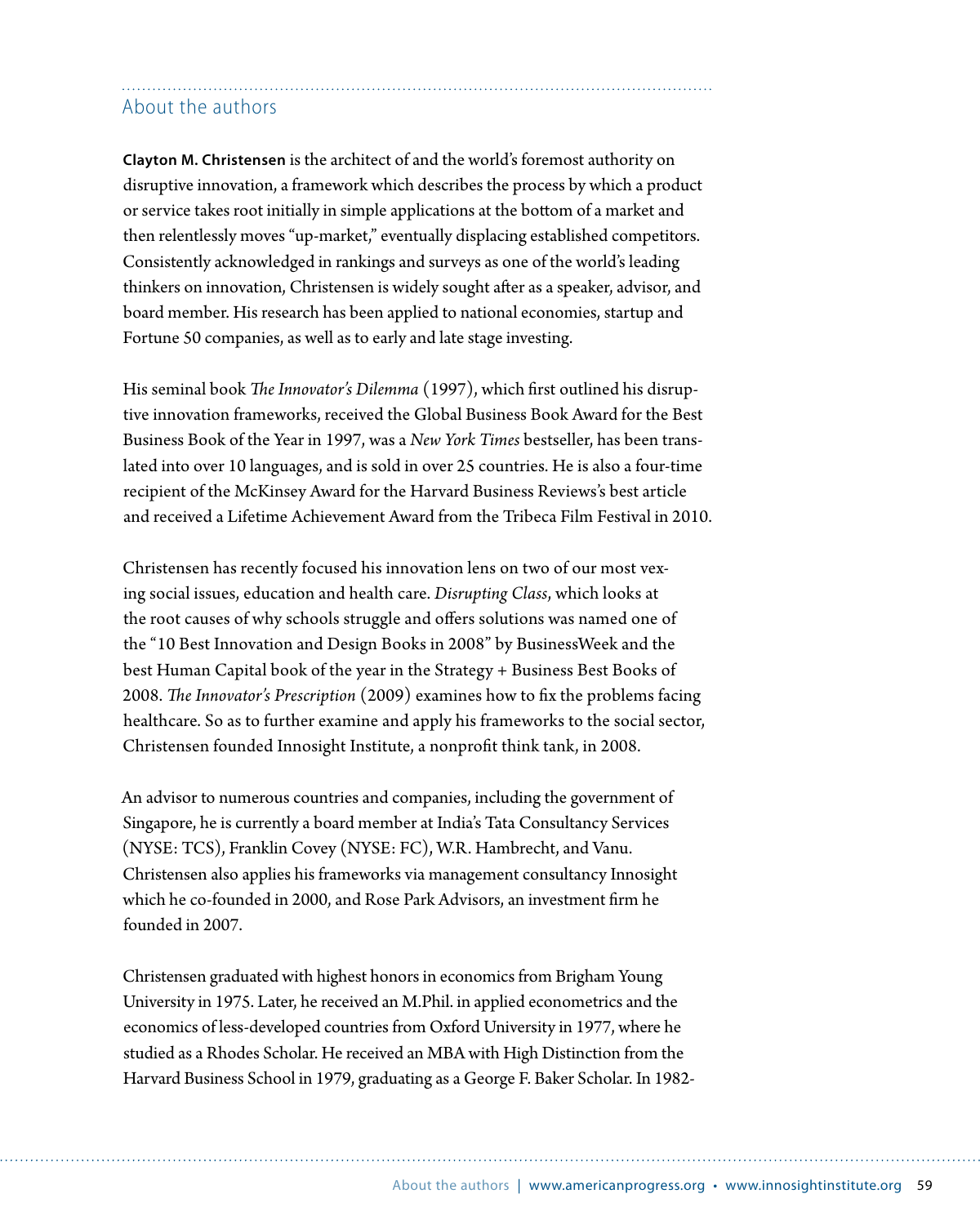1983 he was a White House fellow, serving as an assistant to U.S. Transportation Secretaries Drew Lewis and Elizabeth Dole. In 1992, he was awarded a DBA from the Harvard Business School, receiving the Best Dissertation Award from the Institute of Management Sciences for his doctoral thesis on technology development in the disk drive industry. He is currently the Robert and Jane Cizik Professor of Business Administration at the Harvard Business School.

**Michael B. Horn** is the co-founder and executive director of Education of Innosight Institute, a not-for-profit think tank devoted to applying the theories of disruptive innovation to problems in the social sector. He is the coauthor of *[Disrupting](http://www.disruptingclass.com/)  [Class: How Disruptive Innovation Will Change the Way the World Learns](http://www.disruptingclass.com/)* (McGraw-Hill: June 2008) with Harvard Business School Professor and bestselling author Clayton M. Christensen and Curtis W. Johnson, president of the Citistates Group. BusinessWeek named the book one of the 10 [Best Innovation & Design Books](http://images.businessweek.com/ss/08/12/1215_best_design_books/4.htm)  [of 2008](http://images.businessweek.com/ss/08/12/1215_best_design_books/4.htm), Strategy + Business awarded it the best human capital book of 2008, Newsweek named it as the 14th book on its list of "[Fifty Books for Our Times,](http://www.newsweek.com/id/204300)" and the National Chamber Foundation named it first among its 10 ["Books that](http://ncf.uschamber.com/books_2009/)  [Drive the Debate 2009.](http://ncf.uschamber.com/books_2009/)"

*Disrupting Class* uses the theories of disruptive innovation to identify the root causes of schools' struggles and suggests a path forward to customize an education for every child in the way she learns. Horn has been a featured keynote speaker at many conferences including the Virtual School Symposium and Microsoft's School of the Future World Summit. Tech&Learning magazine also named him to its list of the 100 most important people in the creation and advancement of the use of technology in education.

Prior to this, Horn worked at America Online during its aol.com re-launch, and before that he served as David Gergen's research assistant, where he tracked and wrote about politics and public policy. Horn has written articles for numerous publications, including Education Week, Forbes, the Boston Globe, and U.S. News & World Report. In addition, he has contributed research for Charles Ellis' book, *Joe Wilson and the Creation of Xerox* (Wiley, 2006) and Barbara Kellerman's *Bad Leadership: What It Is, How It Happens, Why It Matters* (Harvard Business School Press, 2004).

Horn earned his MBA from Harvard Business School and an A.B. from Yale University, where he graduated with distinction in history.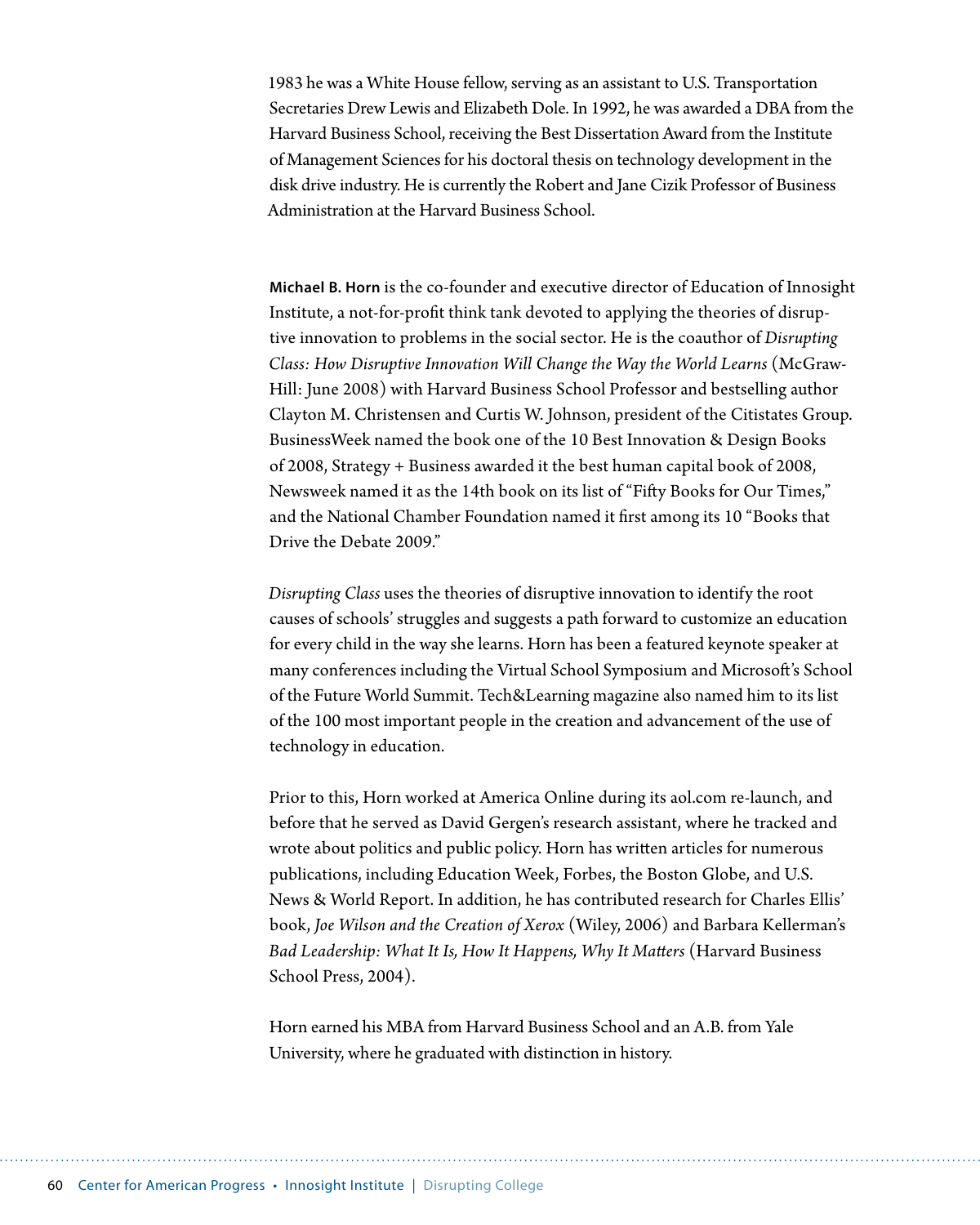**Louis Soares** is the Director of the Postsecondary Education Program at the Center for American Progress. Louis brings more than 15 years of private, nonprofit, and public sector experience, and expertise in state strategy and incentives for economic development, adult literacy, and workforce development. He has worked as a nonprofit director, educator, policy analyst, volunteer, and advocate across the fields of workforce, education, and economic development. A leader in workforce development and human capital issues, Louis has published articles and op-eds on workforce and innovation.

Prior to joining American Progress, he served as director of business development at the Rhode Island Economic Development Corporation where he managed Rhode Island's business attraction, export assistance, government contracting, and small business initiatives from 2003 to 2006. As director of education and training for the Rhode Island Technology Council from 2000 to 2002, Louis developed and managed a workforce training strategy for a 240-member trade association, which included implementing education-business partnerships at the high school, college, and corporate levels to align with relevant workplace skills. He also was a small business consultant with the U.S. Peace Corps in Romania in 1995 and 1996.

Soares holds a master's degree in public administration from Harvard University and a bachelor's degree in business economics from Brown University. He lives with his wife, Elizabeth, in Alexandria, VA and enjoys travel books.

**Louis Caldera** is the vice president of Programs at the John Kent Cooke Foundation. Caldera leads the foundation's scholarship and grant programs, and is responsible for the foundation's communications, information systems, and program development and evaluation functions. Mr. Caldera has a distinguished public service career that includes service as an officer in the U.S. Army, as a California legislator, as secretary of the army in the Clinton administration, and as president of the University of New Mexico. He also served in the Clinton administration as managing director and chief operating officer of the Corporation for National and Community Service. Prior to joining the Jack Kent Cooke Foundation, Mr. Caldera was a Senior Fellow at the Center for American Progress, a progressive think tank, where he focused on higher education, immigration, and other public policy matters affecting poor and ethnically and racially diverse communities in the US. He served on the President-elect Obama Department of Defense Transition Team and was an assistant to the president and director of the White House Military Office in the early months of the Obama administration.

Mr. Caldera is a graduate of the United States Military Academy at West Point and holds law and business degrees from Harvard University.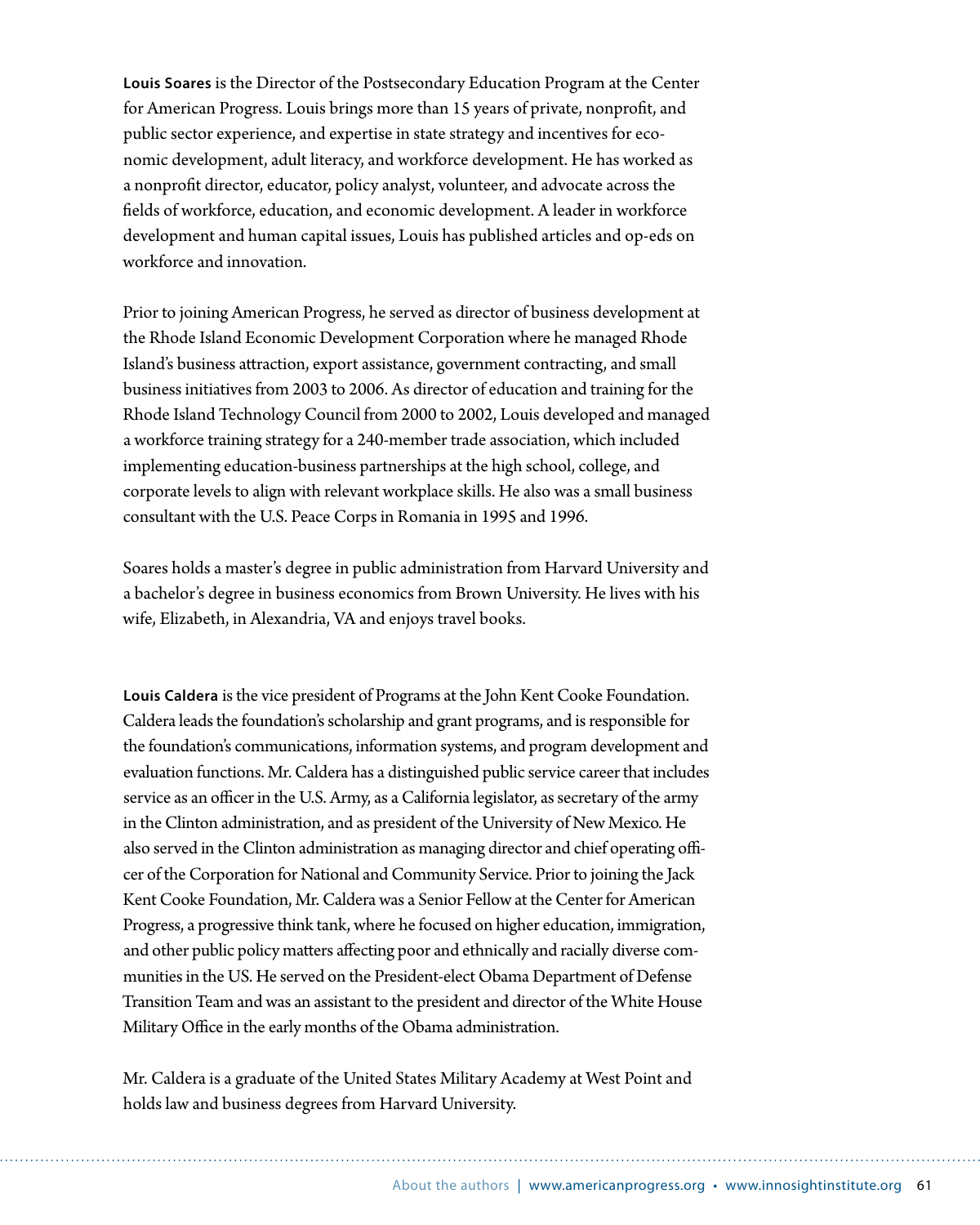### Acknowledgments

Thank you to those who provided insights and feedback on the draft, as well as those who served as peer reviewers. In particular, Gunnar Counselman, an adjunct fellow at Innosight Institute, helped develop many of the ideas in this paper and served as a critical reviewer and sounding board throughout the process. Julie Morgan of the Center for American Progress was a critical thought partner throughout the writing process, as she asked perceptive questions that pushed the authors to drill deeper and provided important examples. Brit Kirwan, the chancellor of the University System of Maryland and prior president of the University of Maryland, College Park; Kevin Carey, the policy director at Education Sector; and Jane Wellman, the executive director of the Delta Cost Project, provided crucial insights as peer reviewers. Robert W. Mendenhall, president of Western Governors University, and Burck Smith, the CEO and founder of StraighterLine, offered thoughtful comments and reaction toward the end of the publication process as well that proved vital. Thanks also to Matt Christensen, a member of the disruptive innovation team, for his invaluable assistance in editing this paper and ensuring integrity with the principles of disruptive innovation